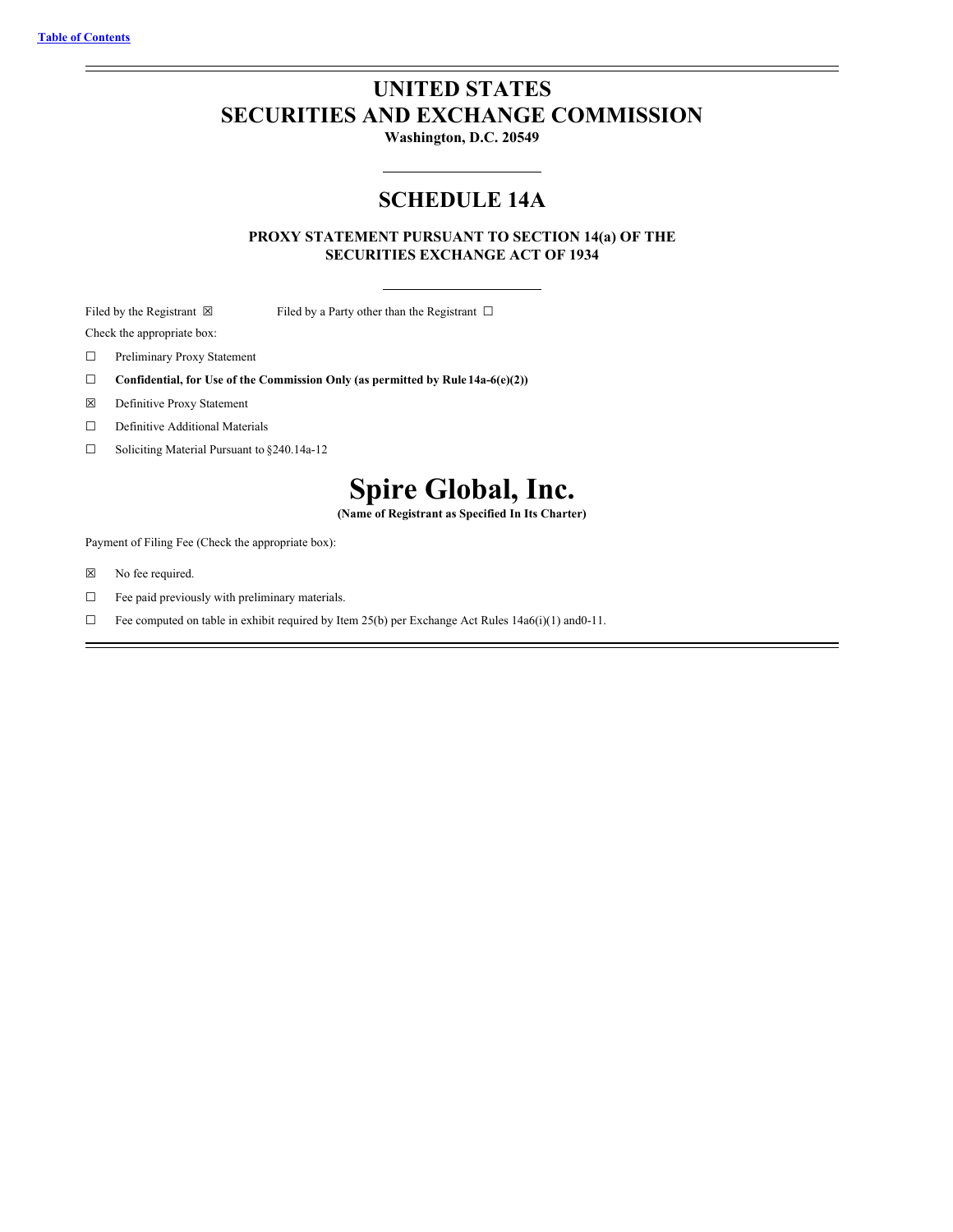

SPIRE GLOBAL, INC. 8000 TOWERS CRESCENT DRIVE SUITE 1100 VIENNA, VIRGINIA 22182

## **NOTICE OF ANNUAL MEETING OF STOCKHOLDERS to be held at 10:00 am Eastern Time on Wednesday, June 1, 2022**

Dear Stockholders of Spire Global, Inc.:

We cordially invite you to attend the 2022 annual meeting of stockholders (the "Annual Meeting") of Spire Global, Inc., a Delaware corporation, to be held on June 1, 2022 at 10:00 am Eastern Time. The Annual Meeting will be conducted virtually via live audio webcast. You will be able to attend the Annual Meeting virtually by visiting www.proxydocs.com/SPIR, where you will be able to listen to the meeting live, submit questions and vote online.

Whether or not you attend the Annual Meeting, it is important that your shares be represented and voted at the meeting. Therefore, we urge you to promptly vote and submit your proxy via the Internet, by telephone or by mail.

We are holding the Annual Meeting for the following purposes, as more fully described in the accompanying proxy statement:

- 1. To elect two Class I directors to serve until the 2025 annual meeting of stockholders and until their successors are duly elected and qualified;
- 2. To ratify the appointment of PricewaterhouseCoopers LLP ('PwC'') as our independent registered public accounting firm for our fiscal year ending December 31, 2022; and
- 3. To transact such other business as may properly come before the Annual Meeting or any adjournments or postponements thereof.

Our board of directors has fixed the close of business on April 4, 2022 as the record date for the Annual Meeting. Stockholders of record on April 4, 2022 are entitled to notice of and to vote at the Annual Meeting. Further information regarding voting rights and the matters to be voted upon is presented in the accompanying proxy statement.

The accompanying proxy statement and our annual report can be accessed by visiting: www.proxydocs.com/SPIR. You will be asked to enter the12-digit control number located on your proxy card.

YOUR VOTE IS IMPORTANT. Whether or not you plan to attend the Annual Meeting, we urge you to submit your vote via the Internet, telephone or mail as soon as possible to ensure your shares are represented. For additional instructions on voting by telephone or the Internet, please refer to your proxy card. Returning the proxy does not deprive you of your right to attend the Annual Meeting and to vote your shares at **the Annual Meeting.**

By order of the Board of Directors,

**Peter Platzer** Chief Executive Officer, President and Chairperson of the Board Vienna, Virginia April 22, 2022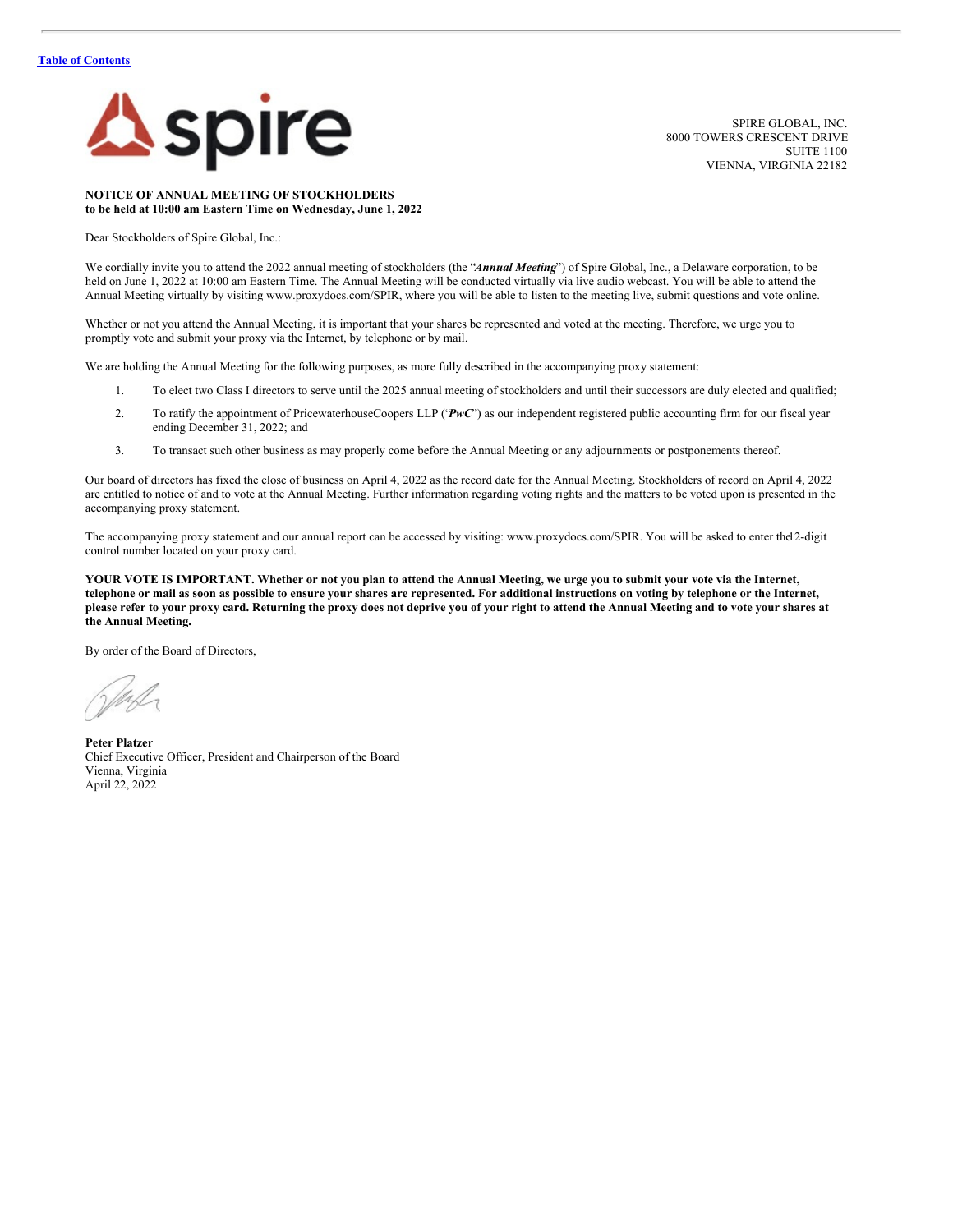## <span id="page-2-0"></span>TABLE OF CONTENTS

| <b>GENERAL INFORMATION</b>                                                                                                          | 1  |
|-------------------------------------------------------------------------------------------------------------------------------------|----|
| <b>BOARD OF DIRECTORS AND CORPORATE GOVERNANCE</b>                                                                                  | 7  |
| Nominees for Director                                                                                                               | 7  |
| <b>Continuing Directors</b>                                                                                                         | 8  |
| Director Independence                                                                                                               | 9  |
| Board Leadership Structure and Role of the Lead Independent Director                                                                | 9  |
| <b>Board Meetings and Committees</b>                                                                                                | 10 |
| <b>Considerations in Evaluating Director Nominees</b>                                                                               | 12 |
| Stockholder Recommendations for Nominations to the Board of Directors                                                               | 13 |
| <b>Communications with the Board of Directors</b>                                                                                   | 13 |
| Corporate Governance Guidelines and Code of Business Conduct and Ethics                                                             | 14 |
| Transactions in the Company's Securities                                                                                            | 14 |
| Role of Board in Risk Oversight Process                                                                                             | 14 |
| <b>Director Compensation</b>                                                                                                        | 15 |
| <b>PROPOSAL NO. 1-ELECTION OF DIRECTORS</b>                                                                                         | 19 |
| <b>Nominees</b>                                                                                                                     | 19 |
| <b>Vote Required</b>                                                                                                                | 19 |
| PROPOSAL NO. 2-RATIFICATION OF APPOINTMENT OF INDEPENDENT REGISTERED PUBLIC ACCOUNTING FIRM                                         | 20 |
| Fees Paid to the Independent Registered Public Accounting Firm                                                                      | 21 |
| <b>Change in Certifying Accountant</b>                                                                                              | 20 |
| <b>Auditor Independence</b>                                                                                                         | 21 |
| Audit Committee Policy on Pre-Approval of Audit and Permissible Non-Audit Services of Independent Registered Public Accounting Firm | 21 |
| <b>Vote Required</b>                                                                                                                | 22 |
| <b>REPORT OF THE AUDIT COMMITTEE</b>                                                                                                | 23 |
| <b>EXECUTIVE OFFICERS</b>                                                                                                           | 24 |
| <b>EXECUTIVE COMPENSATION</b>                                                                                                       | 25 |
| <b>Summary Compensation Table</b>                                                                                                   | 25 |
| Non-Equity Incentive Plan Awards                                                                                                    | 25 |
| Outstanding Equity Awards at 2021 Year-End                                                                                          | 26 |
| <b>Executive Compensation Arrangements</b>                                                                                          | 27 |
| Potential Payments on Termination or Change in Control                                                                              | 30 |
| <b>EQUITY COMPENSATION PLAN INFORMATION</b>                                                                                         | 32 |
| <b>SECURITY OWNERSHIP OF CERTAIN BENEFICIAL OWNERS AND MANAGEMENT</b>                                                               | 33 |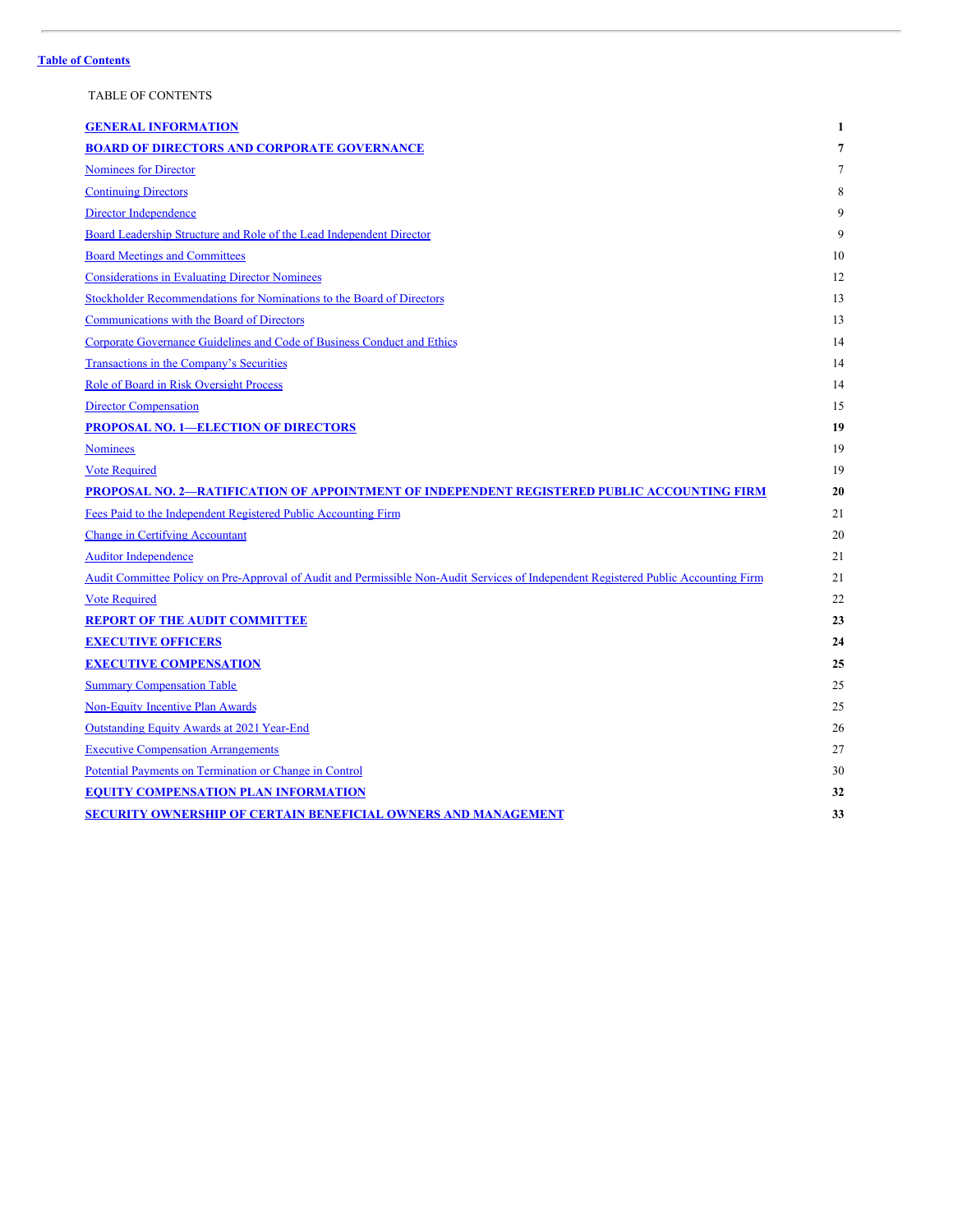| <b>CERTAIN RELATIONSHIPS AND RELATED PARTY TRANSACTIONS</b> | 35 |
|-------------------------------------------------------------|----|
| Policies and Procedures for Related Party Transactions      | 38 |
| <b>OTHER MATTERS</b>                                        | 38 |
| Delinquent Section 16(a) Reports                            | 38 |
| Fiscal Year 2021 Annual Report and SEC Filings              | 39 |
|                                                             |    |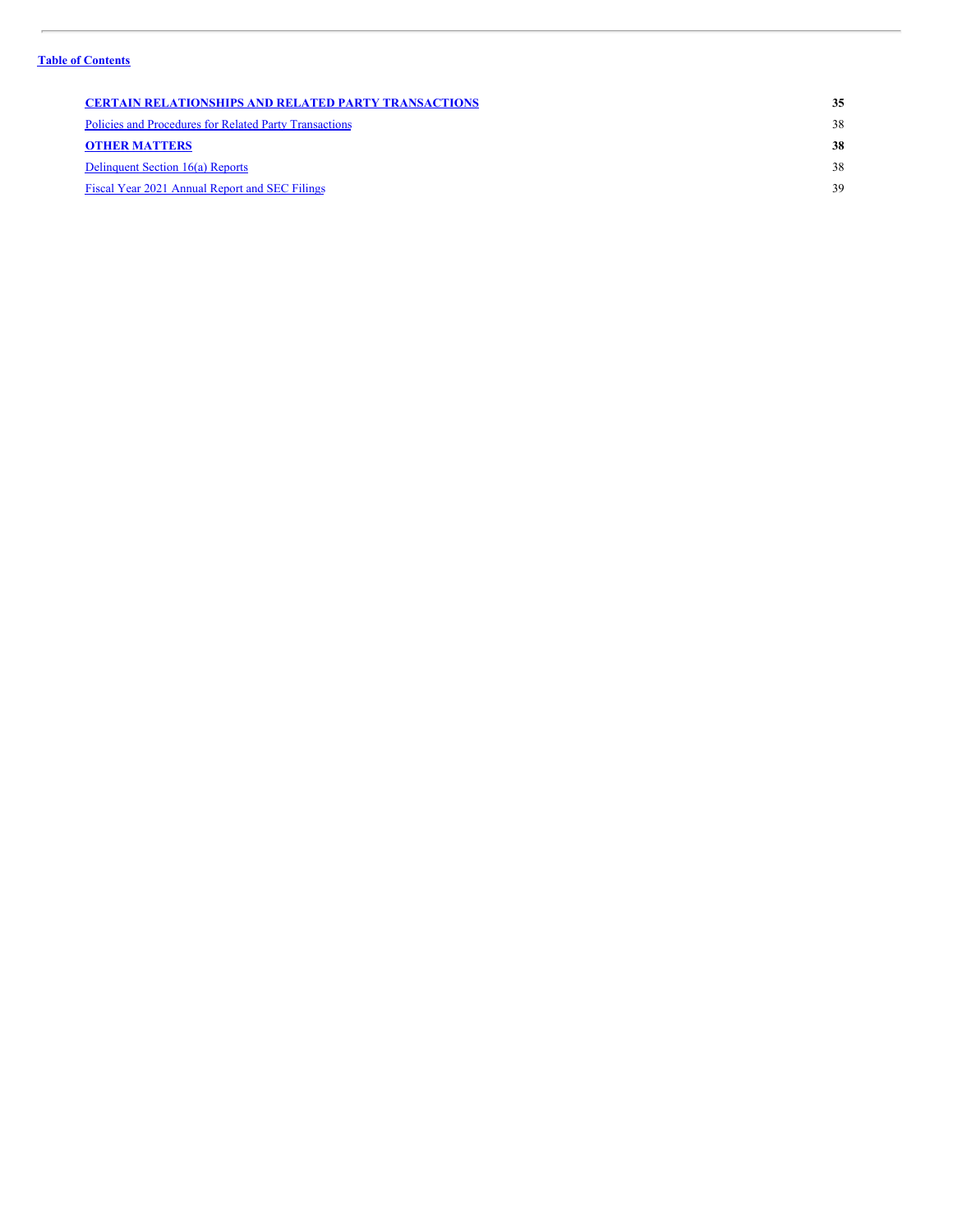## **SPIRE GLOBAL, INC.**

#### PROXY STATEMENT FOR 2022 ANNUAL MEETING OF STOCKHOLDERS to be held at 10:00 am Eastern Time on Wednesday, June 1, 2022

## <span id="page-4-0"></span>**GENERAL INFORMATION**

This proxy statement and the enclosed form of proxy are furnished in connection with the solicitation of proxies by our board of directors for use at the 2022 annual meeting of stockholders of Spire Global, Inc. ("*Spire*," the "*Company*," "*we*," "*us*" or similar terms), a Delaware corporation, and any postponements, adjournments, or continuations thereof (the "*Annual Meeting*").

The Company's predecessor corporation was NavSight Holdings, Inc. ("*NavSight*"), a special purpose acquisition company. On August 16, 2021 (the "*Closing Date*"), Spire Global Subsidiary, Inc. (formerly known as Spire Global, Inc.) ("*Legacy Spire*") closed its merger with NavSight pursuant to the terms of the Business Combination Agreement, dated as of February 28, 2021, by and among NavSight, Legacy Spire, NavSight Merger Sub, Inc., a wholly owned subsidiary of NavSight ("*NavSight Merger Sub*"), and Peter Platzer, Theresa Condor, Jeroen Cappaert, and Joel Spark (the "*Business Combination Agreement*"). As a result, NavSight Merger Sub merged with and into Legacy Spire, the separate corporate existence of NavSight Merger Sub ceased, and Legacy Spire continued as the surviving corporation and a wholly owned subsidiary of NavSight (the "*Merger*," such consummation, the "*Closing*"). NavSight then changed its name to Spire Global, Inc. (together with its consolidated subsidiaries, "*New Spire*" or "*Spire*") and Legacy Spire changed its name to Spire Global Subsidiary, Inc. Prior to the Merger, the Company's shares and warrants were traded on the New York Stock Exchange ("*NYSE*") under the ticker symbols "NSH" and "NSH.WS," respectively. On the Closing Date, the Company's Class A common stock and warrants began trading on the NYSE under the ticker symbols "SPIR" and "SPIR.WS," respectively.

The Annual Meeting will be held on Wednesday, June 1, 2021 at 10:00 am Eastern Time. The Annual Meeting will be conducted virtually via live audio webcast. You will be able to attend the Annual Meeting virtually by visiting www.proxydocs.com/SPIR, where you will be able to listen to the meeting live, submit questions and vote online. The Notice of Internet Availability of Proxy Materials (the "*Notice*") containing instructions on how to access this proxy statement and our annual report is first being mailed on or about April 22, 2022 to all stockholders entitled to vote at the Annual Meeting. The proxy materials and our 2021 annual report can be accessed by following the instructions in the Notice.

The information provided in the "question and answer" format below is for your convenience only and is merely a summary of the information contained in this proxy statement. You should read this entire proxy statement carefully. Information contained on, or that can be accessed through, our website is not intended to be incorporated by reference into this proxy statement and references to our website address in this proxy statement are inactive textual references only.

## **What matters am I voting on?**

You are being asked to vote on:

- the election of two Class I directors to serve until the 2025 annual meeting of stockholders and until their successors are duly elected and qualified;
- a proposal to ratify the appointment of PricewaterhouseCoopers LLP ("*PwC*") as our independent registered public accounting firm for our fiscal year ending December 31, 2022; and
- any other business as may properly come before the Annual Meeting.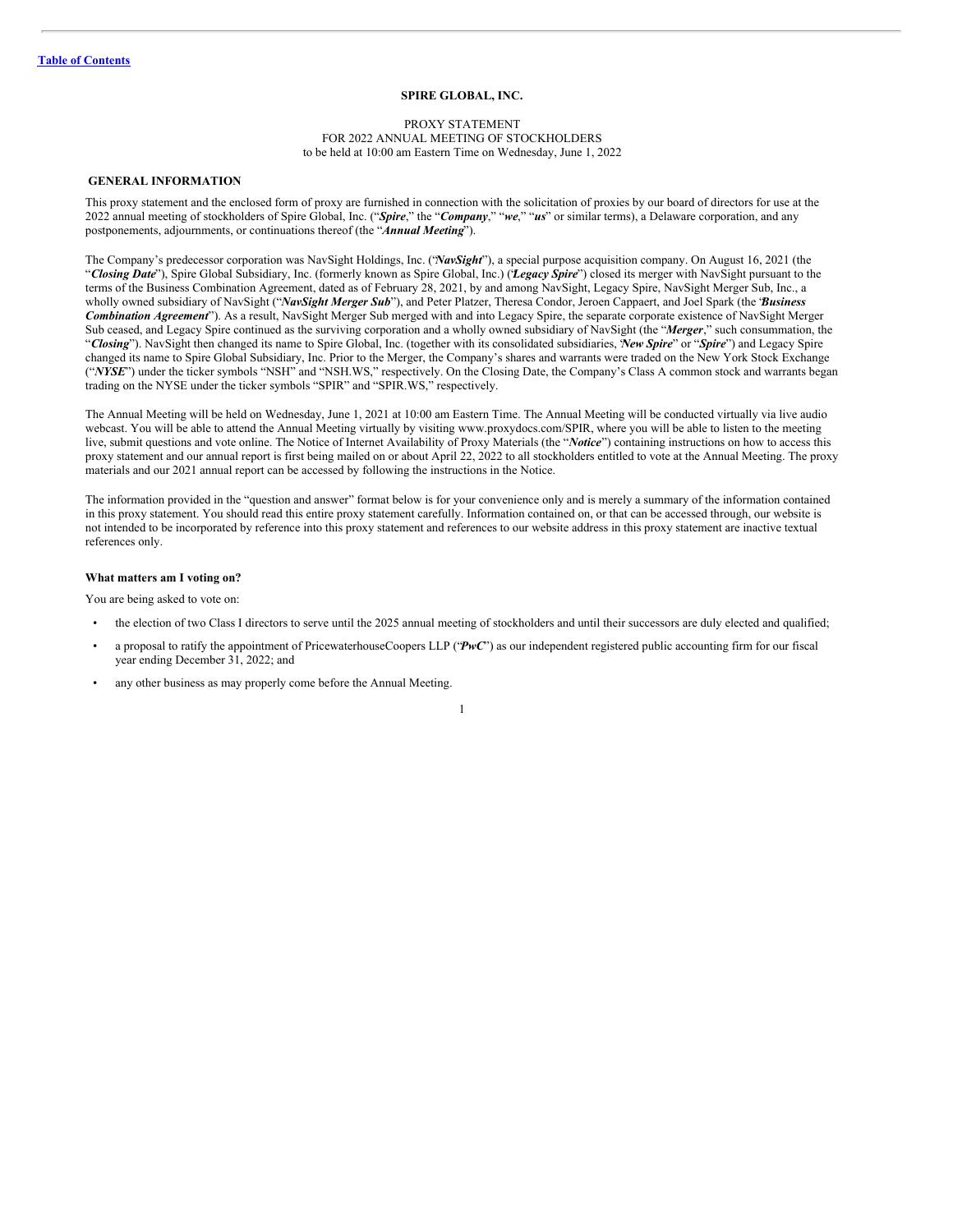## **How does the board of directors recommend I vote on these proposals?**

Our board of directors recommends a vote:

- "FOR" the election of the Class I director nominees named in this proxy statement; and
- "FOR" the ratification of the appointment of PwC as our independent registered public accounting firm for our fiscal year ending December 31, 2022.

### **How many votes are needed for approval of each proposal?**

*Proposal No. 1*: Each director is elected by a majority of the votes cast with respect to the election of directors at the Annual Meeting. A majority of votes cast means that the voting power of the shares cast "For" a director's election exceeds the voting power of the shares cast "Against" that director. Abstentions and broker non-votes will have no effect on the outcome of the vote. You may vote "For" or "Against" for each nominee for election as a director. If the nominee does not receive a majority of the votes cast "For" their election, they will be required by our bylaws to resign or will be subject to removal. For more information, see "*Proposal No. 1—Election of Directors—Vote Required—Resignation Requirement*".

*Proposal No. 2*: The ratification of the appointment of PwC as our independent registered public accounting firm for our fiscal year ending December 31, 2022, requires the affirmative "For" vote of a majority of the voting power of the shares of our common stock present virtually or represented by proxy at the Annual Meeting and entitled to vote thereon to be approved. Abstentions are considered shares present and entitled to vote on this proposal, and thus, will have the same effect as a vote "Against" this proposal. Broker non-votes will have no effect on the outcome of this proposal.

#### **Who is entitled to vote?**

Holders of our Class A and Class B common stock as of the close of business on April 4, 2022, the record date for the Annual Meeting, may vote at the Annual Meeting. As of the record date, there were 139,592,053 shares of our Class A common stock outstanding and 12,058,614 shares of our Class B common stock outstanding. Our Class A common stock and Class B common stock will vote as a single class on all matters described in this proxy statement for which your vote is being solicited. Stockholders are not permitted to cumulate votes with respect to the election of directors. Each share of Class A common stock is entitled to one vote on each proposal and each share of Class B common stock is entitled to nine votes on each proposal. Our Class A common stock and Class B common stock are collectively referred to in this proxy statement as our "common stock."

*Registered Stockholders*. If shares of our common stock are registered directly in your name with our transfer agent, American Stock Transfer & Trust Company, LLC ("*AST*"), you are considered the stockholder of record with respect to those shares, and the Notice was provided to you directly by us. As the stockholder of record, you have the right to grant your voting proxy directly to the individuals listed on the proxy card or to vote live at the Annual Meeting. Throughout this proxy statement, we refer to these registered stockholders as "stockholders of record."

*Street Name Stockholders*. If shares of our common stock are held on your behalf in a brokerage account or by a bank or other nominee, you are considered to be the beneficial owner of shares that are held in "street name," and the Notice was forwarded to you by your broker or nominee, who is considered the stockholder of record with respect to those shares. As the beneficial owner, you have the right to direct your broker, bank, or other nominee as to how to vote your shares. Beneficial owners are also invited to attend the Annual Meeting. However, since a beneficial owner is not the stockholder of record, you may not vote your shares of our common stock live at the Annual Meeting unless you follow your broker's procedures for obtaining a legal proxy. If you request a printed copy of our proxy materials by mail, your broker, bank, or other nominee will provide a voting instruction form for you to use. Throughout this proxy statement, we refer to stockholders who hold their shares through a broker, bank, or other nominee as "street name stockholders."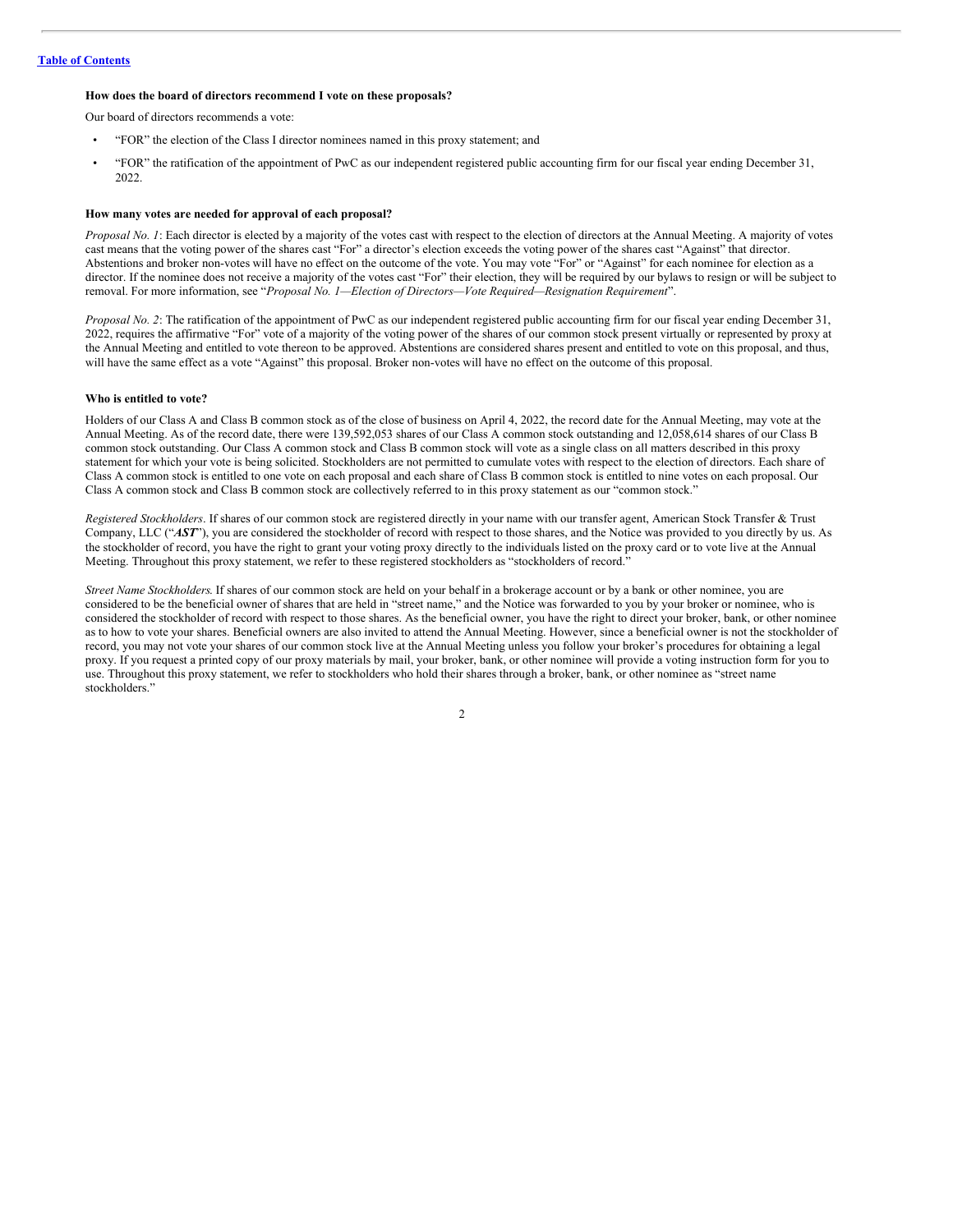## **Are a certain number of shares required to be present at the Annual Meeting?**

A quorum is the minimum number of shares required to be present at the Annual Meeting to properly hold an annual meeting of stockholders and conduct business under our amended and restated bylaws and Delaware law. The presence, virtually or by proxy, of a majority of the voting power of all issued and outstanding shares of our common stock entitled to vote at the Annual Meeting will constitute a quorum at the Annual Meeting. Abstentions, withhold votes, and broker non-votes are counted as shares present and entitled to vote for purposes of determining a quorum.

#### **How do I vote?**

If you are a stockholder of record, there are four ways to vote:

- by Internet prior to the Annual Meeting at www.proxypush.com/SPIR, 24 hours a day, seven days a week, until 11:59 p.m. Eastern Time on May 31, 2022 (have your Notice or proxy card in hand when you visit the website);
- by toll-free telephone at 1-866-484-1877, until 11:59 p.m. Eastern Time on May 31, 2022 (have your Notice or proxy card in hand when you call);
- by completing and mailing your proxy card (if you received printed proxy materials); or
- by attending the Annual Meeting virtually by visiting www.proxydocs.com/SPIR, where you may vote and submit questions during the meeting (please have your Notice or proxy card in hand when you visit the website).

Even if you plan to attend the Annual Meeting, we recommend that you also vote by proxy so that your vote will be counted if you later decide not to attend the Annual Meeting.

If you are a street name stockholder, you will receive voting instructions from your broker, bank, or other nominee. You must follow the voting instructions provided by your broker, bank, or other nominee in order to direct your broker, bank, or other nominee on how to vote your shares. Street name stockholders should generally be able to vote by returning a voting instruction form, or by telephone or on the Internet. However, the availability of telephone and Internet voting will depend on the voting process of your broker, bank, or other nominee. As discussed above, if you are a street name stockholder, you may not vote your shares live at the Annual Meeting unless you obtain a legal proxy from your broker, bank, or other nominee.

## How may my brokerage firm or other intermediary vote my shares if I fail to provide timely directions?

Brokerage firms and other intermediaries holding shares of our common stock in street name for their customers are generally required to vote such shares in the manner directed by their customers. In the absence of timely directions, your broker will generally have discretion to vote your shares on our sole "routine" matter: the proposal to ratify the appointment of PwC as our independent registered public accounting firm for our fiscal year ending December 31, 2022. Your broker will not have discretion to vote on any other proposals, which are "non-routine" matters, absent direction from you (and failure to provide instructions on these matters will result in a "broker non-vote").

#### **Can I change my vote?**

Yes. If you are a stockholder of record, you can change your vote or revoke your proxy any time before the Annual Meeting by:

• entering a new vote by Internet or by telephone; completing and returning a later-dated proxy card; notifying the Corporate Secretary and General Counsel of Spire Global, Inc. (the "*Corporate Secretary*"), in writing, at Spire Global, Inc., 8000 Towers Crescent Drive, Suite 1100, Vienna, Virginia 22182; or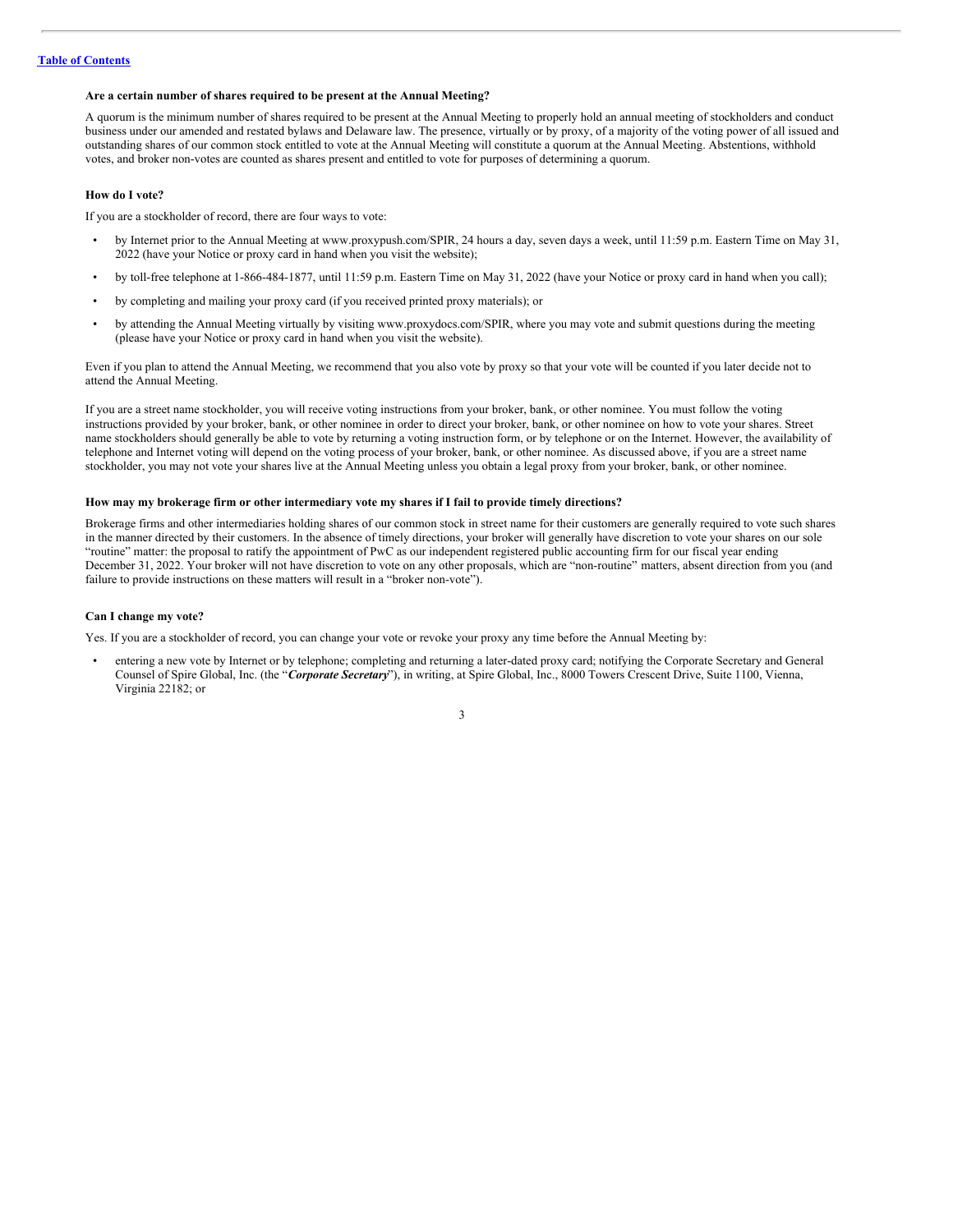attending and voting at the Annual Meeting (although attendance at the Annual Meeting will not, by itself, revoke a proxy). If you are a street name stockholder, your broker, bank or other nominee can provide you with instructions on how to change your vote.

## **What do I need to do to attend the Annual Meeting?**

You will be able to attend the Annual Meeting virtually, submit your questions during the meeting and vote your shares electronically at the meeting by visiting www.proxydocs.com/SPIR. To participate in the Annual Meeting, you will need the control number included on your Notice or proxy card. The Annual Meeting webcast will begin promptly at 10:00 am Eastern Time. We encourage you to access the meeting prior to the start time. Online check-in will begin at 9:45 am Eastern Time, and you should allow ample time for the check-in procedures.

## **What is the effect of giving a proxy?**

Proxies are solicited by and on behalf of our board of directors. Peter Platzer, Thomas Krywe and Ananda Martin have been designated as proxy holders by our board of directors. When proxies are properly dated, executed, and returned, the shares represented by such proxies will be voted at the Annual Meeting in accordance with the instructions of the stockholder. If the proxy is dated and signed, but no specific instructions are given, the shares will be voted in accordance with the recommendations of our board of directors as described above. If any matters not described in this proxy statement are properly presented at the Annual Meeting, the proxy holders will use their own judgment to determine how to vote the shares. If the Annual Meeting is adjourned, the proxy holders can vote the shares on the new Annual Meeting date as well, unless you have properly revoked your proxy, as described above.

## Why did I receive a Notice of Internet Availability of Proxy Materials instead of a full set of proxy materials?

In accordance with the rules of the Securities and Exchange Commission ("*SEC*"), we have elected to furnish our proxy materials, including this proxy statement and our annual report, primarily via the Internet. The Notice containing instructions on how to access our proxy materials is first being mailed on or about April 22, 2022 to all stockholders entitled to vote at the Annual Meeting. Stockholders may request to receive all future proxy materials in printed form by mail or electronically by e-mail by following the instructions contained in the Notice. We encourage stockholders to take advantage of the availability of our proxy materials on the Internet to help reduce the environmental impact and cost of our annual meetings of stockholders.

#### **How are proxies solicited for the Annual Meeting?**

Our board of directors is soliciting proxies for use at the Annual Meeting. All expenses associated with this solicitation will be borne by us. We will reimburse brokers or other nominees for reasonable expenses that they incur in sending our proxy materials to you if a broker, bank, or other nominee holds shares of our common stock on your behalf. In addition, our directors and employees may also solicit proxies by telephone, by electronic communication, or by other means of communication. Our directors and employees will not be paid any additional compensation for soliciting proxies.

#### **Where can I find the voting results of the Annual Meeting?**

We will announce preliminary voting results at the Annual Meeting. We will also disclose voting results on a Current Report on Form8-K that we will file with the SEC within four business days after the Annual Meeting. If final voting results are not available to us in time to file a Form 8-K within four business days after the Annual Meeting, we will file a Form 8-K to publish preliminary results and will provide the final results in an amendment to the Form 8-K as soon as they become available.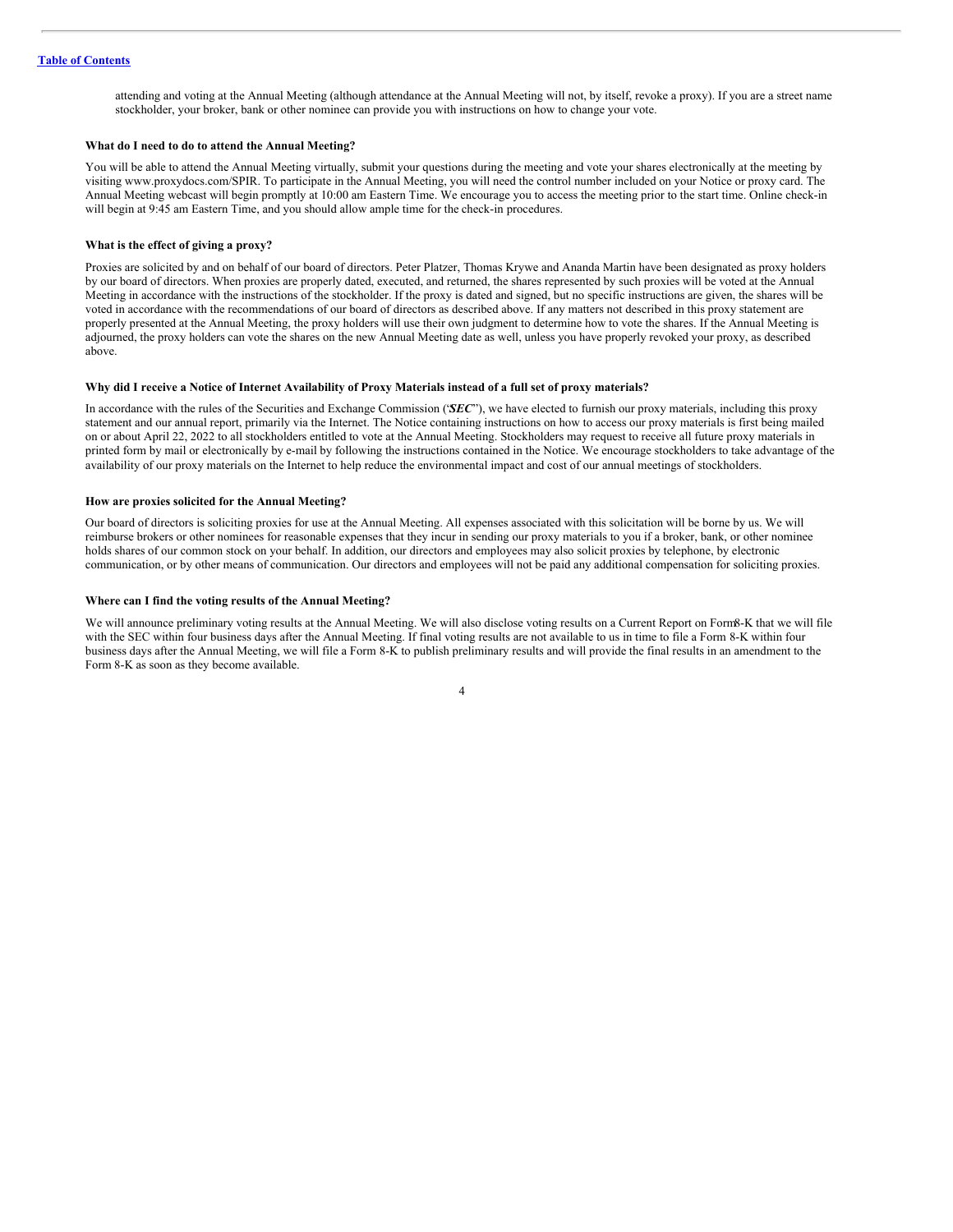## I share an address with another stockholder, and we received only one paper copy of the proxy materials. How may I obtain an additional copy of **the proxy materials?**

We have adopted a procedure called "householding," which the SEC has approved. Under this procedure, we deliver a single copy of the Notice and, if applicable, our proxy materials, to multiple stockholders who share the same address, unless we have received contrary instructions from one or more of such stockholders. This procedure reduces our printing costs, mailing costs, and fees. Stockholders who participate in householding will continue to be able to access and receive separate proxy cards. Upon written or oral request, we will deliver promptly a separate copy of the Notice and, if applicable, our proxy materials, to any stockholder at a shared address to which we delivered a single copy of any of these materials. To receive a separate copy, or, if a stockholder is receiving multiple copies, to request that we only send a single copy of the Notice and, if applicable, our proxy materials, such stockholder may contact us at:

> Spire Global, Inc. Attention: Corporate Secretary 8000 Towers Crescent Drive, Suite 1100 Vienna, Virginia 22182 (202) 301-5127

Street name stockholders may contact their broker, bank, or other nominee to request information about householding.

### What is the deadline to propose actions for consideration at next year's annual meeting of stockholders or to nominate individuals to serve as **directors?**

#### *Stockholder Proposals*

Stockholders may present proper proposals for inclusion in our proxy statement and for consideration at next year's annual meeting of stockholders by submitting their proposals in writing to our Corporate Secretary in a timely manner. For a stockholder proposal to be considered for inclusion in our proxy statement for the 2023 annual meeting of stockholders, our Corporate Secretary must receive the written proposal at our principal executive offices not later than December 23, 2022. In addition, stockholder proposals must comply with the requirements of Rule 14a-8 regarding the inclusion of stockholder proposals in company-sponsored proxy materials. Stockholder proposals should be addressed to:

> Spire Global, Inc. Attention: Corporate Secretary 8000 Towers Crescent Drive, Suite 1100 Vienna, Virginia 22182 (202) 301-5127

Our amended and restated bylaws also establish an advance notice procedure for stockholders who wish to present a proposal before an annual meeting of stockholders but do not intend for the proposal to be included in our proxy statement. Our amended and restated bylaws provide that the only business that may be conducted at an annual meeting of stockholders is business that is (i) specified in our proxy materials with respect to such annual meeting, (ii) otherwise properly brought before such annual meeting by or at the direction of our board of directors, or (iii) properly brought before such meeting by a stockholder of record entitled to vote at such annual meeting who has delivered timely written notice to our Corporate Secretary, which notice must contain the information specified in our amended and restated bylaws. To be timely for the 2023 annual meeting of stockholders, our Corporate Secretary must receive the written notice at our principal executive offices:

- not earlier than February 6, 2023; and
- not later than March 8, 2023.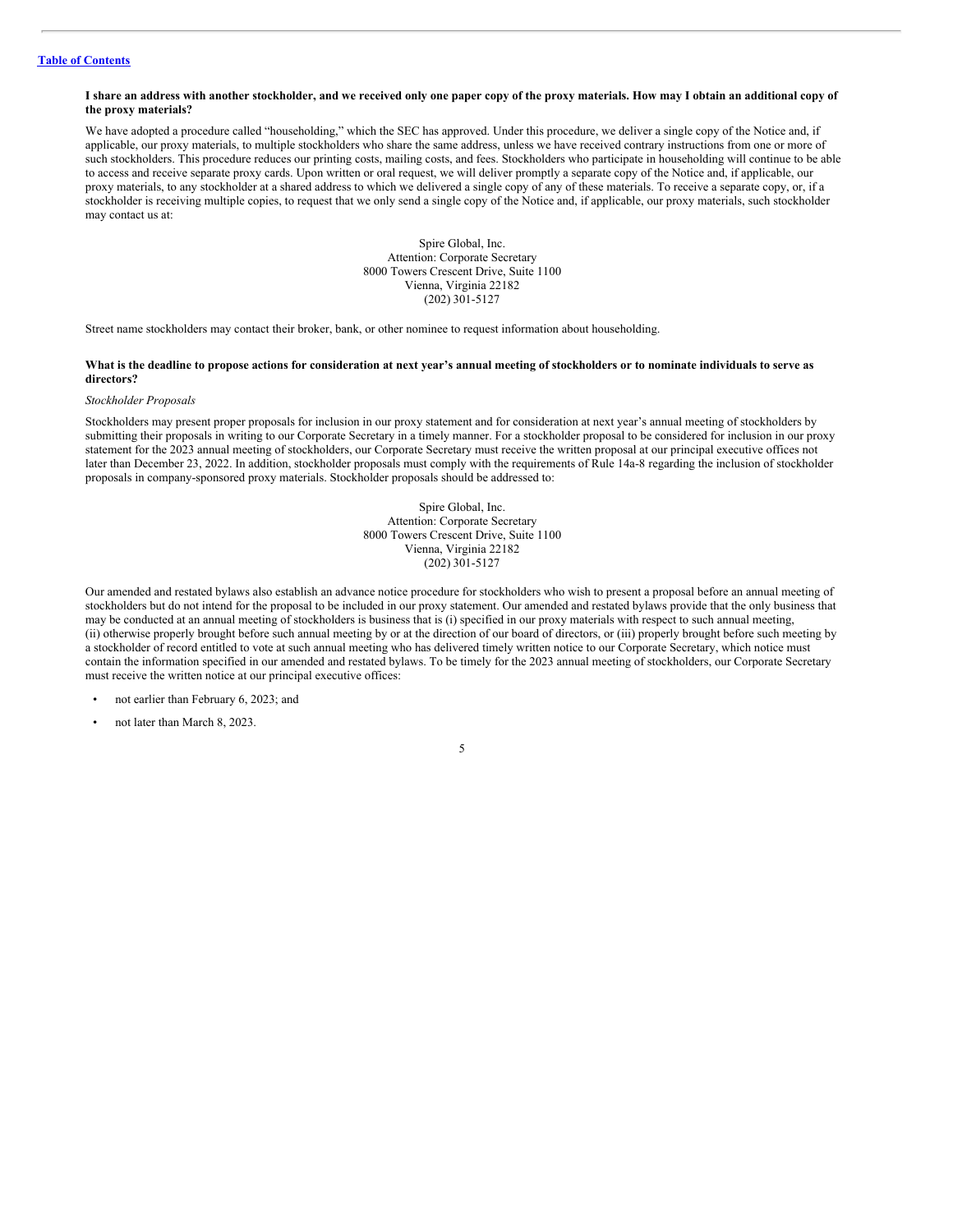In the event that we hold the 2023 annual meeting of stockholders more than 30 days before or more than 60 days after theone-year anniversary of the Annual Meeting, a notice of a stockholder proposal that is not intended to be included in our proxy statement must be received no earlier than the close of business on the 120th day before the 2023 annual meeting of stockholders and no later than the close of business on the later of the following two dates:

- the 90th day prior to the 2023 annual meeting of stockholders; or
- the 10th day following the day on which public announcement of the date of the 2023 annual meeting of stockholders is first made.

If a stockholder who has notified us of his, her, or its intention to present a proposal at an annual meeting of stockholders does not appear to present his, her, or its proposal at such annual meeting, we are not required to present the proposal for a vote at such annual meeting.

#### *Recommendation or Nomination of Director Candidates*

Holders of 1% of our fully diluted capitalization for at least 12 months prior to the submission of the recommendation may recommend director candidates for consideration by our nominating and corporate governance committee. Any such recommendations should include the nominee's name and qualifications for membership on our board of directors and should be directed to our Corporate Secretary or legal department at the address set forth above. For additional information regarding stockholder recommendations for director candidates, see the section titled "*Board of Directors and Corporate Governance—Stockholder Recommendations and Nominations to the Board of Directors*."

In addition, our amended and restated bylaws permit stockholders to nominate directors for election at an annual meeting of stockholders. To nominate a director, the stockholder must provide the information required by our amended and restated bylaws. In addition, the stockholder must give timely notice to our Corporate Secretary in accordance with our amended and restated bylaws, which, in general, require that the notice be received by our Corporate Secretary within the time periods described above under the section titled "*Stockholder Proposals*" for stockholder proposals that are not intended to be included in a proxy statement.

## *Availability of Bylaws*

A copy of our amended and restated bylaws is available via the SEC's website at http://www.sec.gov. You may also contact our Corporate Secretary at the address set forth above for a copy of the relevant bylaw provisions regarding the requirements for making stockholder proposals and nominating director candidates.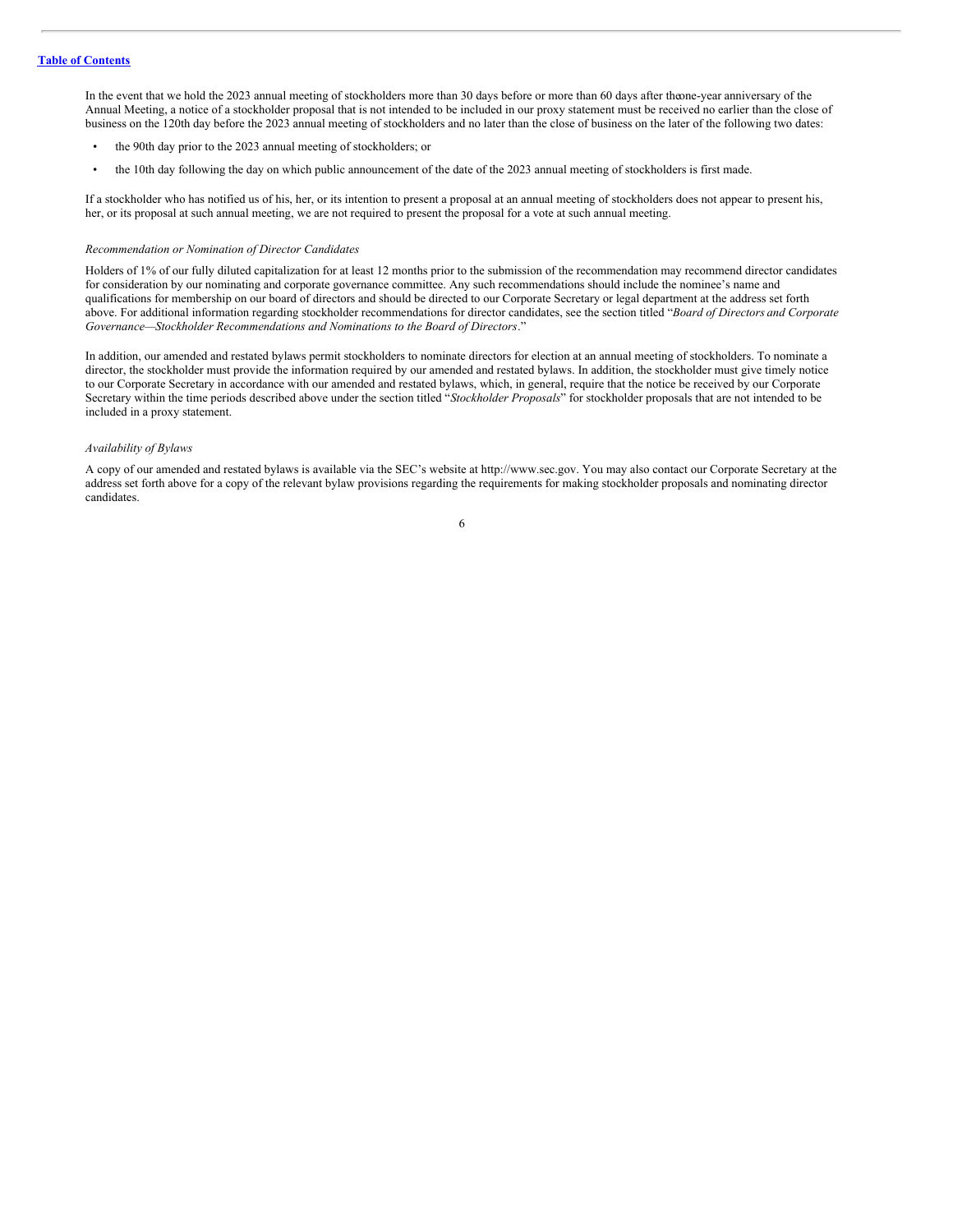## <span id="page-10-0"></span>**BOARD OF DIRECTORS AND CORPORATE GOVERNANCE**

Our business affairs are managed under the direction of our board of directors. As of March 31, 2022, our board of directors consisted of six directors, four of whom qualified as "independent" under the listing standards of the New York Stock Exchange ("*NYSE*"). We have a classified board of directors consisting of three classes of approximately equal size, each serving staggered three-year terms. Only one class of directors is elected at each annual meeting of stockholders, with the other classes continuing for the remainder of their respective three-year terms. Each director's term will continue until the end of such director's three-year term and the election and qualification of their successor, or their earlier death, resignation, or removal.

The following table sets forth the names, ages as of March 31, 2022, and certain other information for each of the directors with terms expiring at the Annual Meeting (all of whom are also nominees for election as a director at the Annual Meeting) and for each of the continuing members of our board of directors:

| Name<br>Directors with Term expiring at the<br><b>Annual Meeting/Nominee</b> | <b>Class</b> | Age | Position                             | Current<br>Term<br><b>Expires</b> | <b>Expiration of</b><br>Term for<br>Which<br>Nominated |
|------------------------------------------------------------------------------|--------------|-----|--------------------------------------|-----------------------------------|--------------------------------------------------------|
| Peter Platzer                                                                |              | 52  | Chief Executive Officer and Chair    | 2022                              | 2025                                                   |
| Stephen Messer $(1)(3)$                                                      |              | 50  | Director                             | 2022                              | 2025                                                   |
| <b>Continuing Directors</b>                                                  |              |     |                                      |                                   |                                                        |
| Jack Pearlstein $(3)$                                                        | $\mathbf{I}$ | 58  | Director                             | 2023                              |                                                        |
| William Porteous $(1)(2)(3)$                                                 |              | 49  | Director                             | 2023                              |                                                        |
| Theresa Condor                                                               | Ш            | 41  | Chief Operating Officer and Director | 2024                              |                                                        |
| Dirk Hoke $(2)(3)$                                                           | Ш            | 52  | Director                             | 2024                              |                                                        |

(1) Member of our compensation committee.<br>(2) Member of our nominating and corporate

Member of our nominating and corporate governance committee.

(3) Member of our audit committee.

## <span id="page-10-1"></span>**Nominees for the Board of Directors**

*Peter Platzer* has served as our President, Chief Executive Officer, and as one of our directors since August 2021. Mr. Platzer served as the co-founder and Chief Executive Officer of Legacy Spire and as one of its directors from September 2012 through the Closing. Prior to this, Mr. Platzer served as Senior Portfolio Manager at Vegasoul Capital, LLC, an asset management firm, from September 2010 to September 2011, and as Director, Proprietary Trader at Deutsche Bank AG, an investment bank and financial services company, from July 2007 to December 2010. Mr. Platzer also served as Head of Quantitative Research at TRG Management LP, also known as The Rohatyn Group, an asset management firm, from May 2003 to July 2007. Mr. Platzer holds a Dipl. Ing (equivalent to B.S., M.S., and PhD qualification exam) in Physics from the Technical University of Vienna, an M.Sc. cum laude in Space Science and Management from the International Space University, and an M.B.A. summa cum laude from Harvard Business School.

Mr. Platzer was selected to serve on our board of directors because of the perspective and experience he brings as our President and Chief Executive Officer.

*Stephen Messer* has served as one of our directors since August 2021. Mr. Messer served as one of the directors of Legacy Spire from May 2014 through the Closing. Mr. Messer has served as Member at Zephir Worldwide LLC, a venture capital firm, since 2012. Mr. Messer has served as Vice Chairman and Co-Founder at Collective[i], a predictive analytics company, since January 2008 and as Presidentand Co-Founder of World Evolved Services, LLC, a venture capital firm, since January 2006. Prior to this, Mr. Messer served as Chief Executive Officer and Co-Founder at LinkShare Corporation, an affiliate marketing service company acquired by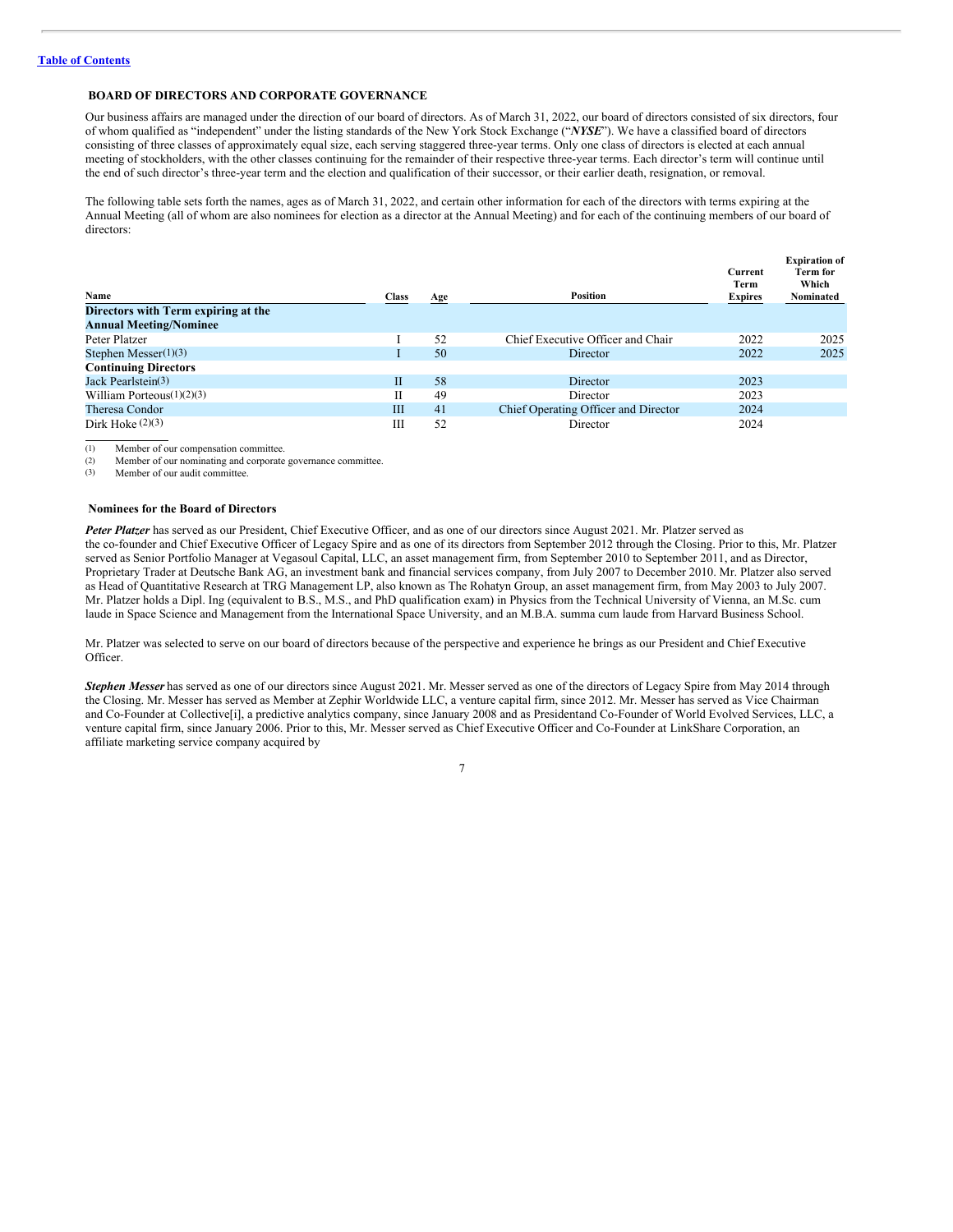Rakuten, Inc., from 1996 to 2005. Mr. Messer currently serves on the board of directors of several private companies and on the advisory boards for multiple venture capital firms. Mr. Messer holds a B.A. in Government and Law, History from Lafayette College and a J.D. from Benjamin N. Cardozo School of Law, Yeshiva University.

Mr. Messer was selected to serve on our board of directors because of his extensive business and leadership experience and his experience in the venture capital industry.

## <span id="page-11-0"></span>**Continuing Directors**

*Theresa Condor* has served as our Chief Operating Officer since October 2021 and as one of our directors since August 2021. Prior to her role as Chief Operating Officer, Ms. Condor served as Executive Vice President, General Manager of Space Services and Earth Intelligence since August 2021. Ms. Condor also served as Executive Vice President, General Manager of Space Services and Earth Intelligence at Legacy Spire, in addition to serving in a variety of other roles, since February 2013, and served as one of Legacy Spire's directors since November 2015. From August 2008 to February 2012, Ms. Condor was with Citi Group Inc., an investment bank and financial services company, where she served most recently as Vice President of Trade Risk Distribution at the Latin America Desk and previously as a Rotating Management Associate. Ms. Condor holds a B.A. in Government from Cornell University and an M.I.A. in International Finance and Policy from the School of International and Public Affairs at Columbia University.

Ms. Condor was selected to serve on our board of directors because of her industry, business, and leadership experience.

Jack Pearlstein has served as one of our directors since August 2021. Mr. Pearlstein previously served as one ofNavSight's co-founders and served as NavSight's Executive Vice President and Chief Financial Officer and as a member of the NavSight's board of directors since August 2020. From June 2014 through June 2020, Mr. Pearlstein served as Executive Vice President and Chief Financial Officer of Cision, Ltd., a leading global provider of software and services to public relations and marketing communications professionals. From June 2009 to November 2013, Mr. Pearlstein was the Chief Financial Officer of Six3 Systems, Inc., a leading provider of cybersecurity, intelligence, surveillance, and reconnaissance services and technology to the DoD and the IC. From April 2006 to March 2009, Mr. Pearlstein served as the Chief Financial Officer of Solera Holdings, Inc., a leading global provider of software and services to the automobile insurance claims processing industry. Mr. Pearlstein holds a B.A in Accounting from New York University and an M.B.A. in Finance, from The George Washington University.

Mr. Pearlstein was selected to serve on our board of directors because of his significant experience in the defense and intelligence sectors in both private and public companies.

*William D. Porteous* has served as one of our directors since August 2021. Mr. Porteous served as one of the directors of Legacy Spire from May 2014 through the Closing. Since August 2000, Mr. Porteous has been with RRE Ventures, LLC, a venture capital firm, where he currently serves as a General Partner and the firm's Chief Operating Officer, having previously served as a Principal and an Associate. Since 2004, Mr. Porteous has also served as Co-Chairman and Founder at the Dockery Farms Foundation,a non-profit dedicated to preserving the historic property and heritage of Dockery Farms. Mr. Porteous served as an Adjunct Associate Professor at Columbia University from January 2003 to May 2018. He has served on the board of directors of several private companies. Mr. Porteous holds a B.A. in English from Stanford University, an M.B.A. from the Harvard Business School, and an M.Sc. in Economics and Industrial Relations from the London School of Economics and Political Science.

Mr. Porteous was selected to serve on our board of directors because of his extensive business and leadership experience.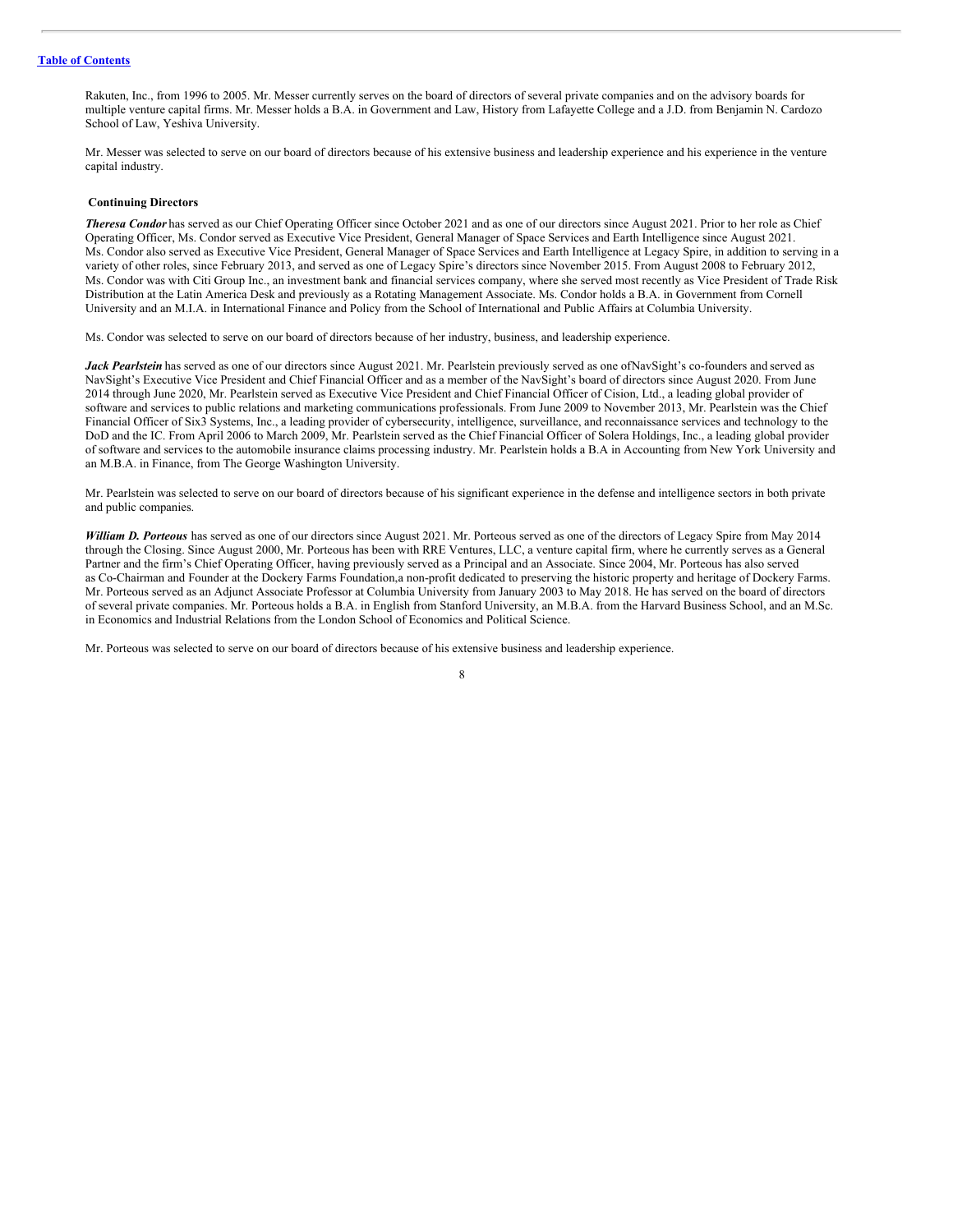*Dirk Hoke* has served as one of our directors since November 2021. Prior to joining us, Mr. Hoke served as the Chief Executive Officer of the Airbus Defence and Space division of Airbus SE and served as a member of the Airbus Executive Committee from January 2016 to August 2021. Before joining Airbus, he worked at Siemens AG, where he held various executive-level positions including General Manager for the Transrapid Propulsion and Power Supply Subdivision, President of Siemens Transportation Systems China, the first Chief Executive Officer of Siemens Africa and the Division Chief Executive Officer of Industrial Solutions in Germany from May 2005 to December 2015. He holds a degree in Mechanical Engineering from the Technical University of Brunswick, Germany and is an Alumni of the Young Global Leader Program of the World Economic Forum.

Mr. Hoke was selected to serve on our board of directors because of hisin-depth experience and leadership in the aerospace industry.

#### **Family Relationships**

Mr. Platzer and Ms. Condor, each a director and executive officer of Spire, are husband and wife. There are no other family relationships among any of the directors or executive officers of New Spire.

#### <span id="page-12-0"></span>**Director Independence**

Under the listing standards of the NYSE, independent directors must comprise a majority of a listed company's board of directors. In addition, NYSE listing standards require that, subject to specified exceptions, each member of a listed company's audit, compensation, and nominating and corporate governance committees be independent. Under NYSE listing standards, a director will only qualify as an "independent director" if the board of directors affirmatively determines that the director has no material relationship with the company (either directly or as a partner, shareholder or officer of an organization that has a relationship with the company).

Our board of directors has undertaken a review of the independence of each director. Based on information provided by each director concerning their background, employment, and affiliations, our board of directors has determined that Messrs. Hoke, Messer, Pearlstein and Porteous do not have a material relationship with the company (either directly or as a partner, shareholder or officer of an organization that has a relationship with the company) and that each of these directors is "independent" as that term is defined under the listing standards of the NYSE. In making these determinations, our board of directors considered the current and prior relationships that each non-employee director has with our company and all other facts and circumstances our board of directors deemed relevant in determining their independence, including the beneficial ownership of our capital stock by each non-employee director, and the transactions involving them described in the section titled "*Certain Relationships, Related Party and Other Transactions*."

## <span id="page-12-1"></span>**Board Leadership Structure and Role of the Lead Independent Director**

We believe that the structure of our board of directors and its committees provides strong overall management of our company. Mr. Platzer currently serves as both the chairperson of our board of directors and as our chief executive officer. As our Chief Executive Officer, Mr. Platzer is best positioned to identify strategic priorities, lead critical discussion, and execute our business plans.

Our board of directors has adopted Corporate Governance Guidelines that provide that one of our independent directors will serve as our lead independent director at any time when the chair of our board of directors is not independent, including when our chief executive officer serves as the chair of our board of directors. Our board of directors appointed Mr. Porteous to serve as our lead independent director in March 2022. The board of directors considered Mr. Porteous' demonstrated leadership during his tenure as a member of the board and also his contributions as a member of the compensation committee, nominating and corporate governance committee and audit committee, and the board of directors believes that Mr. Porteous' ability to act as a strong lead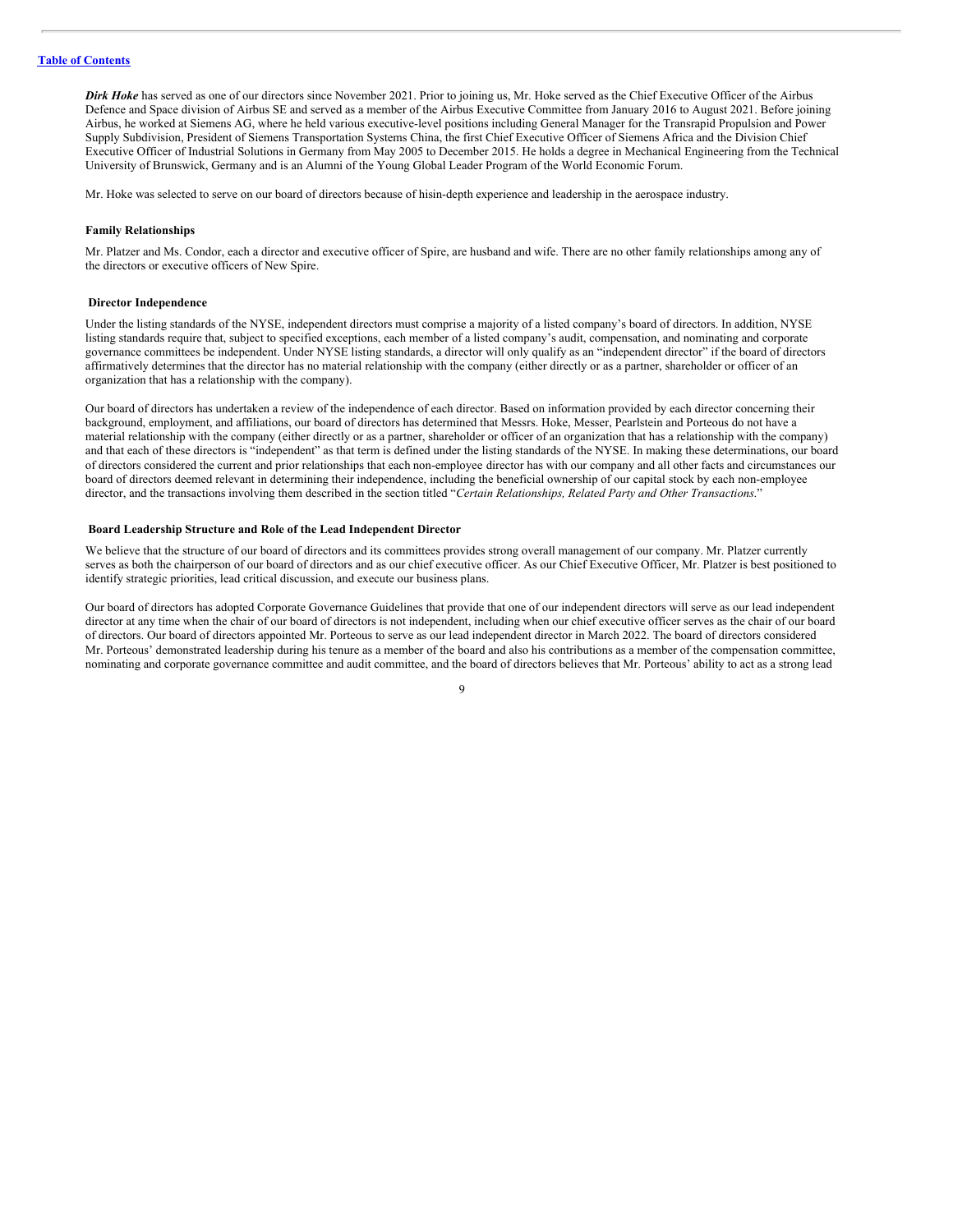independent director provides balance in our leadership structure and will be in the best interest of Spire and its stockholders. As our lead independent director, Mr. Porteous presides over periodic meetings of our independent directors, serves as a liaison between Mr. Platzer and our independent directors, and performs such additional duties as our board of directors may otherwise determine and delegate.

Only independent directors serve on the audit committee, compensation committee, and the nominating and corporate governance committee of our board of directors. As a result of the board of directors' committee system and the existence of a majority of independent directors, the board of directors believes it maintains effective oversight of our business operations, including independent oversight of our financial statements, executive compensation, selection of director candidates, and corporate governance programs. We believe that the leadership structure of our board of directors, including Mr. Porteous' role as lead independent director, as well as the strong independent committees of our board of directors is appropriate and enhances our board of directors' ability to effectively carry out its roles and responsibilities on behalf of our stockholders, while Mr. Platzer's combined role enables strong leadership, creates clear accountability, and enhances our ability to communicate our message and strategy clearly and consistently to stockholders.

## <span id="page-13-0"></span>**Board Meetings and Committees**

During our fiscal year ended December 31, 2021, our board of directors held three meetings (including regularly scheduled and special meetings). Each director attended at least 75% of the aggregate of (i) the total number of meetings of our board of directors held during the period for which he or she has been a director and (ii) the total number of meetings held by all committees of our board of directors on which he or she served during the periods that he or she served.

Although we do not have a formal policy regarding attendance by members of our board of directors at annual meetings of stockholders, we strongly encourage, but do not require, our directors to attend. This Annual Meeting will be our first annual meeting of stockholders since becoming a public company.

Our board of directors has established an audit committee, a compensation committee, and a nominating and corporate governance committee. The composition and responsibilities of each of the committees of our board of directors is described below. Members will serve on these committees until their resignation or until as otherwise determined by our board of directors.

## *Audit Committee*

Our audit committee consists of Messrs. Messer, Porteous, Pearlstein and Hoke, with Mr. Pearlstein serving as chairperson. Each member of the audit committee meets the requirements for independence under the listing standards of the NYSE and SEC rules and regulations and the financial literacy and sophistication requirements of the listing standards of the NYSE. In addition, our board of directors has determined that Mr. Pearlstein is an audit committee financial expert within the meaning of Item 407(d) of Regulation S-K under the Securities Act. Our audit committee is responsible for, among other things:

- selecting a qualified firm to serve as the independent registered public accounting firm to audit our financial statements;
- helping to ensure the independence and oversee the performance of the independent registered public accounting firm;
- reviewing and discussing the scope and results of the audit with the independent registered public accounting firm, and reviewing, with management and the independent registered public accounting firm, our interim and year-end results of operations;
- reviewing our financial statements and our critical accounting policies and estimates;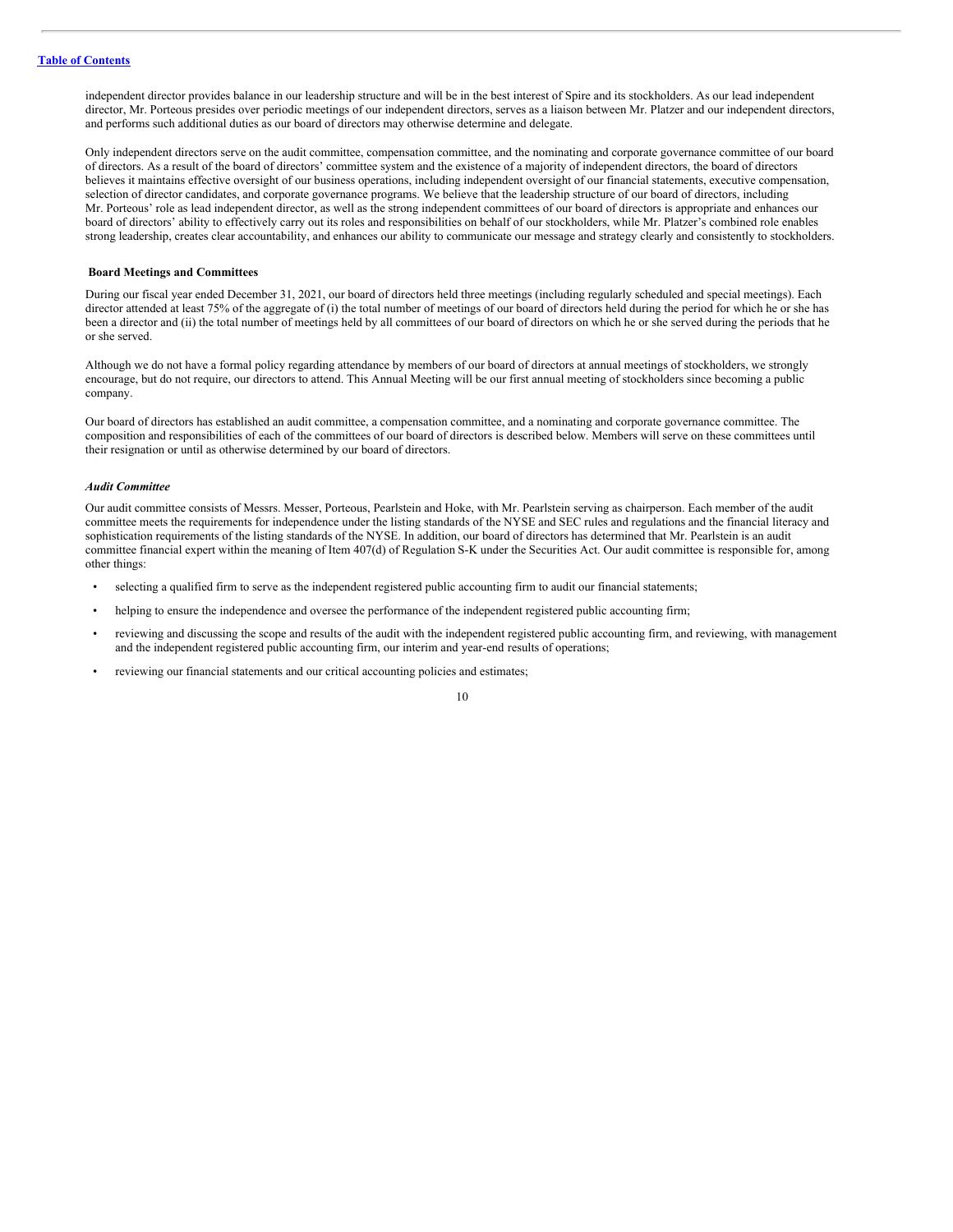- overseeing and monitoring the integrity of our financial statements, accounting and financial reporting processes, and internal controls;
- overseeing the design, implementation, and performance of our internal audit function;
- overseeing our compliance with legal and regulatory requirements as they relate to financial statements or accounting matters;
- developing procedures for employees to submit concerns anonymously about questionable accounting or audit matters;
- overseeing our policies on risk assessment and risk management;
- overseeing compliance with our code of business conduct and ethics;
- reviewing and approving related party transactions; and
- approving or, as required, pre-approving, all audit and all permissible non-audit services, other than de minimis non-audit services, to be performed by the independent registered public accounting firm.

No member of our audit committee may serve on the audit committee of more than three public companies, including Spire, unless our board of directors determines that such simultaneous service would not impair the ability of such member to effectively serve on our audit committee and we disclose such determination in accordance with the listing standards of the NYSE.

Our audit committee operates under a written charter that satisfies the applicable rules and regulations of the SEC and the listing standards of the NYSE. A copy of the charter for our audit committee is available on our website at ir.spire.com. During 2021, our audit committee held three meetings.

## *Compensation Committee*

Our compensation committee consists of Messrs. Messer and Porteous, with Mr. Messer serving as chairperson. Each member of our compensation committee meets the requirements for independence under the listing standards of the NYSE and SEC rules and regulations and is a non-employee director, as defined pursuant to Rule 16b-3 promulgated under the Exchange Act, or Rule 16b-3. Our compensation committee is responsible for, among other things:

- reviewing, approving, and determining, or making recommendations to our board of directors regarding, the compensation of our executive officers, including our chief executive officer;
- administering our equity compensation plans and incentive compensation plans;
- establishing and periodically reviewing general policies and plans relating to compensation and benefits of our employees, and overseeing our overall compensation philosophy;
- reviewing and making recommendations regarding non-employee director compensation to our full board of directors; and
- evaluating the performance, or assisting in the evaluation of the performance, of our executive officers, including our chief executive officer.

Our compensation committee operates under a written charter that satisfies the applicable rules and regulations of the SEC and the listing standards of the NYSE. A copy of the charter for our compensation committee is available on our website at ir.spire.com. During 2021, our compensation committee held one meeting.

## *Nominating and Corporate Governance Committee*

Our nominating and corporate governance committee consists of Messrs. Porteous and Hoke, with Mr. Porteous serving as chairperson. Each member of the nominating and corporate governance committee meets the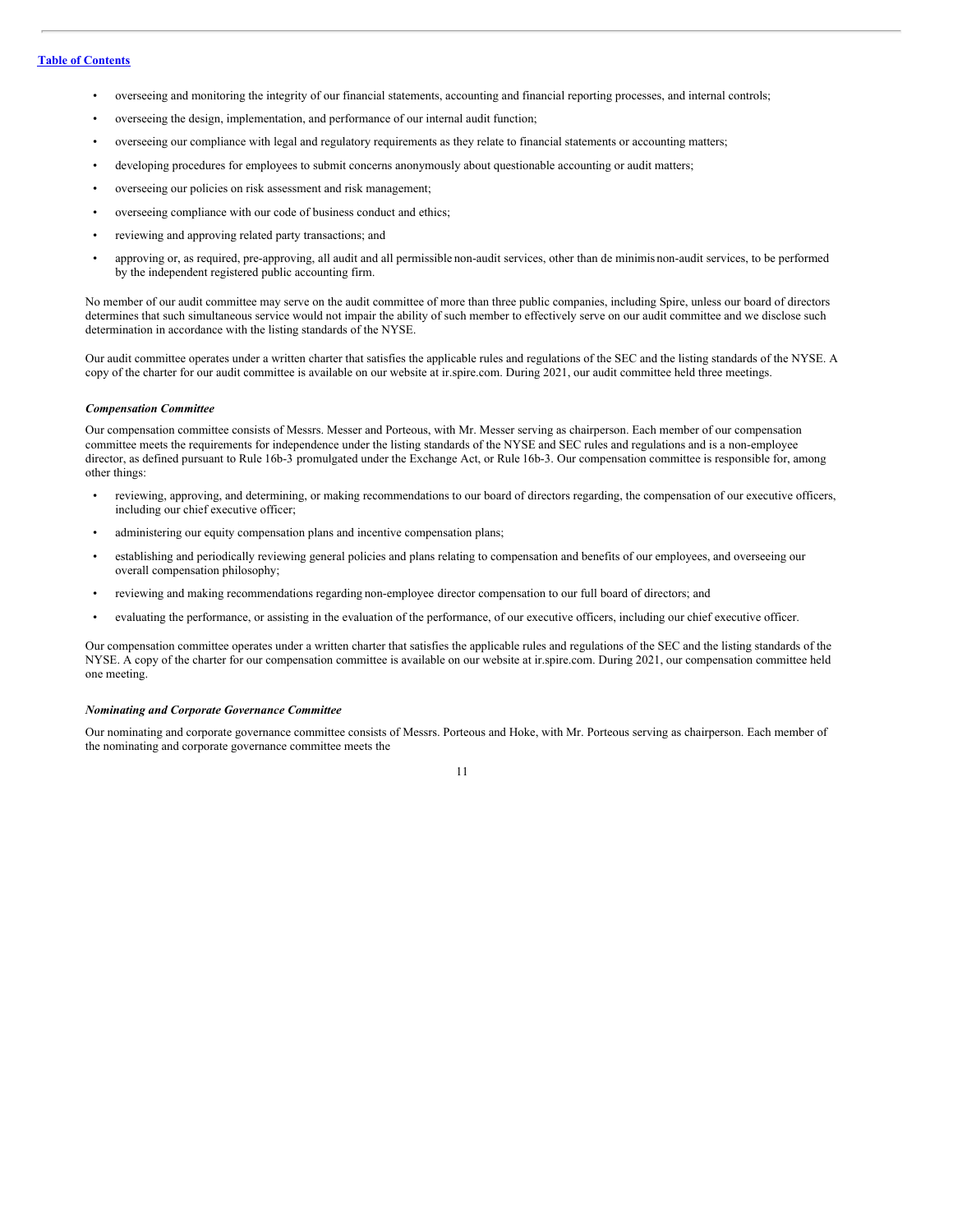requirements for independence under the listing standards of the NYSE and SEC rules and regulations. Our nominating and corporate governance committee is responsible for, among other things:

- identifying, evaluating, and selecting, or making recommendations to our board of directors regarding, nominees for election to our board of directors;
- considering and making recommendations to our board of directors regarding the composition of our board of directors and its committees;
- evaluating the performance and attendance of our board of directors and of individual directors;
- overseeing and reviewing developments in our corporate governance practices;
- evaluating the adequacy of our corporate governance practices and reporting;
- periodically reviewing and discussing with our board of directors the corporate succession and development plans for our executive officers and certain key employees; and
- developing and making recommendations to our board of directors regarding corporate governance guidelines and matters.

Our nominating and corporate governance committee operates under a written charter that satisfies the applicable rules and regulations of the SEC and the listing standards of the NYSE. A copy of the charter for our nominating and corporate governance committee is available on our website at ir.spire.com. During 2021, our nominating and corporate governance committee did not hold any meetings.

## <span id="page-15-0"></span>**Considerations in Evaluating Director Nominees**

Our nominating and corporate governance committee is responsible for reviewing with the board of directors the appropriate characteristics, skills, and experience required for the board of directors as a whole and its individual members. Our nominating and corporate governance committee uses a variety of methods to identify and evaluate director nominees. Some of the qualifications that our nominating and corporate governance committee considers include, without limitation, issues of character, integrity, judgment, corporate experience, and diversity and other individual qualities and attributes that contribute to the total mix of viewpoints and experience represented on the board of directors, potential conflicts of interest, and other commitments. Nominees must also have the highest personal and professional ethics and integrity, have proven achievement and competence in their field and the ability to exercise sound business judgment, have skills that are complementary to those of the existing board of directors, the ability to assist and support management and make significant contributions to the our success, and understand the fiduciary responsibilities that are required of a member of our board of directors and have sufficient time and energy necessary to diligently carry out those responsibilities. Members of our board of directors are expected to prepare for, attend, and participate in all board of directors and applicable committee meetings. Our nominating and corporate governance committee may also consider such other factors as it may deem, from time to time, are in our and our stockholders' best interests.

In its evaluation of director candidates, our nominating and corporate governance committee considers the suitability of each director candidate, including current directors, in light of current size and composition, organization, and governance of our board of directors and the needs of our board of directors and the respective committees of our board of directors. In making determinations regarding nominations of directors, our nominating and corporate governance committee may take into account the benefits of diverse viewpoints.

Our nominating and corporate governance committee also considers the above factors and other factors as it oversees the annual board of director and committee evaluations. After completing its review and evaluation of director candidates, including incumbent directors, our nominating and corporate governance committee recommends to our full board of directors the director nominees for selection.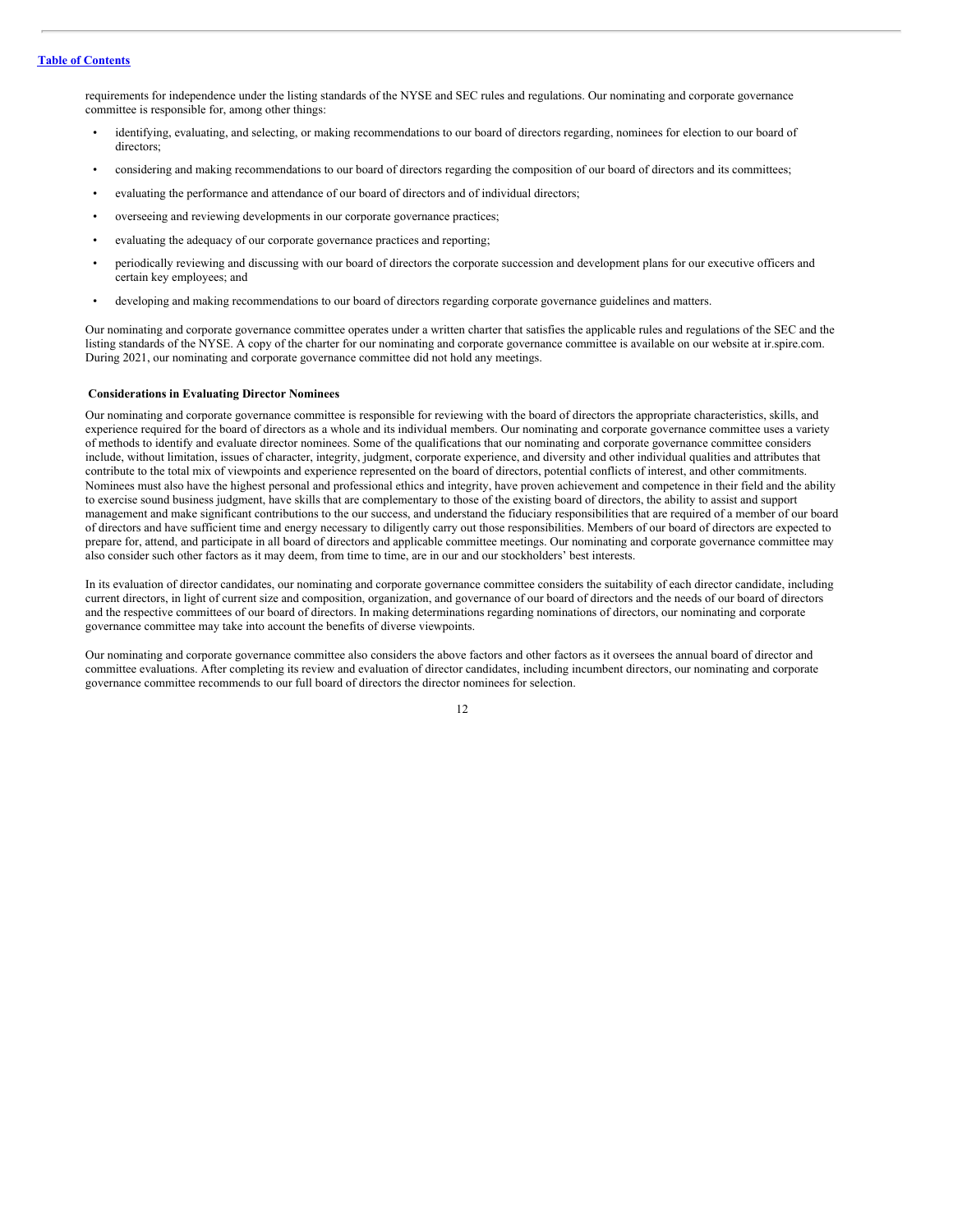## <span id="page-16-0"></span>**Stockholder Recommendations and Nominations to the Board of Directors**

Our nominating and corporate governance committee will consider director candidates recommended by stockholders holding at least one percent (1%) of the fully diluted capitalization of Spire Global, Inc. continuously for at least 12 months prior to the date of the submission of the recommendation, so long as such recommendations comply with our amended and restated certificate of incorporation, amended and restated bylaws, and applicable laws, rules and regulations, including those promulgated by the SEC. Our nominating and corporate governance committee will evaluate such recommendations in accordance with its charter, our amended and restated bylaws and our policies and procedures for director candidates, as well as the regular director nominee criteria described above. This process is designed to ensure that our board of directors includes members with diverse backgrounds, skills, and experience, including appropriate financial and other expertise relevant to our business. Eligible stockholders wishing to recommend a candidate for nomination should direct the recommendation in writing by letter us, attention of the General Counsel, at 8000 Towers Crescent Drive, Suite 1100, Vienna, Virginia 22182. Such recommendations must include the candidate's name, home and business contact information, detailed biographical data, relevant qualifications, a statement of support by the recommending stockholder, a signed letter from the candidate confirming willingness to serve on our board of directors, information regarding any relationships between the candidate and our company, evidence of the recommending stockholder's ownership of our capital stock, and any other information required by our amended and restated bylaws. Our nominating and corporate governance committee has discretion to decide which individuals to recommend for nomination as directors.

Under our amended and restated bylaws, stockholders may also directly nominate persons for our board of directors. Any nomination must comply with the requirements set forth in our amended and restated bylaws and the of and should be sent in writing to our Corporate Secretary at Spire Global, Inc. To be timely for the 2023 annual meeting of stockholders, nominations must be received by our Corporate Secretary observing the same deadlines for stockholder proposals discussed above under "What is the deadline to propose actions for consideration at next year's annual meeting of stockholders or *to nominate individuals to serve as directors?—Stockholder Proposals.*"

## <span id="page-16-1"></span>**Communications with the Board of Directors**

Interested parties wishing to communicate with non-management members of our board of directors may do so by writing and mailing the correspondence to our General Counsel or legal department at Spire Global, Inc., 8000 Towers Crescent Drive, Suite 1100, Vienna, Virginia 22182. Each communication should set forth (i) the name and address of the stockholder, as it appears on our books, and if the shares of our common stock are held by a broker, bank or nominee, the name and address of the beneficial owner of such shares, and (ii) the number of shares of our common stock that are owned of record by the record holder and beneficially by the beneficial owner.

Our General Counsel or legal department, in consultation with appropriate members of our board of directors as necessary, will review all incoming stockholder communications (except for mass mailings, product complaints or inquiries, job inquiries, business solicitations and patently offensive or otherwise inappropriate material) and, if appropriate, will route such communications to the appropriate member or members of our board of directors, or if none is specified, to the chairperson of our board of directors or the lead independent director if there is not an independent chairperson of our board of directors.

Our General Counsel or legal department may decide in the exercise of their or its judgment whether a response to any stockholder communication is necessary and shall provide a report to our nominating and corporate governance on a quarterly basis of any stockholder communications received for which the General Counsel or legal department has responded. This procedure for stockholder communications with non-management members of our board of directors is administered by our nominating and corporate governance.

This procedure does not apply to (i) communications tonon-management directors from our officers or directors who are stockholders or (ii) stockholder proposals submitted pursuant to Rule 14a-8 under the Exchange Act,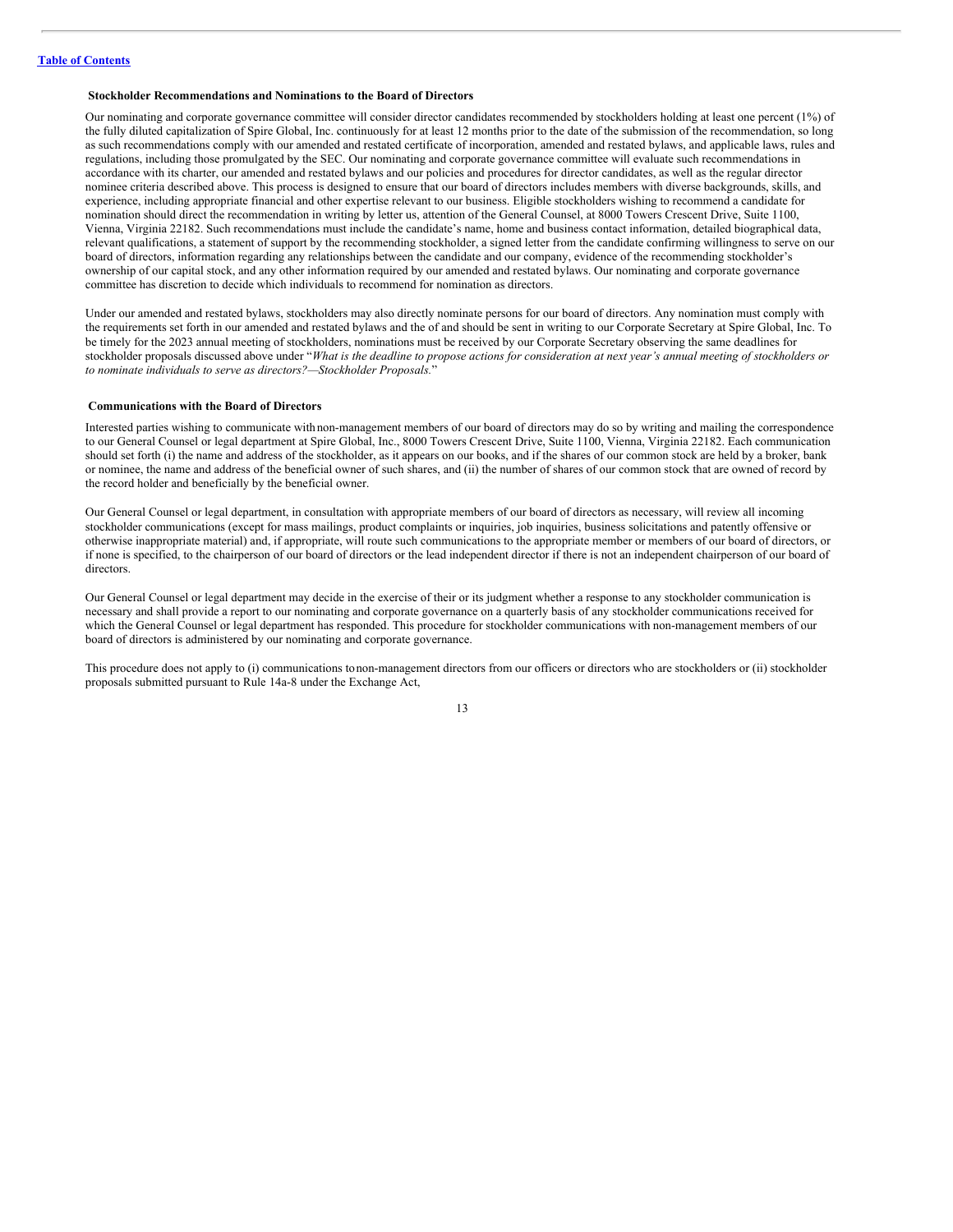which are discussed further in the section titled "What is the deadline to propose actions for consideration at next year's annual meeting of stockholders or *to nominate individuals to serve as directors?—Stockholder Proposals*" described above in this proxy statement.

## <span id="page-17-0"></span>**Corporate Governance Guidelines and Code of Business Conduct and Ethics**

Our board of directors has adopted Corporate Governance Guidelines that address items such as the qualifications and responsibilities of our directors and director candidates, including independence standards, and corporate governance policies and standards applicable to us in general. In addition, our board of directors has adopted a Code of Business Conduct and Ethics that applies to all of our employees, officers and directors, including our chief executive officer, chief financial officer, and other executive and senior financial officers, as well as contractors, consultants, agents, brokers, distributors or other intermediaries acting on our behalf. The full text of our Code of Business Conduct and Ethics is posted on our website at ir.spire.com. We will disclose any amendments to our Code of Business Conduct and Ethics or any waivers of the requirements of our Code of Business Conduct and Ethics for directors and executive officers on the same website or in filings under the Exchange Act.

#### <span id="page-17-1"></span>**Transactions in the Company's Securities**

Our insider trading policy prohibits all of our officers, directors and employees from trading in our securities (or securities of any other company with which we do business) while in possession of material nonpublic information, other than in connection with a Rule 10b5-1 plan adopted in compliance with the policy.

Under our insider trading policy, our officers, directors, and employees may not (i) trade in publicly-traded options, such as puts and calls, and other derivative securities with respect to our securities (other than stock options and other compensatory equity awards issued to such persons by Spire), including any hedging or similar transaction designed to decrease the risks associated with holding our common stock, (ii) pledge our securities as collateral for loans, or (iii) hold our securities in margin accounts.

In addition, before any of our directors or executive officers engages in certain transactions involving our securities, such director or executive officer must obtain pre-clearance and approval of the transaction from a compliance officer of the Company.

## <span id="page-17-2"></span>**Role of Board in Risk Oversight Process**

Risk is inherent with every business, and we face a number of risks, including strategic, financial, business and operational, legal and compliance, and reputational, in the pursuit and achievement of our strategic objectives. We have designed and implemented processes to manage risk in our operations. Management is responsible for the day-to-day oversight and management of strategic, operational, legal and compliance, cybersecurity, and financial risks, while our board of directors, as a whole and assisted by its committees, has responsibility for the oversight of our risk management framework, which is designed to identify, assess, and manage risks to which our company is exposed, as well as to foster a corporate culture of integrity. Consistent with this approach, our board of directors regularly reviews our strategic and operational risks in the context of discussions with management, question and answer sessions, and reports from the management team at each regular board meeting. Our board of directors also receives regular reports on all significant committee activities at each regular board meeting and evaluates the risks inherent in significant transactions.

In addition, our board of directors has tasked designated standing committees with oversight of certain categories of risk management. Our audit committee assists our board of directors in fulfilling its oversight responsibilities with respect to risk management in the areas of internal control over financial reporting and disclosure controls and procedures, legal and regulatory compliance. Our audit committee also, among other things, discusses with management, the internal auditors, and the independent auditor guidelines and policies with respect to risk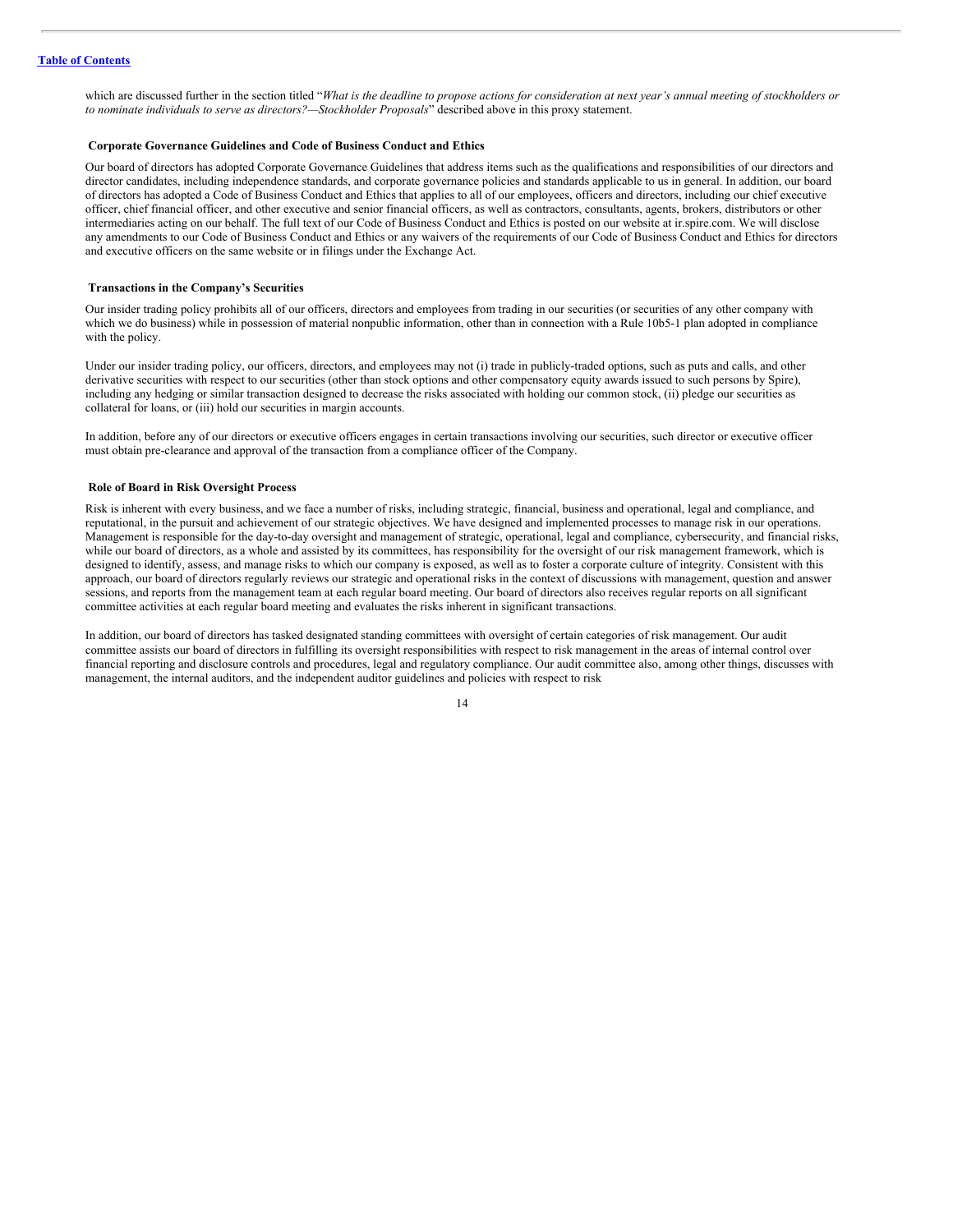assessment and risk management, as well as potential conflicts of interest. Our compensation committee assesses risks arising from our compensation philosophy and practices applicable to all employees to determine whether they encourage excessive risk-taking and evaluates policies and practices that could mitigate such risks. Our nominating and corporate governance committee assesses risks relating to our corporate governance practices and the independence of the board.

Our board of directors believes its current leadership structure supports the risk oversight function of the board.

#### <span id="page-18-0"></span>**Director Compensation**

#### *Director Compensation Policy*

In November 2021, our board of directors approved an amended Outside Director Compensation Policy (the "*director compensation policy*"). The director compensation policy was developed with input from our independent compensation consultant, Compensia, Inc. ("Compensia"), regarding practices and compensation levels at the same group of peer companies used for executive compensation comparisons and is intended to attract, retain, and reward non-employee directors.

Under the director compensation policy, eachnon-employee director will receive the cash and equity compensation for board services described below. We also will reimburse our non-employee directors for reasonable, customary, and documented travel expenses to meetings of our board of directors or its committee and other expenses.

#### *Maximum Annual Compensation Limit*

Our director compensation policy provides that in any fiscal year, nonon-employee director may be granted equity awards (based on grant date fair value determined in accordance with U.S. generally accepted accounting principles ("*GAAP*")), and be provided any other compensation, including without limitation cash retainers or fees in amounts that, in the aggregate, exceed \$750,000, provided that such amount is increased to \$1,000,000 in the fiscal year of initial service as a non-employee director. Equity awards granted or other compensation provided to a non-employee director for services provided as an employee or consultant (other than a non-employee director), or provided before August 16, 2021, will not count toward this annual limit. The maximum limit does not reflect the intended size of any potential compensation or equity awards to our non-employee directors.

#### *Cash Compensation*

Our director compensation policy provides for the following cash compensation program for ournon-employee directors: following the effective date of such policy, each non-employee director will be paid an annual cash retainer of \$30,000, and eachnon-employee director who serves as the chairperson or lead director of our board of directors or the chair or a member of a committee of our board of directors, will be eligible to earn an additional annual fee of \$15,000. For clarity, there are no per-meeting fees for attending board of directors or committee meetings and eachnon-employee director who serves as the chairperson or lead director of our board of directors or the chair or a member of one or more committees of our board of director, will be eligible to receive only one additional annual fee of \$15,000, regardless of the number of positions served.

These fees to our non-employee directors will be paid quarterly in arrears on a prorated basis. Under the director compensation policy, we also reimburse our non-employee directors for reasonable travel expenses to attend meetings of our board of directors and its committees.

#### *Equity Compensation*

*Initial Award*. Pursuant to our director compensation policy, each person who first becomes anon-employee director after the effective date of such policy will receive, on the first trading day on or after the date that the person first becomes a non-employee director, an initial award of restricted stock units with an aggregate grant date fair value, determined in accordance GAAP, equal to \$275,000 (with any fractional share rounded down)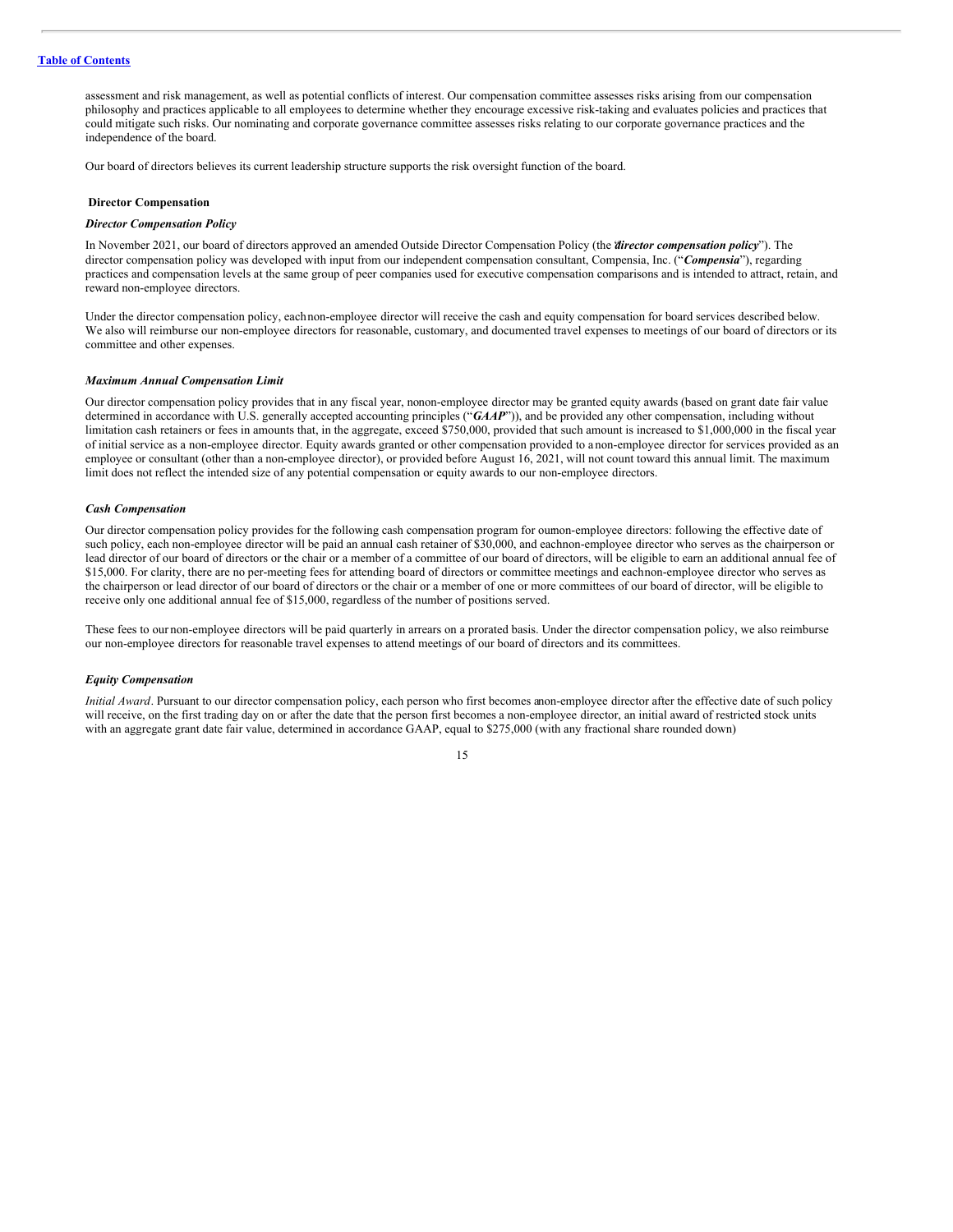(the "*Initial Award*"). The Initial Award will be scheduled to vest in three, equal installments on each of theone-, two-, and three-year anniversaries of the Initial Award's grant date, in each case subject to continued services to us through the applicable vesting date. If the person was a member of our board of directors and also an employee, then becoming a non-employee director due to termination of employment will not entitle the person to an Initial Award.

*Annual Award*. On the first trading day immediately after the date of each annual meeting of our stockholders (an "*Annual Meeting*") that occurs following the effective date of our director compensation policy, each non-employee director who has served as anon-employee director for at least six months through the date of such Annual Meeting will receive automatically an annual award of restricted stock units with an aggregate grant date fair value determined in accordance with GAAP, equal to \$175,000 (with any fractional share rounded down) (the "*Annual Award*"). Each Annual Award will be scheduled to vest in full on the earlier of the one-year anniversary of the grant date, or the date of the next Annual Meeting following the grant date, subject to continued services to us through the applicable vesting date.

*Change in Control*. In the event of a change in control, as defined in the 2021 Equity Incentive Plan, eachnon-employee director's then-outstanding equity awards covering shares of our Class A common stock that were granted to him or her while a non-employee director will accelerate vesting in full.

*Other Award Terms*. Each Initial Award and Annual Award will be granted under the 2021 Equity Incentive Plan (or its successor plan, as applicable) and form of award agreement under such plan.

*Stock Awards in Lieu of Cash Retainers*. As amended in November 2021, our director compensation policy allowsnon-employee directors to elect to convert 100% of their cash retainer fees with respect to services to be performed in the next fiscal year of ours into an award of shares of our common stock, or Retainer Award, in accordance with the election procedures under our director compensation policy. Retainer Awards will be granted automatically on the first trading day immediately following each of the four fiscal quarters in the applicable fiscal year, subject to the non-employee director's continued service with us through such date. The number of shares subject to a Retainer Award will be determined by dividing the amount of cash retainer fees otherwise payable for the most recently completed fiscal quarter described above applicable to the non-employee director, by the closing sales price of a share of our common stock on the grant date of the Retainer Award (or, if no closing sales price was reported on that date, on the last trading day such closing sales price was reported), with the number of shares subject to the Retainer Award, if any fractional share results, rounded down to the nearest whole share.

*Stock Option in Lieu of Restricted Stock Units and Cash Retainers*. As amended in November 2021, our director compensation policy also allows non-employee directors to elect to receive their Initial Award or Annual Award, as applicable, in the form of stock options to purchase shares of our common stock, in accordance with the election procedures under our director compensation policy. In the case of Annual Awards, any election by the non-employee director will be required to be made for the next calendar year, and in the case of Initial Awards, any election by thenon-employee director will be required to be made within a specified period in connection with such individual first becoming a non-employee director. Each stock option award will cover that number of shares of our common stock that results in a grant date fair value, determined in accordance with GAAP, that is equal to the value of the Initial Award or Annual Award as described above (with the number of shares subject to such award, if any fractional share results, rounded down to the nearest whole share), and have the same vesting schedule that applies to the Initial Annual or Annual Award, as applicable, as described above.

Further, any non-employee director who has both an election in place to receive stock options in lieu of restricted stock units for the Annual Award and an election in place to receive cash retainer fees in the form of a Retainer Award, automatically will receive Retainer Awards in the form of stock options. The number of shares of our common stock subject to each such stock option award will be determined as such number of shares, based on the closing sales price of a share of our common stock on the date of the grant of the Retainer Award (or, if no closing sales price was reported on that date, on the last trading day such closing sales price was reported), that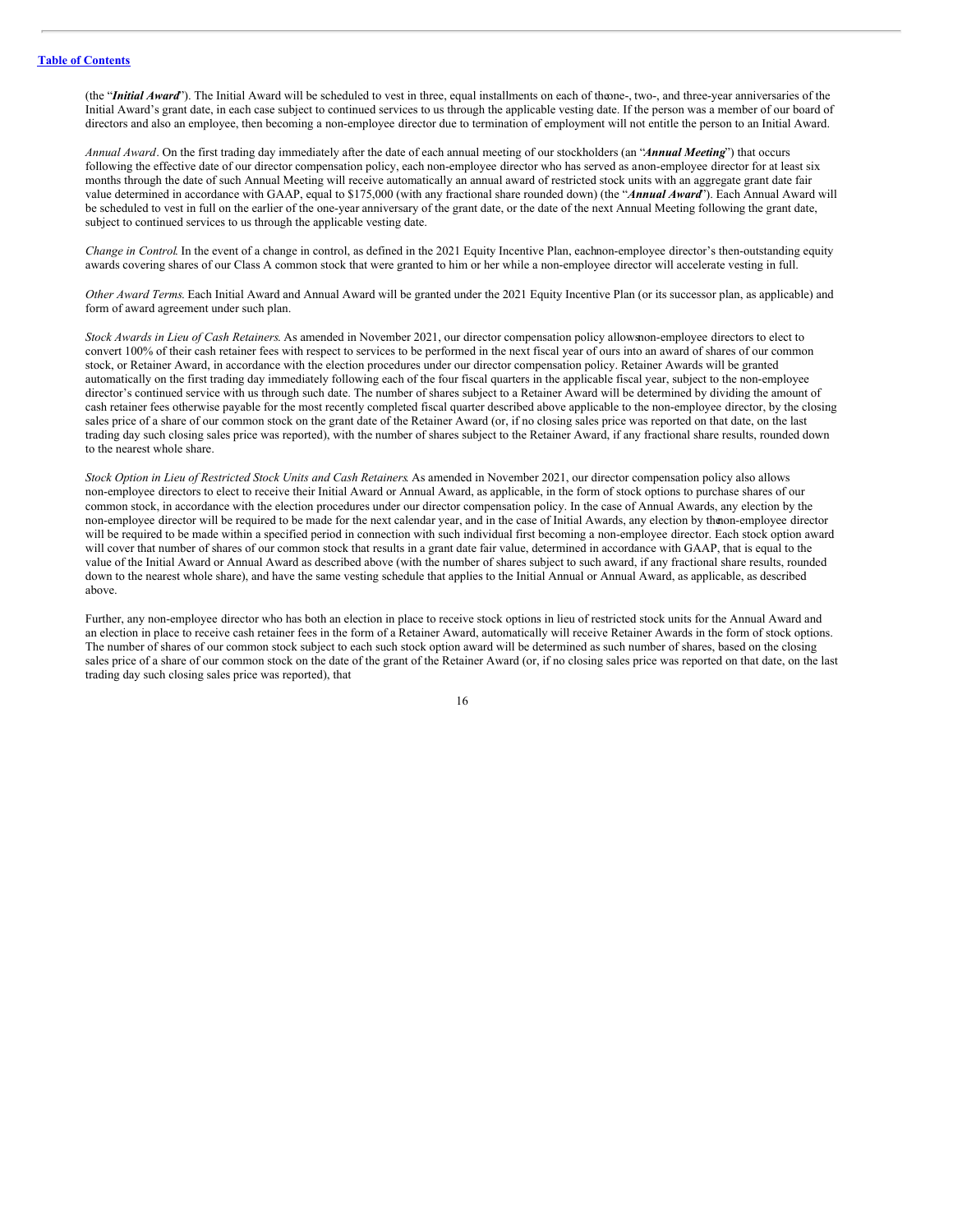would result in a grant date fair value, determined in accordance with GAAP, of the stock option being equal to the cash retainer fees otherwise payable for the most recently completed fiscal quarter described above applicable to the non-employee director (with the number of shares subject to the Retainer Award, if any fractional share results, rounded down to the nearest whole share). Each such Retainer Award granted as stock options will be fully vested and exercisable on its grant date.

Each stock option described above granted under our director compensation policy will have a per share exercise price equal to 100% of the fair market value of a share of our common stock on the award's grant date, and a maximum term to expiration of 10 years from the grant date.

#### *Other Director Equity Award Grants*

Following the closing of the Merger, in November 2021, our board of directors approved the grant of awards of restricted stock units to Messrs. Messer, Porteous and Pearlstein under our 2021 Equity Incentive Plan. The awards of restricted stock units have an aggregate grant date fair value, determined in accordance with GAAP, equal to \$175,000, or \$275,000 with respect to Mr. Pearlstein (with any resulting fractional share rounded down). The awards of restricted stock units granted to Messrs. Messer and Porteous are scheduled to vest in full on August 16, 2022, subject to continued services to us through such vesting date. The award of restricted stock units granted to Mr. Pearlstein is scheduled to vest in equal installments on August 16 of each of 2022, 2023, and 2024, subject to Mr. Pearlstein's continued service to us through each applicable vesting date. The board of directors approved such equity awards, following consultation with Compensia, for Messrs. Messer and Porteous which were intended to be substantially equivalent to an Annual Award for their services leading up to and following the completion of the Merger through this Annual Meeting; and for Mr. Pearlstein, which award was intended to be substantially equivalent to an Initial Award, given his commencement of services as a non-employee director beginning August 2021.

## **Director Compensation Table for Fiscal Year 2021**

The following table provides information regarding compensation of ournon-employee directors for service as directors, for the year ended December 31, 2021. Directors who are also our employees receive no additional compensation for their service as directors. During 2021, our employee directors, Mr. Platzer and Ms. Condor, did not receive any compensation for their services as directors. See "*Executive Compensation*" for additional information regarding Mr. Platzer's compensation. The compensation received by Ms. Condor as an employee is set forth in the footnotes to the table below.

|                               | <b>Fees Earned or</b> |  |                                 | Option                          |           |  |
|-------------------------------|-----------------------|--|---------------------------------|---------------------------------|-----------|--|
| Name                          | Paid in Cash(1)       |  | <b>Stock Awards(2)</b>          | Awards(3)                       | Total     |  |
| Theresa Condor <sup>(4)</sup> |                       |  |                                 |                                 |           |  |
| Dirk Hoke $(5)$               |                       |  | $\hspace{0.1mm}-\hspace{0.1mm}$ | \$319,820                       | \$319,820 |  |
| <b>Stephen Messer</b>         | 5.625                 |  | 174.999                         | \$345,731                       | \$526,354 |  |
| Jack Pearlstein               | 5.625                 |  | 275,001                         |                                 | \$280,626 |  |
| <b>William Porteous</b>       | 5.625                 |  | 174.999                         | $\hspace{0.1mm}-\hspace{0.1mm}$ | \$180,624 |  |

(1) The amounts reported represent a partial year of the board of directors and committee chair cash compensation due to the timing of our Merger and the effective date of our Outside Director Compensation Policy.

(2) The amounts reported represent the aggregate grant-date fair value of the RSUs awarded to the director in 2021, computed in accordance with FASB ASC Topic 718, *Stock Compensation* ("*ASC 718*"), disregarding forfeiture assumptions. These amounts do not reflect the actual economic value that may be realized by the non-employee directors, and there can be no assurance that these amounts will ever be realized by the non-employee directors.

(3) The amounts reported represent the aggregate grant-date fair value of awards awarded to the director in 2021, computed in accordance with ASC 718. For discussion of the assumptions used in calculating the dollar amount recognized for financial statement reporting purposes of the awards reported in this column, see Note 12 to our consolidated financial statements in the Annual Report on Form 10-K for the year ended December 31, 2021.

(4) Ms. Condor received an aggregate of \$751,226.14 in compensation as an employee, comprised of cash in the amount of \$217,331, option awards with an aggregate grant date fair value of \$240,472, and non-equity incentive plan compensation in connection with commission received from the 2021 Commission Plan of \$293,423

(5) Mr. Hoke joined our board of directors in November 2021.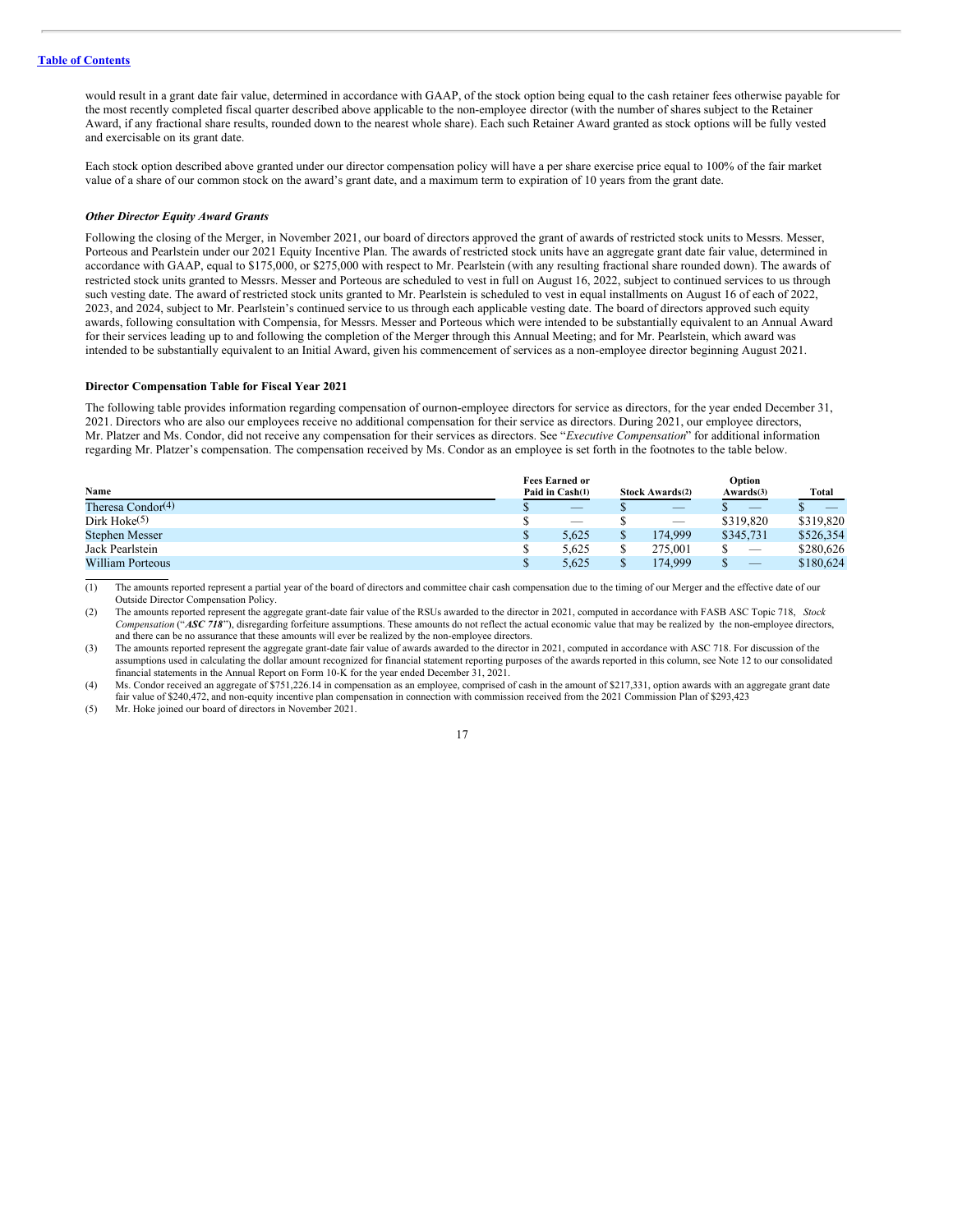The following table lists all outstanding equity awards held byour non-named executive officer directors as of December 31, 2021:

|                         |               | <b>Option Awards</b>                                                                 |                                                         |                                     |                                                                                    |  |  |  |  |
|-------------------------|---------------|--------------------------------------------------------------------------------------|---------------------------------------------------------|-------------------------------------|------------------------------------------------------------------------------------|--|--|--|--|
| Name                    | Grant<br>Date | Number of<br><b>Securities</b><br>Underlying<br><b>Unexercised</b><br><b>Options</b> | Option<br><b>Exercise</b><br>Price<br>Per<br>Share (\$) | Option<br><b>Expiration</b><br>Date | Number of<br><b>Shares</b><br>Underlying<br><b>Unvested</b><br><b>Stock Awards</b> |  |  |  |  |
| Theresa Condor          | 6/29/2016     | 18,282(1)                                                                            | 0.88                                                    | 6/29/2026                           |                                                                                    |  |  |  |  |
|                         | 6/29/2016     | 146,256(1)                                                                           | 0.88                                                    | 6/29/2026                           |                                                                                    |  |  |  |  |
|                         | 11/15/2016    | 4,433(1)                                                                             | 0.98                                                    | 11/15/2026                          |                                                                                    |  |  |  |  |
|                         | 11/15/2016    | 6,565(1)                                                                             | 0.98                                                    | 11/15/2026                          |                                                                                    |  |  |  |  |
|                         | 3/8/2017      | 15,804(1)                                                                            | 0.98                                                    | 3/8/2027                            |                                                                                    |  |  |  |  |
|                         | 3/21/2018     | 662,680(2)                                                                           | 1.85                                                    | 3/21/2028                           |                                                                                    |  |  |  |  |
|                         | 11/13/2018    | 9,488(3)                                                                             | 1.85                                                    | 11/13/2028                          |                                                                                    |  |  |  |  |
|                         | 11/12/2019    | 54,846(4)                                                                            | 1.95                                                    | 11/12/2029                          |                                                                                    |  |  |  |  |
|                         | 11/2/2020     | 187,986(5)                                                                           | 2.17                                                    | 11/1/2030                           |                                                                                    |  |  |  |  |
|                         | 11/11/2020    | 82,269(6)                                                                            | 2.17                                                    | 11/10/2030                          |                                                                                    |  |  |  |  |
|                         | 2/18/2021     | 127,160(7)                                                                           | 3.29                                                    | 2/17/2031                           |                                                                                    |  |  |  |  |
| Dirk Hoke               | 11/15/2021    | 97,969(8)                                                                            | 5.40                                                    | 11/15/2031                          |                                                                                    |  |  |  |  |
| <b>Stephen Messer</b>   | 4/1/2019      | 182,820(9)                                                                           | 3.29                                                    | 4/1/2029                            |                                                                                    |  |  |  |  |
|                         | 2/18/2021     | 6,096(1)                                                                             | 1.85                                                    | 2/17/2031                           |                                                                                    |  |  |  |  |
|                         | 11/9/2021     |                                                                                      |                                                         |                                     | 32,710(10)                                                                         |  |  |  |  |
| Jack Pearlstein         | 11/9/2021     |                                                                                      |                                                         |                                     | 51,402(11)                                                                         |  |  |  |  |
| <b>William Porteous</b> | 11/9/2021     |                                                                                      |                                                         |                                     | 32,710(12)                                                                         |  |  |  |  |

(1) The shares of our common stock underlying this option are fully vested and immediately exercisable.

(2) The shares underlying this option vest, subject to Ms. Condor's continued role as a service provider to us, as to 1/4th of the total shares on February 21, 2019 with 1/48th of the total shares vesting monthly thereafter.

(3) The shares of our common stock underlying this option vest, subject to Ms. Condor's continued role as a service provider to us, as to 1/12th of the total shares monthly commencing on March 11, 2021.

(4) The shares of our common stock underlying this option vest, subject to Ms. Condor's continued role as a service provider to us, as to 1/12th of the total shares monthly commencing on February 1, 2021.

(5) The shares underlying this option vest, subject to Ms. Condor's continued role as a service provider to us, as to 1/4th of the total shares on November 2, 2020 with 1/48th of the total shares vesting monthly thereafter.

(6) The shares of our common stock underlying this option vest, subject to Ms. Condor's continued role as a service provider to us, as to 1/12th of the total shares monthly commencing on December 11, 2023.

(7) The shares of our common stock underlying this option vest, subject to Ms. Condor's continued role as a service provider to us, as to 1/12th of the total shares monthly commencing on February 1, 2021.

(8) The shares of our common stock underlying this option vest, subject to Mr. Hoke's continued role as a service provider to us, as to 1/3rd of the total shares monthly commencing on November 15, 2022.

(9) This option is subject to an early exercise provision and is immediately exercisable. The shares of our common stock underlying this option vest, subject to Mr. Messer's continued role as a service provider to us, as to 1/48th of the total shares monthly commencing on March 3, 2021.

(10) The service-based vesting condition will be satisfied as to all of the shares of our common stock underlying the RSU on August 16, 2022, subject to Mr. Messer's continued role as a service provider to us.

(11) The service-based vesting condition will be satisfied as to 1/3rd of the shares of our common stock underlying the RSU on August 16, 2022, with 1/3rd of the total shares of our common stock vesting yearly thereafter, subject to Mr. Pearlstein's continued role as a service provider to us.

(12) The service-based vesting condition will be satisfied as to all of the shares of our common stock underlying the RSU on August 16, 2022, subject to Mr. Porteous' continued role as a service provider to us.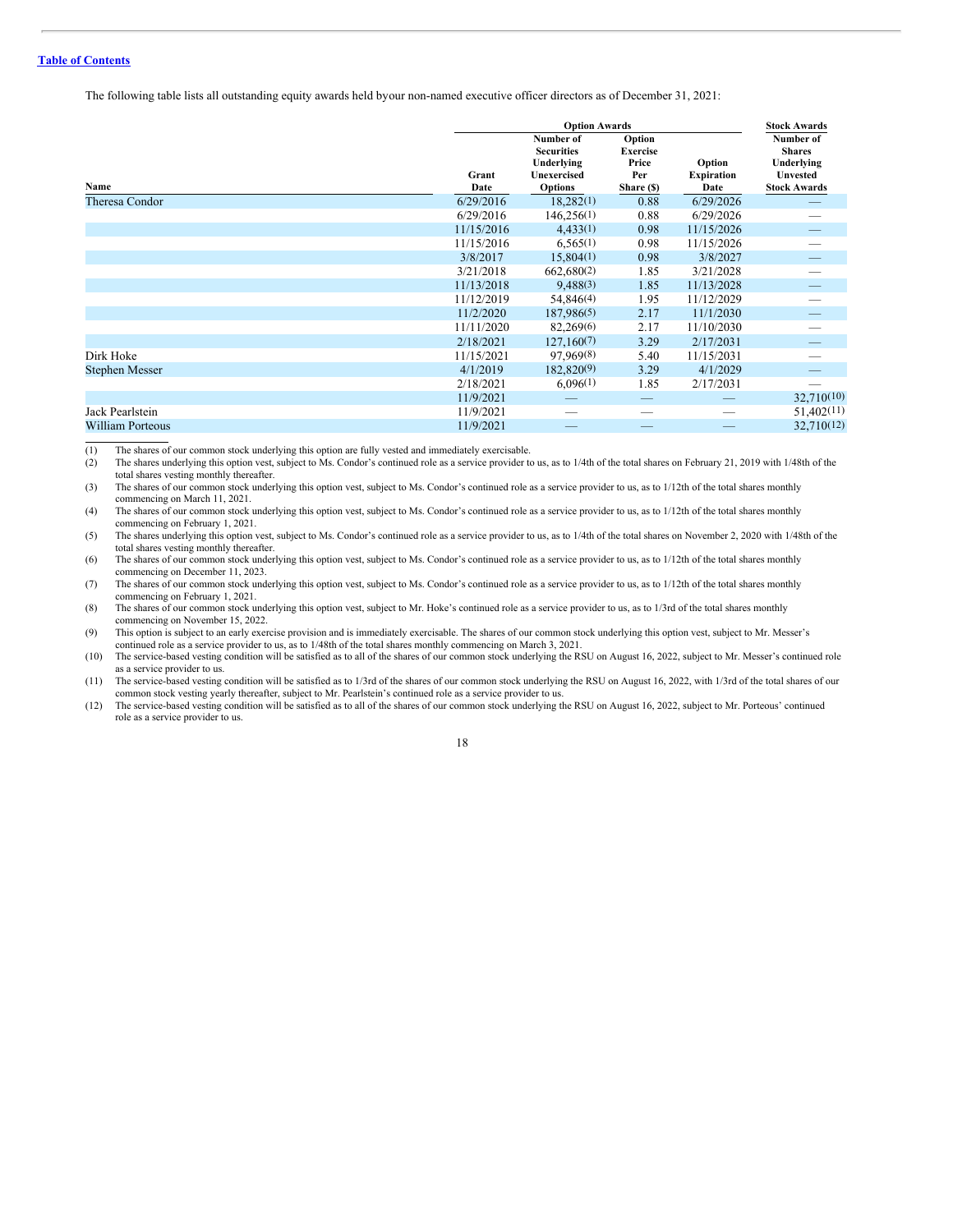## <span id="page-22-0"></span>**PROPOSAL NO. 1—ELECTION OF DIRECTORS**

Our board of directors is currently composed of six members. We have a classified board of directors consisting of three classes of approximately equal size, each serving staggered three-year terms.

At each annual meeting of stockholders, directors of a specific class of our board of directors will be elected to hold office until the expiration of the term for which they are elected and until their successors have been duly elected and qualified or until their earlier death, resignation, or removal; except that if any such election shall not be so held, such election shall take place at a stockholders' meeting called and held in accordance with the Delaware General Corporation Law.

## **Nominees for the Board of Directors**

Our nominating and corporate governance committee has recommended, and our board of directors has approved, Peter Platzer and Stephen Messer as nominees for election as directors at the Annual Meeting. If elected, Messrs. Platzer and Messer will serve as directors until the 2025 annual meeting of stockholders and until their successor is duly elected and qualified. Messrs. Platzer and Messer are currently directors of our company. For information concerning the relevant experiences, qualifications, attributes, and skills of the nominee that led our board of directors to recommend these persons as nominees for director, please see the section titled "*Board of Directors and Corporate Governance*." Each of Messrs. Platzer and Messer has consented to being named as a nominee in the proxy statement and to continue to serve as a director, if elected; however, in the event that a director nominee is unable or declines to serve as a director at the time of the Annual Meeting, the proxies will be voted for any nominee designated by our board of directors to fill such vacancy.

If you are a stockholder of record and you sign your proxy card or vote by telephone or over the Internet but do not give instructions with respect to the voting of directors, your shares will be voted "FOR" the election of Messrs. Platzer and Messer. If you are a street name stockholder and you do not give voting instructions to your broker or nominee, your broker will leave your shares unvoted on this matter.

## <span id="page-22-1"></span>**Vote Required**

Each director is elected by a majority of the votes cast with respect to the election of directors at the Annual Meeting. A majority of votes cast means that the voting power of the shares cast "For" a director's election exceeds the voting power of the shares cast "Against" that director. Abstentions and broker non-votes will have no effect on the outcome of the vote. You may vote "For" or "Against" for the nominee for election as a director. A director who does not receive a majority of the votes cast "For" election is required by our amended and restated bylaws to resign or will be subject to removal.

## **THE BOARD OF DIRECTORS RECOMMENDS A VOTE "FOR" THE NOMINEES NAMED ABOVE.**

| ٦<br>۰. |
|---------|
| ۰,<br>٧ |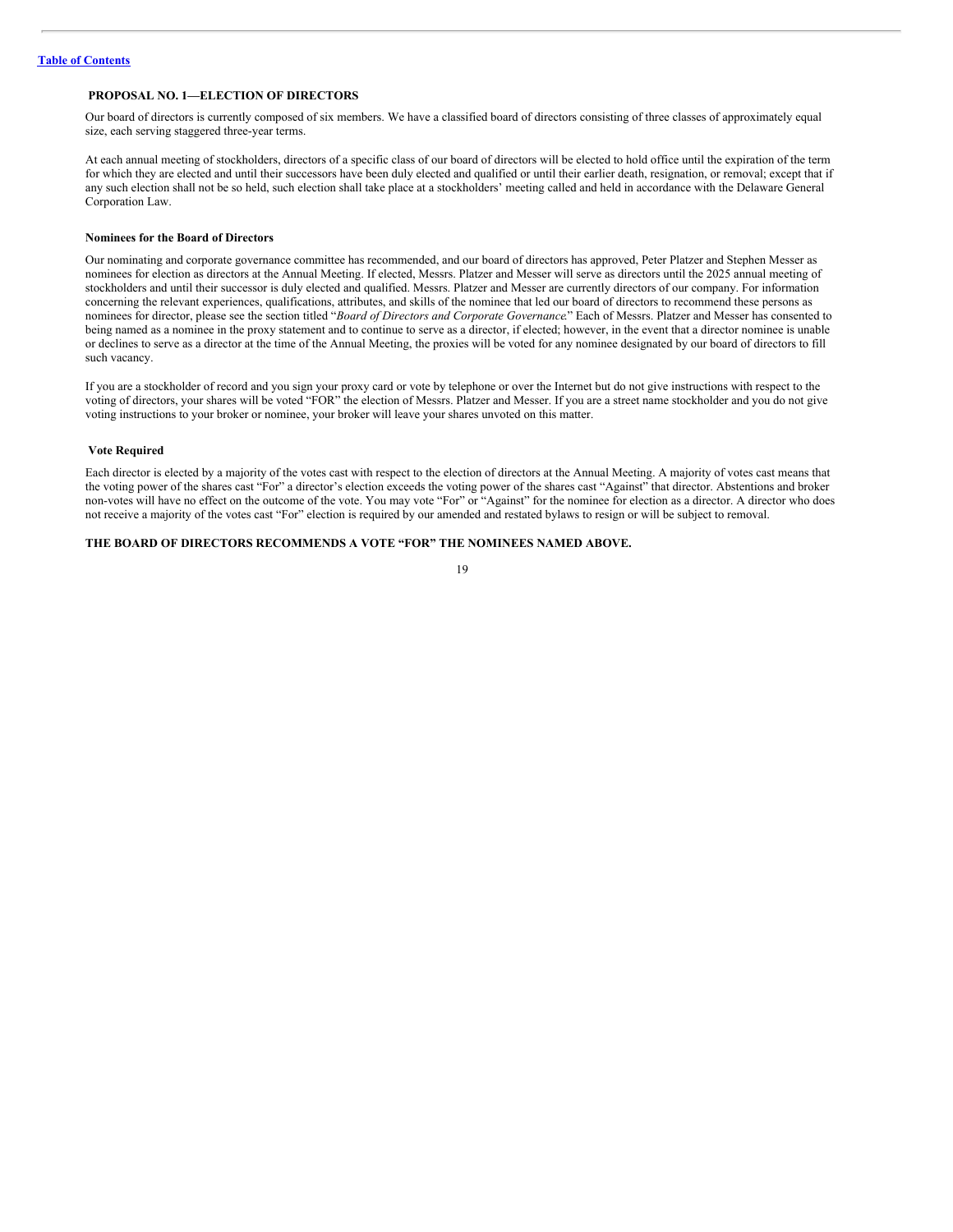## <span id="page-23-0"></span>**PROPOSAL NO. 2—RATIFICATION OF APPOINTMENT OF INDEPENDENT REGISTERED PUBLIC ACCOUNTING FIRM**

Our audit committee has appointed PricewaterhouseCoopers LLP ("*PwC*"), an independent registered public accounting firm, to audit our consolidated financial statements for our fiscal year ending December 31, 2022. PwC has served as our independent registered public accounting firm since August 2021.

At the Annual Meeting, our stockholders are being asked to ratify the appointment of PwC as our independent registered public accounting firm for our fiscal year ending December 31, 2022. Our audit committee is submitting the appointment of PwC to our stockholders because we value our stockholders' views on our independent registered public accounting firm and as a matter of good corporate governance. Notwithstanding the appointment of PwC, and even if our stockholders ratify the appointment, our audit committee, in its discretion, may appoint another independent registered public accounting firm at any time during our fiscal year if our audit committee believes that such a change would be in the best interests of our company and our stockholders. If our stockholders do not ratify the appointment of PwC, our board of directors may reconsider the appointment. Representatives of PwC will be present at the Annual Meeting, and they will have an opportunity to make a statement and will be available to respond to appropriate questions from our stockholders.

## <span id="page-23-1"></span>**Change in Certifying Accountant**

As previously reported on our Current Report on Form8-K, dated August 20, 2021, upon the approval of the audit committee of our board of directors, Marcum LLP was dismissed as our independent registered public accounting firm, and PwC was engaged as our independent registered public accounting firm effective August 16, 2021. Marcum LLP served as our independent registered public accounting firm since May 29, 2020, our inception as NavSight, whereas PwC served as the independent registered public accounting firm for us, since December 10, 2019, prior to the Closing. The audit committee decided to engage PwC because, for accounting purposes, our historical financial statements include a continuation of the financial statements of our business.

The reports of Marcum LLP on NavSight's financial statements as of December 31, 2020 and for the period from May 29, 2020 (inception) through December 31, 2020 did not contain an adverse opinion or a disclaimer of opinion, and were not qualified or modified as to uncertainties, audit scope or accounting principles, except for an explanatory paragraph in such report regarding substantial doubt about NavSight's ability to continue as a going concern. For the period from May 29, 2020 (inception) through December 31, 2020 and the subsequent interim period through August 16, 2021, there were no disagreements between NavSight and Marcum on any matter of accounting principles or practices, financial disclosure or auditing scope or procedure, which disagreements, if not resolved to the satisfaction of Marcum, would have caused it to make reference to the subject matter of the disagreements in its reports on NavSight's financial statements for such year. For the period from May 29, 2020 (inception) through December 31, 2020 and the subsequent interim period through August 16, 2021, there were no "reportable events" (as defined in Item  $304(a)(1)(v)$  of Regulation S-K under the Exchange Act), except for a material weakness in NavSight's disclosure controls and procedures as a result of NavSight's restatement of its financial statements to reclassify NavSight's warrants as described in the Form 10-K/A filed May 12, 2021.

For the period from May 29, 2020 (inception) through December 31, 2020 and the subsequent interim period through August 16, 2021, neither the Company, nor any party on its behalf, consulted with PwC with respect to either (i) the application of accounting principles to a specified transaction, either completed or proposed, or the type of the audit opinion that might be rendered with respect to the Company's consolidated financial statements, and no written report or oral advice was provided to the Company by PwC that was an important factor considered by the Company in reaching a decision as to any accounting, auditing or financial reporting issue, or (ii) any matter that was subject to any disagreement (as that term is defined in Item 304(a)(1)(iv) of Regulation S-K and the related instructions) or a reportable event (as that term is defined in Item  $304(a)(1)(v)$  ofRegulation S-K).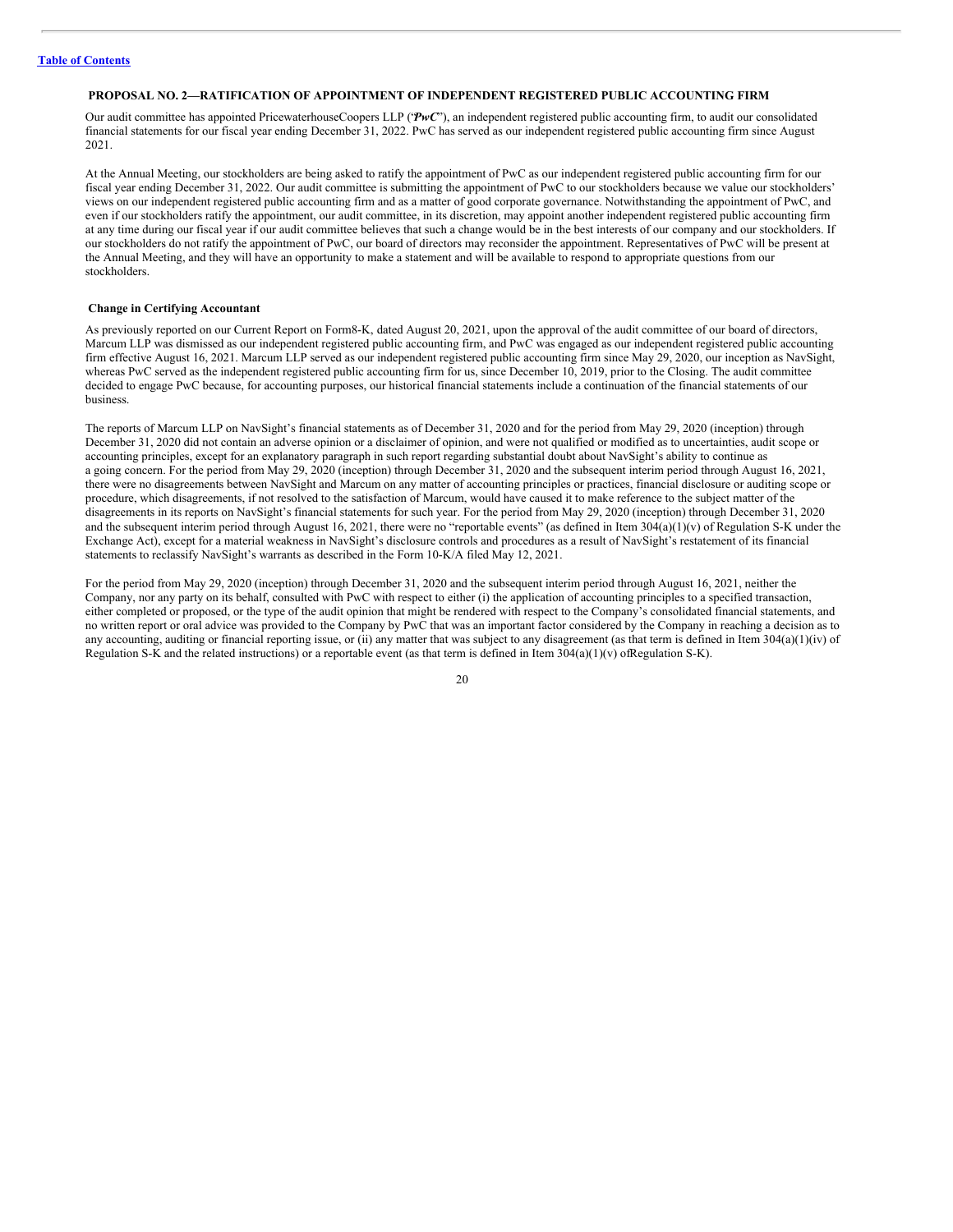## <span id="page-24-0"></span>**Fees Paid to the Independent Registered Public Accounting Firm**

The following table presents fees (in thousands) for professional audit services and other services rendered to our company by PwC for our fiscal years ended December 31, 2021 and 2020.

|                           |              | 2021      | 2020                            |
|---------------------------|--------------|-----------|---------------------------------|
| Audit Fees $(1)$          | $\mathbb{S}$ | 3.476,000 | 1.231.750                       |
| <b>Audit-Related Fees</b> |              |           | $\hspace{0.1mm}-\hspace{0.1mm}$ |
| Tax Fees $(2)$            |              | 291.568   | $\overline{\phantom{a}}$        |
| All Other Fees $(3)$      |              | 127,000   | $\overline{\phantom{a}}$        |
| <b>Total Fees</b>         | S.           | 3,894,568 | 1,231,750                       |

(1) Consists of fees billed for professional services rendered in connection with the audit of our consolidated financial statements, and reviews of our unaudited quarterly consolidated financial statements. This category also includes fees for services incurred in connection with documents filed with the SEC related to the Closing and completed acquisition of exactEarth Ltd.

(2) Consists of fees for professional services primarily for tax consulting and compliance services.<br>
(3) Consists of fees for other permissible work performed by PwC that do not meet the above cates

Consists of fees for other permissible work performed by PwC that do not meet the above category descriptions, including a subscription to PwC's accounting research tool.

#### <span id="page-24-1"></span>**Auditor Independence**

In our fiscal year ended December 31, 2021, there were no other professional services provided by PwC, other than those listed above, that would have required our audit committee to consider their compatibility with maintaining the independence of PwC.

## <span id="page-24-2"></span>Audit Committee Policy on Pre-Approval of Audit and Permissible Non-Audit Services of Independent Registered Public Accounting Firm

Effective upon the Closing, our audit committee established a policy governing our use of the services of our independent registered public accounting firm. Under this policy, our audit committee is required to pre-approve all services performed by our independent registered public accounting firm in order to ensure that the provision of such services does not impair the public accountants' independence. Since the adoption of our pre-approval policy in August 2021, all services provided by PwC have been pre-approved by our audit committee in accordance with the policy.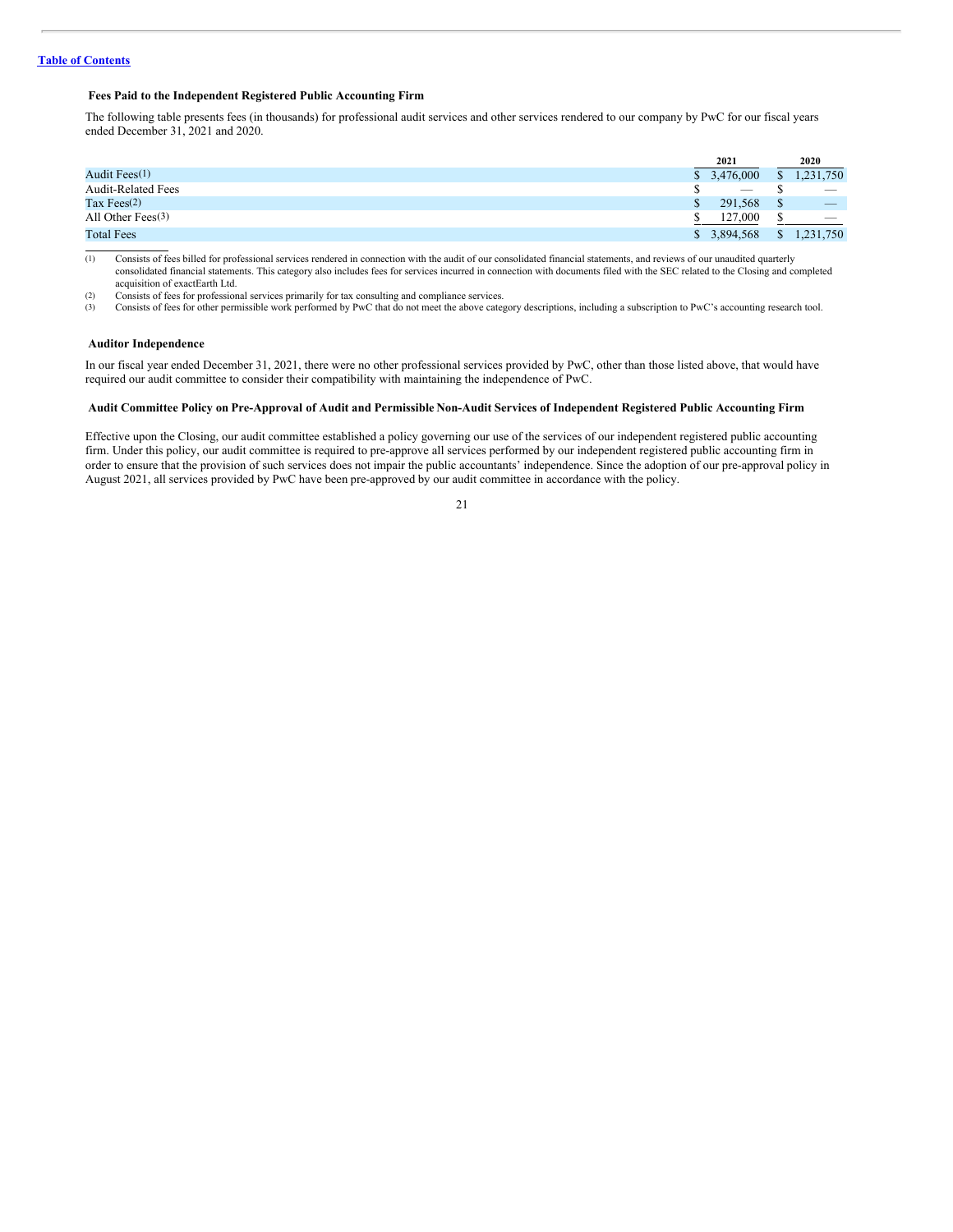## <span id="page-25-0"></span>**Vote Required**

The ratification of the appointment of PwC as our independent registered public accounting firm for our fiscal year ending December 31, 2022 requires the affirmative vote of a majority of the voting power of the shares of our common stock present virtually or by proxy at the Annual Meeting and entitled to vote thereon. Abstentions will have the effect of a vote against this proposal, and broker non-votes will have no effect.

#### **THE BOARD OF DIRECTORS RECOMMENDS A VOTE "FOR" THE RATIFICATION OF THE APPOINTMENT OF PwC AS OUR INDEPENDENT REGISTERED PUBLIC ACCOUNTING FIRM.**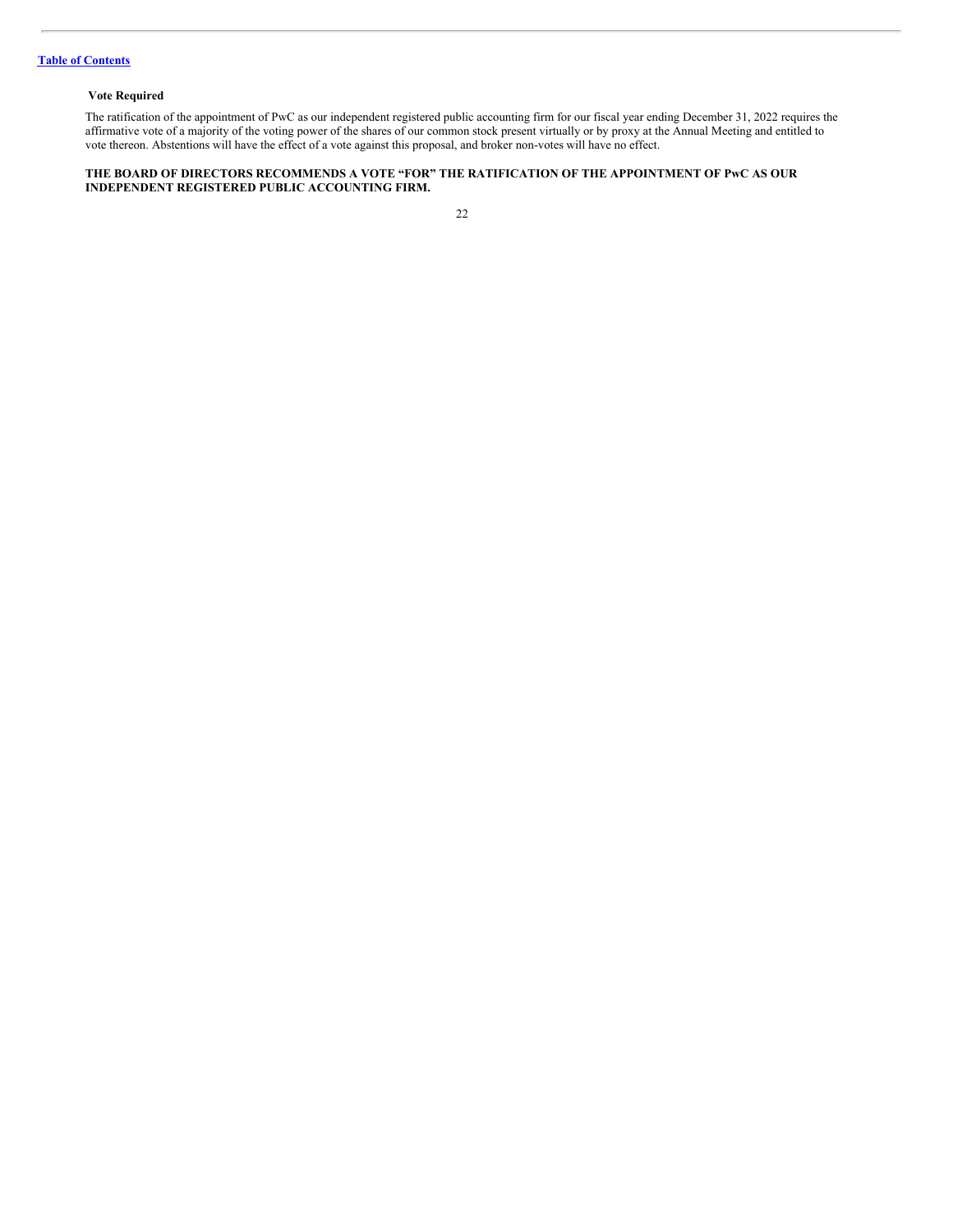## <span id="page-26-0"></span>**REPORT OF THE AUDIT COMMITTEE**

The audit committee is a committee of the board of directors comprised solely of independent directors as required by the listing standards of the New York Stock Exchange and the rules and regulations of the SEC. The composition of the audit committee, the attributes of its members and the responsibilities of the audit committee, as reflected in its charter, are intended to be in accordance with applicable requirements for corporate audit committees. With respect to Spire's financial reporting process, Spire's management is responsible for (1) establishing and maintaining internal controls and (2) preparing Spire's consolidated financial statements. Spire's independent registered public accounting firm, PricewaterhouseCoopers LLP ("*PwC*"), is responsible for performing an independent audit of Spire's consolidated financial statements. It is the responsibility of the audit committee to oversee these activities. It is not the responsibility of the audit committee to prepare Spire's financial statements. These are the fundamental responsibilities of management. In the performance of its oversight function, the audit committee has:

- reviewed and discussed the audited consolidated financial statements with management and PwC;
- discussed with PwC the matters required to be discussed by applicable requirements of the Public Company Accounting Oversight Board ("*PCAOB*") and the SEC;
- received the written disclosures and the letter from PwC required by applicable requirements of the PCAOB regarding the independent accountant's communications with the audit committee concerning independence and has discussed with PwC its independence;
- reviewed the qualifications and performance of PwC;
- overseen Spire's compliance with applicable law (including U.S. federal securities laws and other legal and regulatory requirements); and
- overseen Spire's policies with respect to risk assessment and risk management pertaining to the financial, accounting, insurance coverage, investment, and tax matters of Spire.

Based on the audit committee's review and discussions with management and PwC, the audit committee recommended to the board of directors that the audited financial statements be included in Spire's Annual Report on Form 10-K for the fiscal year ended December 31, 2021 for filing with the SEC.

Respectfully submitted by the members of the audit committee of the board of directors:

**Jack Pearlstein (Chair) Dirk Hoke Stephen Messer William Porteous**

This report of the audit committee is required by the SEC and, in accordance with the SEC's rules, will not be deemed to be part of or incorporated by reference by any general statement incorporating by reference this proxy statement into any filing under the Securities Act of 1933, as amended ("*Securities Act*"), or under the Securities Exchange Act of 1934, as amended (the "*Exchange Act*"), except to the extent that we specifically incorporate this information by reference, and will not otherwise be deemed "soliciting material" or "filed" under either the Securities Act or the Exchange Act.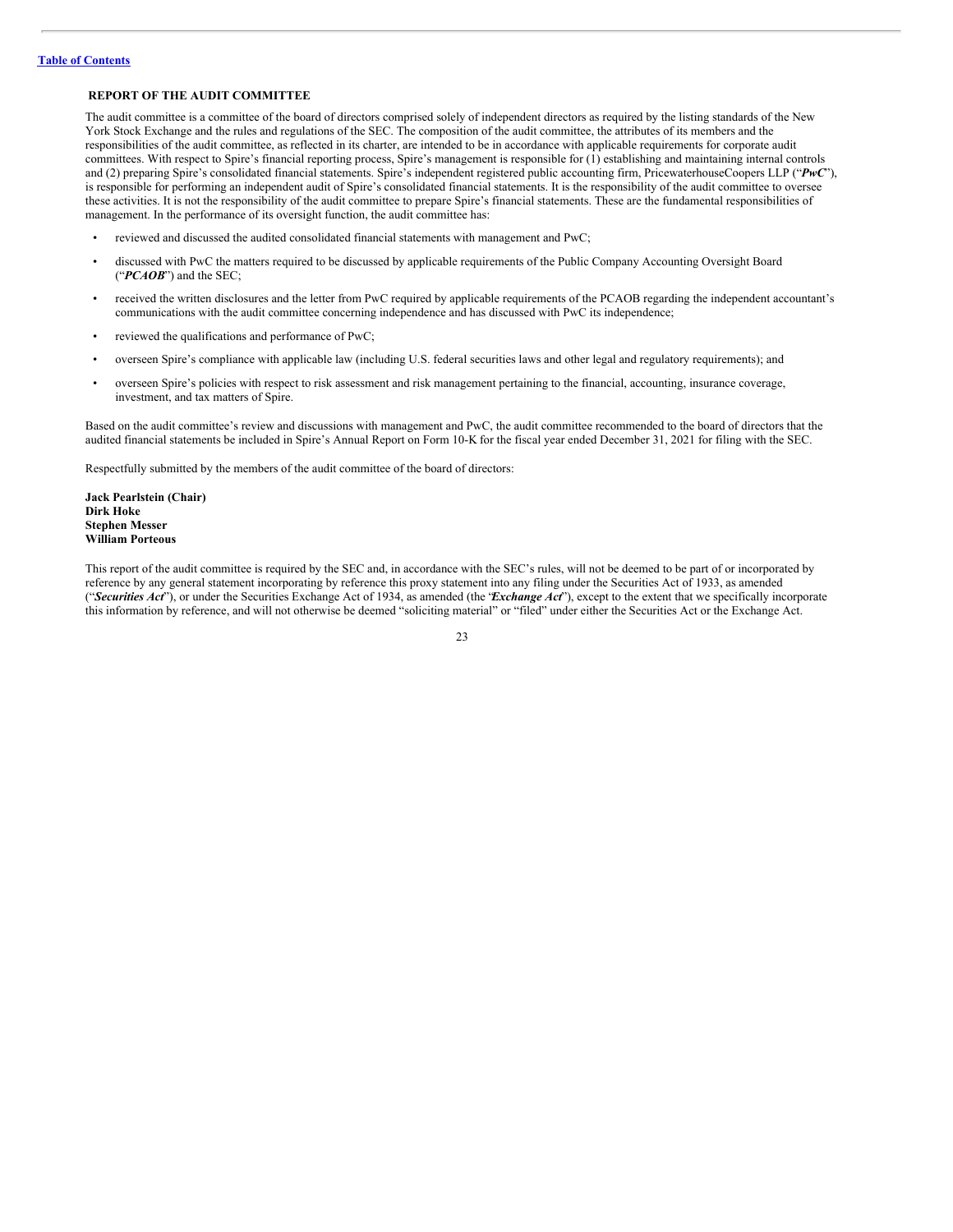## <span id="page-27-0"></span>**EXECUTIVE OFFICERS**

The following table identifies certain information about our executive officers as of March 31, 2022. Our executive officers are appointed by, and serve at the discretion of, our board of directors. We had no other executive officers serving at the end of our fiscal year ended December 31, 2021.

| Name                 | Age | <b>Position</b>                                               |
|----------------------|-----|---------------------------------------------------------------|
| <b>Peter Platzer</b> | 52  | Chief Executive Officer, President, Chairperson, and Director |
| Thomas Krywe         | 50  | Chief Financial Officer                                       |
| Theresa Condor       |     | 41 Chief Operating Officer and Director                       |
| Ananda Martin        | 48. | General Counsel and Corporate Secretary                       |

For Mr. Platzer's biography, see "*Nominees for the Board of Directors.*"

For Ms. Condor's biography, see "*Continuing Directors*."

*Thomas Krywe* has served as our Chief Financial Officer since August 2021. Mr. Krywe previously served as the Chief Financial Officer of Legacy Spire from October 2020 through the Closing, and in various other positions at Legacy Spire since October 2017. Prior to this, Mr. Krywe served as Vice President, Finance at Jive Software, Inc., a communication software company, from September 2015 to September 2017, and as Senior Director of Finance of the Data Protection Division at Dell EMC, a data storage and information security company and subsidiary of Dell Technologies Inc., from January 2013 to September 2015. Mr. Krywe served as Vice President of Finance and Accounting at 2Wire, Inc., a home networking customer premises equipment manufacturer acquired by Arris International, Plc, from June 2008 to November 2012. Mr. Krywe holds a B.S. in Commerce, Finance from Santa Clara University.

*Ananda Martin* has served as our General Counsel since August 2021. Ms. Martin served in the same position at Legacy Spire from December 2018 through the Closing. Prior to this, Ms. Martin was Senior Corporate Counsel at Amazon.com, Inc., an e-commerce company, from September 2017 to December 2018. Ms. Martin was an Associate, and subsequently a Partner, at Paul Hastings, LLP, a law firm, from February 2011 to September 2017. Prior to this, she was a Corporate Associate at Perkins Coie LLP, a law firm, from May 2007 to January 2011, and a Litigation Associate at Paul, Weiss, Rifkind, Wharton & Garrison LLP, a law firm, from 2003 to 2006. Ms. Martin holds a B.A. in Japanese and Cultural Anthropology from Washington University in St. Louis, an M.A. in Japanese History from Columbia University, and a J.D. from Harvard Law School.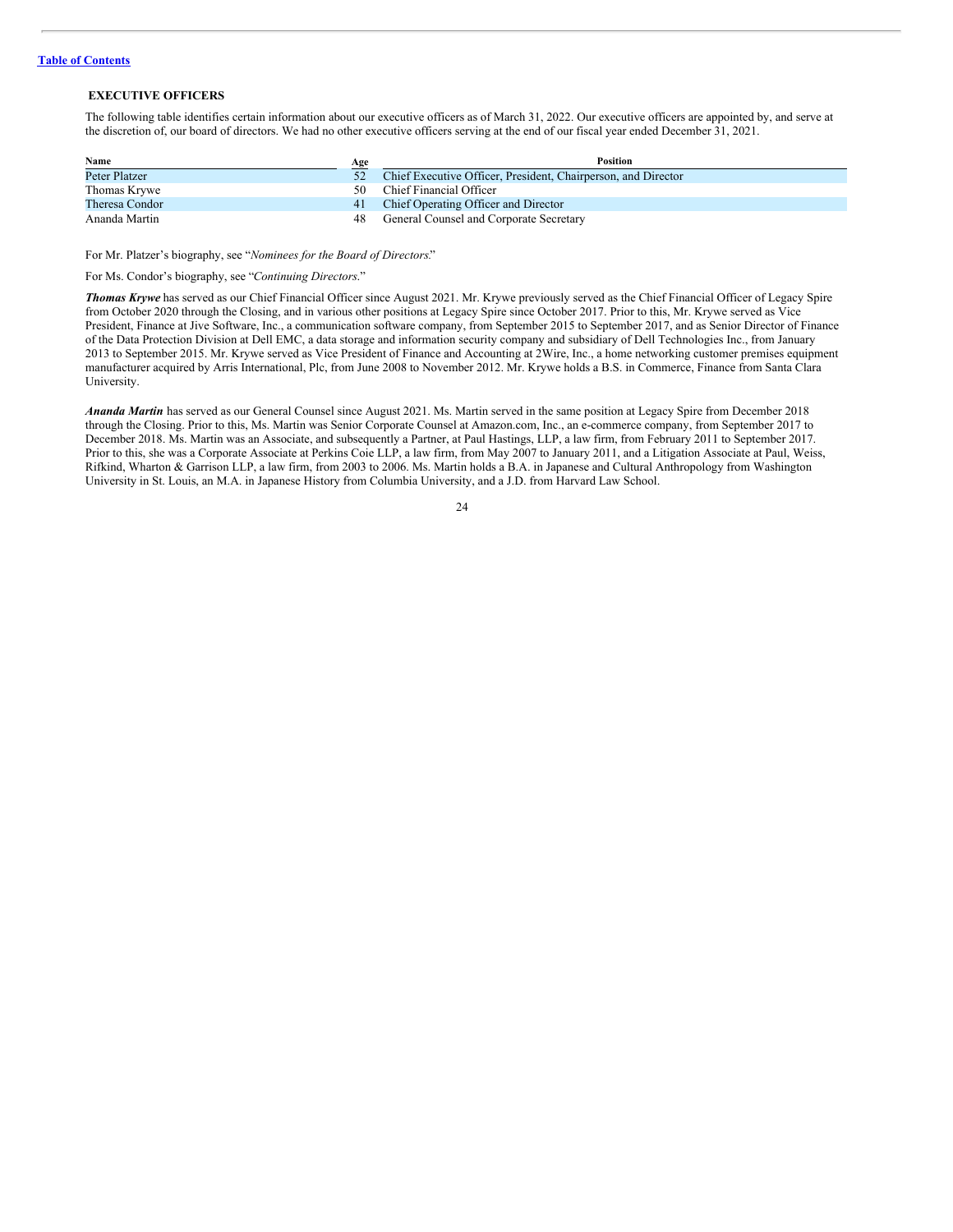## **Table of [Contents](#page-2-0)**

## <span id="page-28-0"></span>**EXECUTIVE COMPENSATION**

## <span id="page-28-2"></span><span id="page-28-1"></span>**Summary Compensation Table for Fiscal Year 2021**

|                                            |      |                   |    |                          |   | <b>Non-Equity</b>     |              |               |
|--------------------------------------------|------|-------------------|----|--------------------------|---|-----------------------|--------------|---------------|
|                                            |      |                   |    |                          |   | <b>Incentive Plan</b> | All Other    |               |
| <b>Name and Principal Position</b>         | Year | Salary            |    | <b>Option Awards</b> (1) |   | Compensation          | Compensation | Total         |
| <b>Peter Platzer</b>                       | 2021 | \$376,603(2)      |    | 1,587,287                |   | _                     | 188,038(8)   | \$2,151,929   |
| Chief Executive Officer                    | 2020 | $$339,606^{(3)}$$ | S. | 1,994,931                | S |                       | 128.277(9)   | \$2,462,814   |
| Thomas Krywe                               | 2021 | $$299.451^{(4)}$  | S  | 793.642                  | S |                       |              | \$1,093,093   |
| Chief Financial Officer                    | 2020 | $$257,876^{(5)}$  |    | 582,573                  | S | _                     |              | 840,449<br>S. |
| Keith Johnson                              | 2021 | \$208,781         | \$ | 1.114.352                |   | 242.027(7)            | 104.391(10)  | \$1,669,550   |
| Former Vice President and General Manager, |      |                   |    |                          |   |                       |              |               |
| Federal(11)                                | 2020 | \$208,049(6)      |    | 117,049                  |   | 702,870               | $-$          | \$1,028,554   |

(1) The amount reported in this column represents the aggregate grant date fair value of awards granted to each named executive officer, computed in accordance with ASC 718. The assumptions used in calculating the dollar amount recognized for financial statement reporting purposes of the awards reported in this column are set forth in Note 12 to Spire's consolidated financial statements included elsewhere in this prospectus.

(2) Effective July 1, 2021, Mr. Platzer's annual base salary was increased from \$343,207 to \$410,000. (3) Effective February 1, 2020, Mr. Platzer's annual base salary was increased from \$300,000 to \$343,207.

(4) Effective July 1, 2021, Mr. Krywe's annual base salary was increased from \$268,902 to \$330,000.

Effective August 1, 2020, Mr. Krywe's annual base salary was increased from \$250,000 to \$268,902.<br>Effective February 1, 2020, Mr. Johnson's annual base salary was increased from \$200,000 to \$268,902.

(6) Effective February 1, 2020, Mr. Johnson's annual base salary was increased from \$200,000 to \$208,781.<br>
(7) The amount reported reflects commission payments Mr. Johnson received in connection with the 2021 Commission P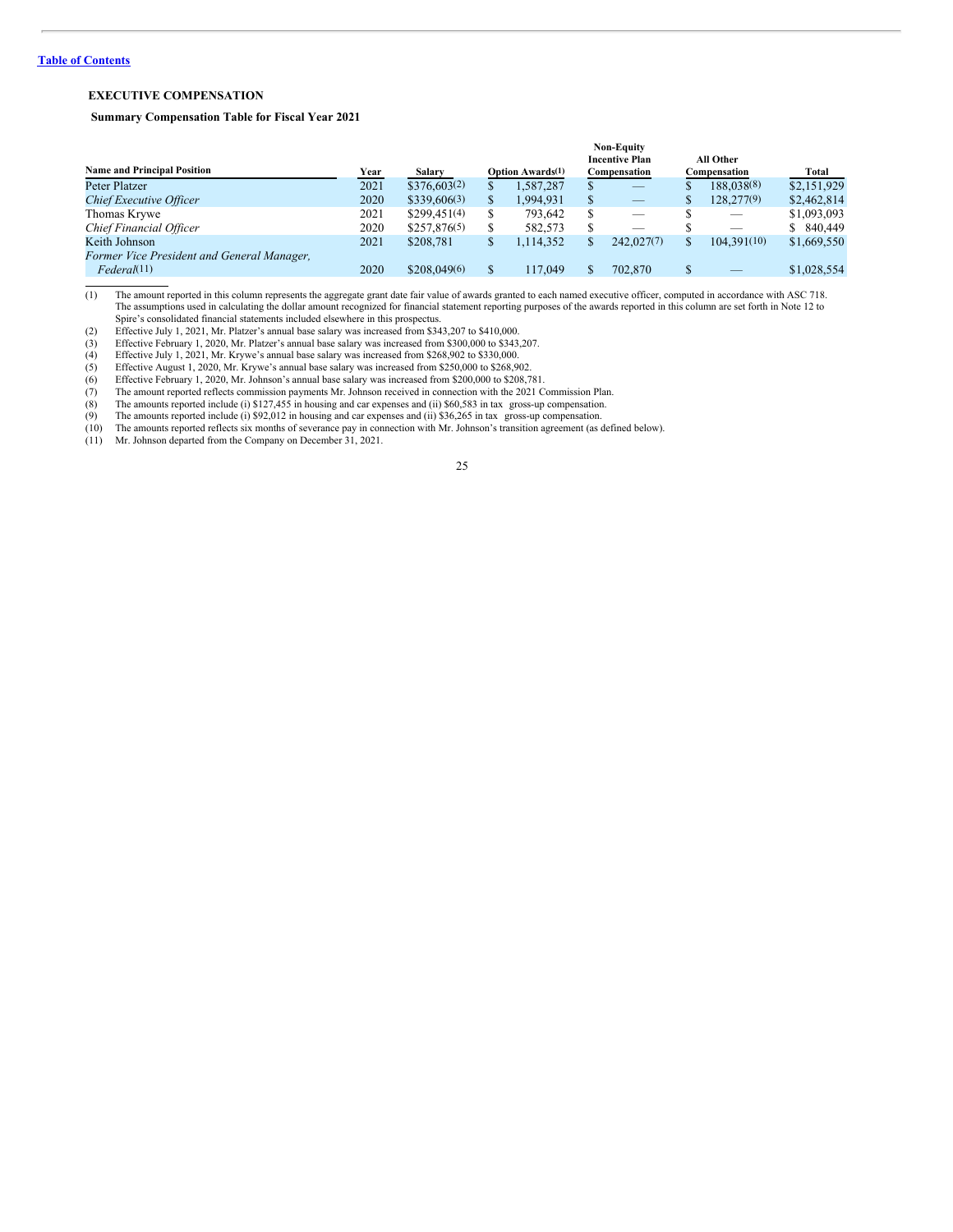## <span id="page-29-0"></span>**Outstanding Equity Awards at 2021 Year-End**

The following table sets forth information regarding outstanding equity awards held by our named executive officers as of December 31, 2021:

|               |                   | <b>Number of Securities Underlying Unexercised</b> |               |                              |                               |
|---------------|-------------------|----------------------------------------------------|---------------|------------------------------|-------------------------------|
|               |                   | Options(1)                                         |               |                              |                               |
|               |                   |                                                    |               | <b>Option Exercise Price</b> |                               |
| Name          | <b>Grant Date</b> | Exercisable                                        | Unexercisable | (S)                          | <b>Option Expiration Date</b> |
| Peter Platzer | 8/17/15           | 1,405,297(2)                                       |               | 0.88                         | 8/16/25                       |
|               | 3/8/17            | 37,600(2)(16)                                      |               | 0.98                         | 3/7/27                        |
|               | 3/21/18           | 1,306,614(3)(16)                                   | 56,810        | 1.85                         | 3/20/28                       |
|               | 11/12/19          |                                                    | 109,692(4)    | 1.95                         | 11/12/29                      |
|               | 11/2/20           | 362,230                                            | 975, 235(5)   | 2.17                         | 11/1/30                       |
|               | 11/11/20          |                                                    | 175,507(6)    | 2.17                         | 11/10/30                      |
|               | 2/18/21           | 501,264                                            | 45,570(7)     | 3.29                         | 2/17/31                       |
|               | 2/18/21           | 292,512                                            |               | 3.29                         | 2/17/31                       |
| Thomas Krywe  | 8/14/18           | 127,974                                            | 18,282(8)(16) | 1.85                         | 8/13/28                       |
|               | 11/1/18           | 98,646                                             | 29,328(9)     | 1.85                         | 11/1/28                       |
|               | 11/12/19          |                                                    | 54,846(10)    | 1.95                         | 11/12/29                      |
|               | 11/2/20           | 15,650                                             | 42,082(11)    | 2.17                         | 11/1/30                       |
|               | 11/11/20          |                                                    | 54,846(12)    | 2.17                         | 11/10/30                      |
|               | 11/11/20          | 89,124                                             | 239,952(13)   | 2.17                         | 11/10/30                      |
|               | 2/18/21           | 250,631                                            | 22,785(14)    | 3.29                         | 2/17/31                       |
|               | 2/18/21           | 146,256(2)                                         |               | 3.29                         | 2/17/31                       |
| Keith Johnson | 12/12/17          | 91,410(15)                                         |               | 1.85                         | 3/31/22                       |
|               | 11/13/18          | 2,849(15)                                          |               | 1.85                         | 3/31/22                       |
|               | 11/2/20           | 7,353(15)                                          |               | 2.17                         | 3/31/22                       |
|               | 2/18/21           | 116,563(15)                                        |               | 3.29                         | 3/31/22                       |

(1) All of the outstanding equity awards were granted under the Spire Global, Inc. 2012 Stock Option and Grant Plan.

(2) The shares underlying this option are fully vested and immediately exercisable.<br>
(3) The shares underlying this option vest, subject to Mr. Platzer's continued role a

The shares underlying this option vest, subject to Mr. Platzer's continued role as a service provider to us, as to 1/4th of the total shares on February 21, 2019 with 1/48th of the total shares vesting monthly thereafter.

(4) The shares underlying this option vest, subject to Mr. Platzer's continued role as a service provider to us, as to 1/12th of the total shares monthly commencing on October 1, 2022.

(5) The shares underlying this option vest, subject to Mr. Platzer's continued role as a service provider to us, as to 1/4th of the total shares on November 2, 2021 with 1/48th of the total shares vesting monthly thereafter.

(6) The shares underlying this option vest, subject to Mr. Platzer's continued role as a service provider to us, as to 1/12th of the total shares monthly commencing on December 11, 2023.

(7) The shares underlying this option vest, subject to Mr. Platzer's continued role as a service provider to us, as to 1/12th of the total shares monthly commencing on February 1, 2021.

(8) The shares underlying this option vest, subject to Mr. Krywe's continued role as a service provider to us, as to 1/4th of the total shares on June 11, 2019 with 1/48th of the total shares vesting monthly thereafter.

(9) The shares underlying this option vest, subject to Mr. Krywe's continued role as a service provider to us, as to 1/4th of the total shares on November 1, 2019 with 1/48th of the total shares vesting monthly thereafter.

(10) The shares underlying this option vest, subject to Mr. Krywe's continued role as a service provider to us, as to 1/12th of the total shares monthly commencing on July 11, 2022. (11) The shares underlying this option vest, subject to Mr. Krywe's continued role as a service provider to us, as to 1/4th of the total shares on November 2, 2021 with 1/48th of the

total shares vesting monthly thereafter.

(12) The shares underlying this option vest, subject to Mr. Krywe's continued role as a service provider to us, as to 1/12th of the total shares monthly commencing on December 11, 2023.

(13) The shares underlying this option vest, subject to Mr. Krywe's continued role as a service provider to us, as to 1/4th of the total shares on November 11, 2021 with 1/48th of the total shares vesting monthly thereafter.

(14) The shares underlying this option vest, subject to Mr. Krywe's continued role as a service provider to us, as to 1/12th of the total shares monthly commencing on February 1, 2021.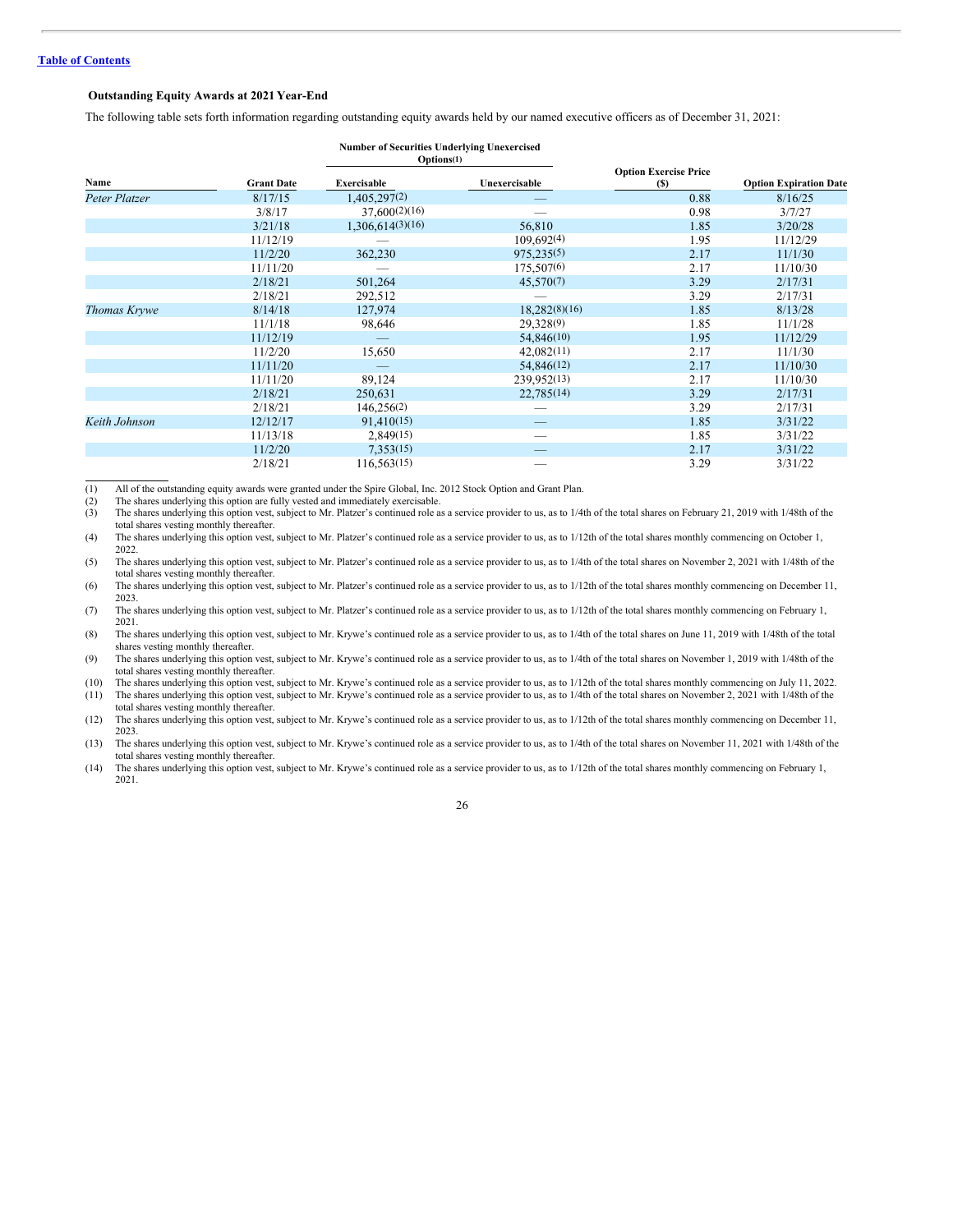- (15) Mr. Johnson departed from the Company on December 31, 2021, upon which an aggregate of 334,087 unvested options were forfeited, and pursuant to their terms, his vested options remained exercisable until March 31, 2022, following which time all unexercised options were forfeited.
- (16) This award is subject to 100% vesting acceleration in connection with the individual's termination within 12 months of a change in control (as defined in the applicable award agreement) in which the award is assumed by the successor entity.

#### <span id="page-30-0"></span>**Executive Compensation Arrangements**

#### *Employment Agreements*

#### *Peter Platzer*

Legacy Spire previously entered into an offer letter (the *'Prior CEO Offer Letter*") and foreign assignment letter, as amended, with Mr. Platzer, our Chief Executive Officer, which was in effect during fiscal year 2021. Subsequently, Spire Global Luxembourg S.à r.l ("*Spire Luxembourg*") and Mr. Platzer entered into a Long Term Employment Contract (the "*New CEO Employment Agreement*") and a relocation letter, each effective as of January 1, 2022. The New CEO Employment Agreement does not provide for a specified term of employment and supersedes both the Prior CEO Offer Letter and Mr. Platzer's foreign assignment letter.

#### *New CEO Employment Agreement*

The New CEO Employment Agreement provides Mr. Platzer with an annual base salary of €363,159 and the opportunity to receive discretionary bonuses based on the achievement of company and individual goals, as determined by our board of directors and its compensation committee. Additionally, Mr. Platzer is eligible to receive annual equity grants (with amounts determined after taking into account Mr. Platzer's rank and seniority in relative proportion to annual equity grants to other employees) under and pursuant to the terms of our equity compensation plans.

Under the New CEO Employment Agreement, Mr. Platzer's employment may not be terminated without prior written notice to Mr. Platzer except under certain circumstances, generally relating to his unauthorized use or disclosure of confidential information or trade secrets of the Company and its subsidiaries, which causes material harm to the Company and its subsidiaries; his material failure to comply with our written policies or rules after written notice and a reasonable cure period of at least 30 days; his conviction of, or plea of "guilty" or "no contest" to, a felony, or his commission of any act of moral turpitude, dishonesty or fraud against, or the misappropriation of material property belonging to, us or its affiliates; his gross misconduct resulting in material harm to us; his continuing failure to perform his reasonably assigned duties after written notice and a reasonable cure period of at least 30 days; or his failure to cooperate in good faith with a governmental or internal investigation of the Company and its subsidiaries or any of their directors, officers or employees, if we requested his cooperation. Such termination of Mr. Platzer's employment with immediate effect under his New CEO Employment Agreement is referred to in this section as a termination for "cause."

Mr. Platzer may not terminate his employment without prior written notice to Spire Luxembourg except under certain circumstances, generally relating to a material reduction in his duties, position or responsibilities (except such reduction that occurs solely due to Spire Global being acquired and made part of a larger entity); a material reduction in his base salary, other than (a) a reduction generally applicable to our management team, or (b) a temporary salary reduction of 10% or less in a given year; or a material change in the geographic location of his primary work location of at least 40 kilometers from his current work location, and provided that Mr. Platzer must first provide Spire Luxembourg with written notice of such grounds for resignation with immediate effect within 90 days of the initial existence of such grounds, followed by the expiration of a reasonable company cure period of not less than 30 days. Such resignation by Mr. Platzer with immediate effect under his New CEO Employment Agreement is referred to in this section as a resignation for "good reason."

If Mr. Platzer's employment is terminated for subjective reasons related to the employee's attitude or aptitude, or for reasons related to the economic functioning of the company, or if Mr. Platzer resigns for gross misconduct of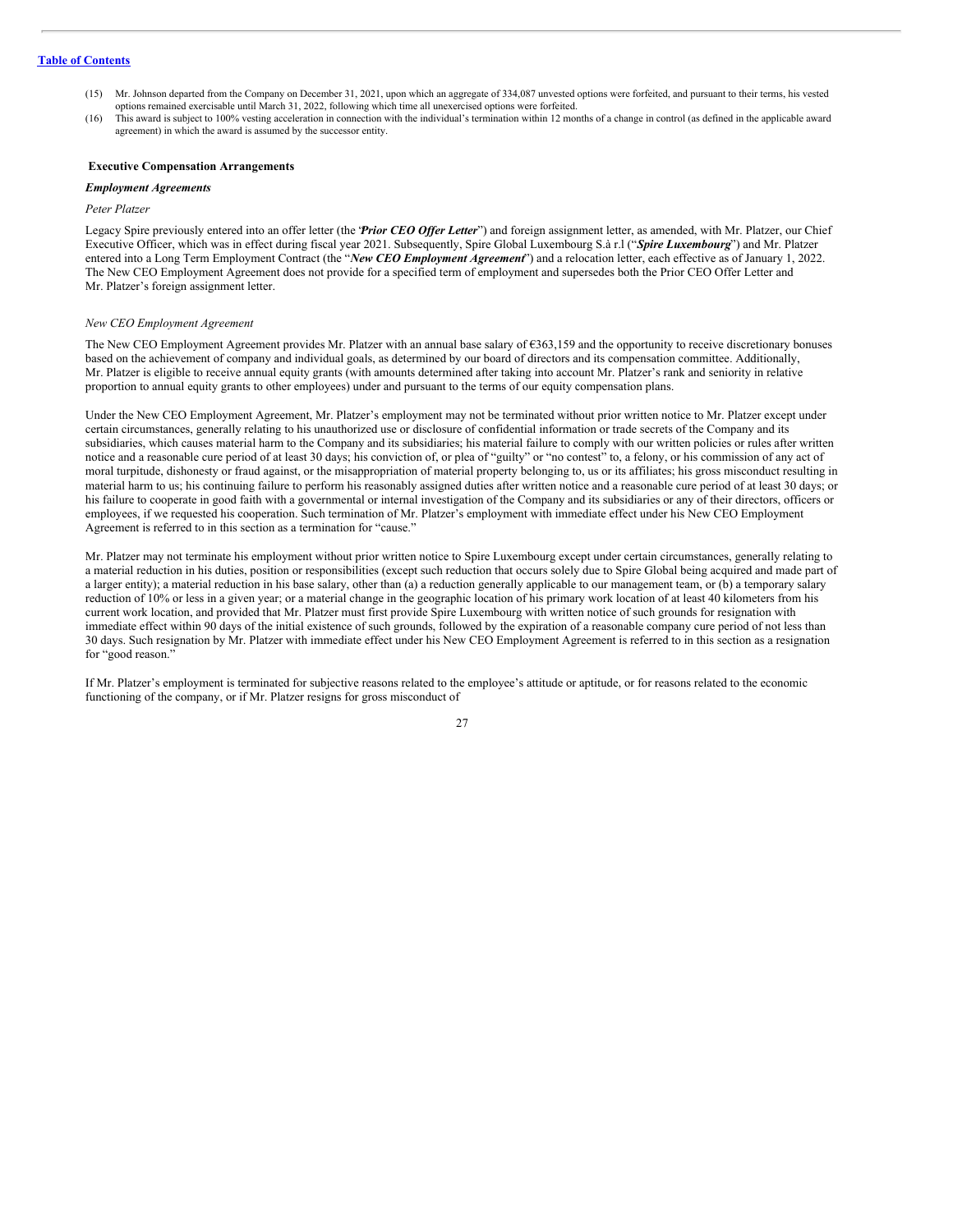the employer, such as a material reduction of his duties, position or responsibilities, then subject to his execution and non-revocation of a release of claims in a form acceptable to Spire Luxembourg within 60 days of such termination or resignation of employment, as applicable, he will become eligible to receive:

- a lump sum payment equal to nine months of his base salary;
- a lump sum payment equal to nine months of company-paid COBRA premiums, not to exceed €16,000;
- full vesting acceleration of all of his then outstanding equity awards; and
- an extension of the post-termination exercisability period of his options (or any similar awards) through their full term to expiration.

#### *CEO Relocation Letter*

Under his relocation letter, Mr. Platzer is eligible to receive certain relocation assistance benefits. Under his relocation letter, Mr. Platzer is eligible to receive: company payment of costs associated with obtaining necessary visas and work permits associated with his relocation to Luxembourg; companypaid business class round-trip airfare for Mr. Platzer and his immediate family to visit the United States twice per calendar year for non-business reasons; reimbursement for 2022 for reasonable and documented housing and utility expenses in accordance with our travel and expense policy, not to exceed €5,100 per month; an automobile for use for 2022 in Luxembourg (including company-paid cost of insurance, maintenance, taxes and registration costs, but excluding fuel and parking expenses); and reimbursement of the cost of private babysitting or daycare services incurred during periods when Mr. Platzer and his wife are both travelling for company business purposes. To the extent any of the benefits under Mr. Platzer's relocation letter are subject to tax, the taxes will be included in the sums paid to him. Mr. Platzer's relocation letter provides that upon termination of his employment with Spire Luxembourg, the benefits under his relocation letter cease immediately.

#### *Prior CEO Agreements*

While Mr. Platzer's Prior CEO Offer Letter remained in effect, Mr. Platzer had a target annual cash bonus opportunity equal to 100% of his annual base salary for fiscal year 2021, which base salary was \$410,000 as of the end of fiscal year 2021.

During fiscal year 2021, Mr. Platzer was eligible for certain compensation and benefits during his assignment to Luxembourg under his foreign assignment letter. Mr. Platzer was generally eligible to participate in our health and welfare plans and programs maintained in the United States and certain private insurance benefits to the extent local health benefits could not be provided to Mr. Platzer under applicable local policy. Under his foreign assignment letter, Mr. Platzer received company-paid apartment rental near our Luxembourg office of up to €4,250 per month and utility and tax allowance of up to an average of €850 per month; an automobile for use in Luxembourg including insurance, maintenance, taxes and registration costs (excluding fuel and parking expenses); company-paid business-class airfare for Mr. Platzer and his family to travel to the United States twice every 12-month period while on assignment for non-business purposes in accordance with our travel policy, company-paid costs for a local host country international school (or international nursery school, as applicable) for his child; reimbursement for private babysitting or day care services when Mr. Platzer and his spouse were required to travel for work as well as travel costs for his child; company-paid costs for Mr. Platzer's U.S. naturalization proceedings; reimbursement for airfare for Mr. Platzer and his family to return to the United States at the end of his foreign assignment in accordance with our travel policy and tax gross-ups to the extent the benefits under his foreign assignment letter were taxable income to him. We provided for tax returns for Mr. Platzer and his spouse to be prepared and filed by an accounting firm mutually agreed between us and Mr. Platzer. His foreign assignment letter also entitled Mr. Platzer to participate in our tax equalization policy. Under such policy, Mr. Platzer received benefits resulting in a net after-tax position for him that is substantially equivalent to his tax position were he to be subject only to U.S. federal and state income taxation during his foreign assignment. The equalization benefit generally included providing any foreign assignment-related allowances and benefits to Mr. Platzer on a tax-neutral basis to him.

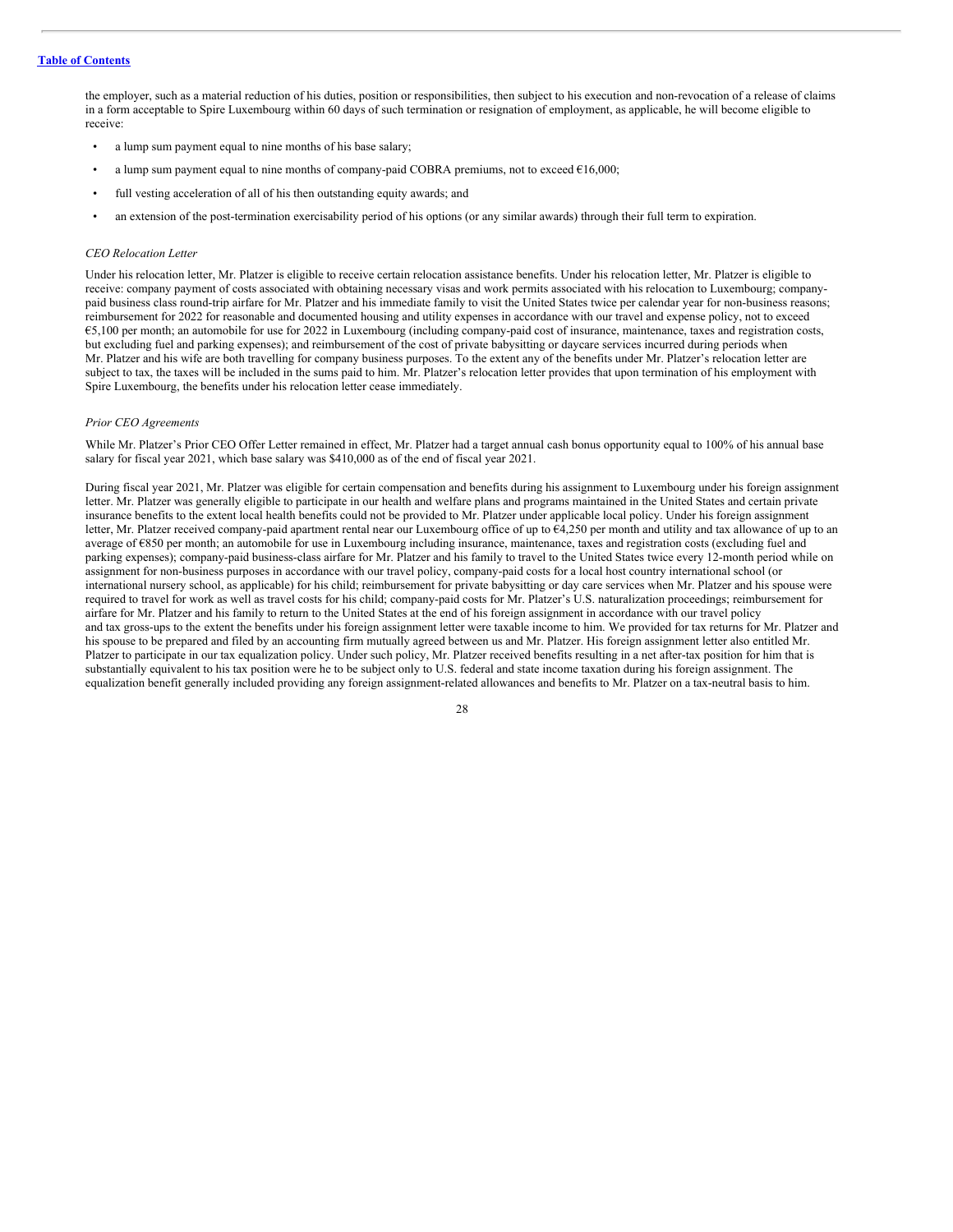#### *Thomas Krywe*

Legacy Spire previously entered into an offer letter with Mr. Krywe, our Chief Financial Officer. Under his offer letter, Mr. Krywe is anat-will employee and his offer letter provides for no specified term for his employment. Mr. Krywe had a target annual cash bonus opportunity equal to 70% of his base salary for fiscal year 2021, which base salary was \$330,000 as of the end of fiscal year 2021.

## *Keith Johnson*

Legacy Spire previously entered into an offer letter with Mr. Johnson, our Vice President and General Manager, Federal. Under his offer letter, Mr. Johnson was an at-will employee and his offer letter provided for no specified term for his employment. Mr. Johnson's annual base salary for fiscal year 2021 was \$208,781 and his annual target cash bonus opportunity was equal to 193% of his base salary for fiscal year 2021. His offer letter provided that, if we terminated Mr. Johnson's employment without cause, Mr. Johnson would receive an aggregate amount of severance equal to six months of salary payable over 12 months following such termination. Payment of Mr. Johnson's continued salary severance would be subject to his compliance with non-solicitation and non-competition obligations for one year following his employment,non-disparagement obligations following termination, and compliance with his proprietary information and inventions agreement with us, including confidentiality obligations with respect to certain intellectual property and other proprietary information.

On November 9, 2021, we entered into a Confidential Separation and Release of Claims Agreement (the "*transition agreement*") with Mr. Johnson, pursuant to which Mr. Johnson's employment terminated effective December 31, 2021. Under the transition agreement, during the period from the date of the transition agreement through the termination his employment (the "*transition period*"), Mr. Johnson continued to receive his then current base salary, remained eligible to receive any bonus or commissions booked during such period, and remained eligible to continue vesting in his then outstanding Company stock options that vest based on continued service. In addition, the transition agreement provided that in exchange for his release of claims in favor of the Company, Mr. Johnson will receive six months of his base salary in 12 equal installments on a monthly basis following termination of his employment and Company-paid COBRA premiums through June 30, 2022. The transition agreement further provided for Mr. Johnson's acknowledgement of his continued compliance with his obligations of non-solicitation, non-competition and non-disparagement described above and his proprietary information and inventions assignment agreement with us.

## *2021 Annual Performance Bonus*

Each of Mr. Platzer and Mr. Krywe is eligible to receive a performance-based bonus for 2021. Pursuant to each of their respective 2021 Salary Adjustment & Annual Performance Bonus Memos with us, such named executive officer is eligible for a performance bonus based 100%, for Mr. Platzer, or 50%, for Mr. Krywe, on corporate performance criteria relating to, and weighted equally across, certain 2021 annual recurring revenue ("ARR"), certain 2021 revenue, and 2021 ARR per head across average total permanent employees in 2021. A minimum of 80% aggregate achievement is required for any bonus to become payable in relation to such corporate performance criteria, capped at 120% of target. For Mr. Krywe, the remaining 50% of his bonus opportunity is based on individual performance criteria relating to cash funding, closing of a business combination with a special purpose acquisition company, driving our growth, accounting and financial planning and analysis team performance, completion of a public company audit, quarterly compliance work and budgeting. A minimum of 80% aggregate achievement is required by Mr. Krywe for any bonus to become payable in relation to such individual performance criteria, capped at 100% of target.

## *Certain Changes Occurring Following Completion of the 2021 Fiscal Year*

Effective February 1, 2022, Mr. Platzer's base salary increased to €381,000 and Mr. Krywe's to \$345,000. Upon completion of the 2022 annual performance period, Mr. Platzer will have a target incentive bonus of 100% of his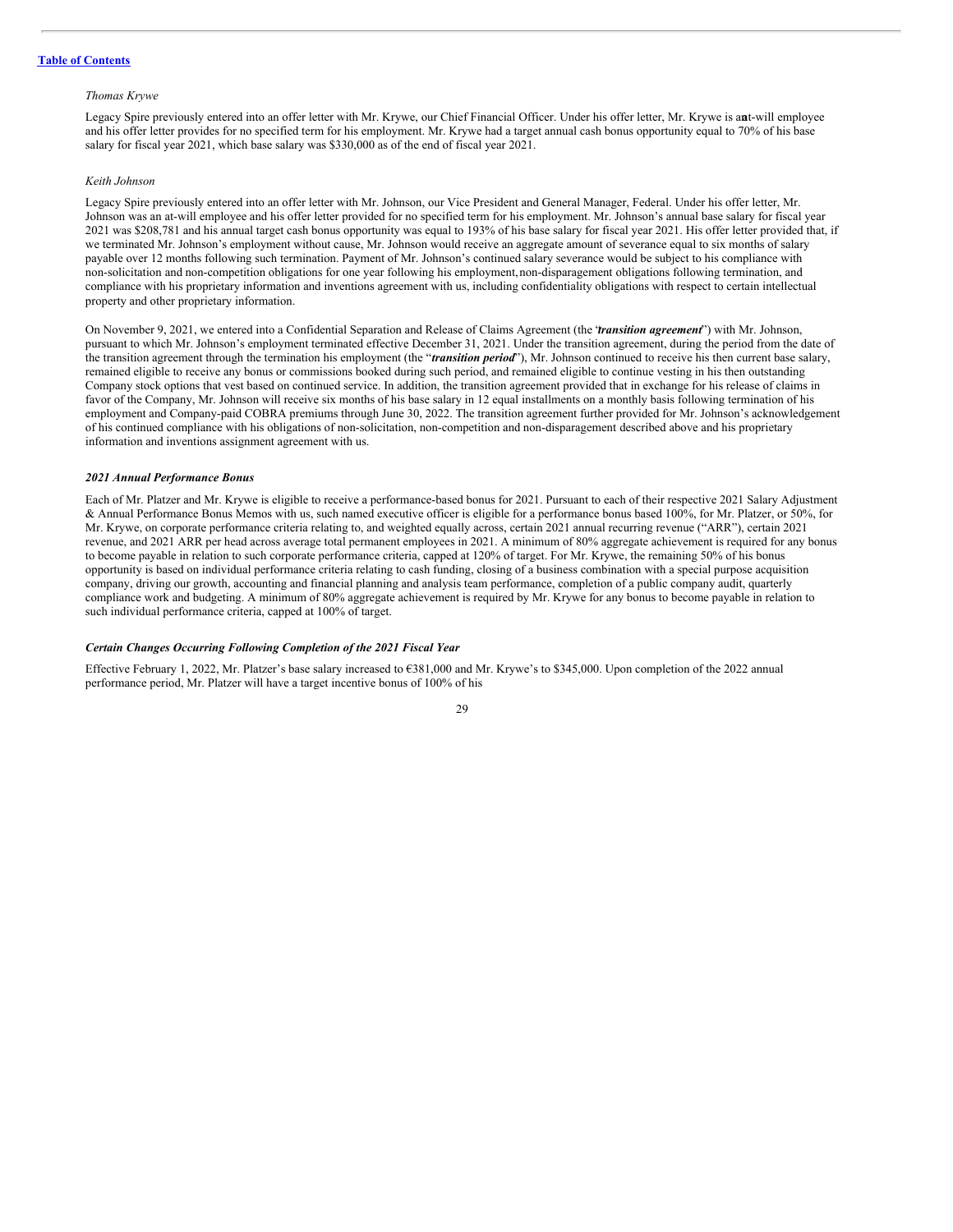base salary and Mr. Krywe will have a target incentive bonus of 70% of his base salary, subject to review and approval by our board of directors or its compensation committee in February 2023.

## *2021 Commission Plan*

Mr. Johnson participated in our 2021 Commission Plan, pursuant to which he was eligible to receive commission payments based on specified commission rates that applied to certain new and renewal bookings for any products and services booked in 2021 by Mr. Johnson and his team members, new and renewal bookings for any products and services booked in 2021 by us other than by Mr. Johnson and his team members, and revenue achieved by us in 2021. Mr. Johnson's commission opportunity was not subject to any specified cap. The 2021 Commission Plan was permitted to be amended, modified or discontinued at any time and any such change would be effective as of the start of the next calendar quarter following when such change is approved, provided that the change would not reduce any commissions already earned under such plan. Eligibility to earn commissions under such 2021 Commission Plan could cease if Mr. Johnson's employment terminated or if he transferred to a position in which he no longer would be eligible to participate in such plan. As described further above, Mr. Johnson's participation in the 2021 Commission Plan continued during his employment with us including through the transition period as specified in his Confidential Separation and Release of Claims Agreement.

## <span id="page-33-0"></span>**Potential Payments Upon Termination or Change in Control**

Regardless of the manner in which a named executive officer's service terminates, that named executive officer is entitled to receive amounts earned during his term of service, including unpaid salary and accrued but unused vacation, as applicable.

Each named executive officer holds stock options granted under the Spire Global, Inc. 2012 Stock Option and Grant Plan ("*2012 Plan*"). A description of the termination and change in control provisions in the 2012 Plan and applicable to the stock options granted to our named executive officers is provided above under "*Outstanding Equity Awards at 2021 Year-End*."

Mr. Platzer is eligible to receive certain severance benefits pursuant to his offer letter with Spire, as described above.

Mr. Johnson's employment with us terminated on December 31, 2021. In connection with his departure, he received certain severance benefits, as described above.

At the Closing, we entered into a change in control and severance agreement (the "*CIC Agreement*") with Mr. Krywe that provides for certain severance and change in control benefits as summarized below. Spire did not enter into a new change in control and severance agreement with Mr. Platzer or Mr. Johnson.

Mr. Krywe's CIC Agreement became effective on the business day immediately prior to the Closing Date and supersedes any prior agreement or arrangement that the named executive officer may have had with Legacy Spire that provides for severance or change in control payments and benefits. The CIC Agreement will continue indefinitely until terminated by the parties, provided that if the named executive officer becomes entitled to the severance benefits under the CIC Agreement, the CIC Agreement will terminate once all obligations under it have been satisfied.

The CIC Agreement provides that if, other than during the period beginning three months before a change in controlthrough the one-year anniversary of the change in control (the "*CIC Period*"), the named executive officer's employment with Spire is terminated either (x) by Spire without cause (as defined in the CIC Agreement, and excluding by reason of his death or disability) or (y) by the named executive officer for good reason (as defined in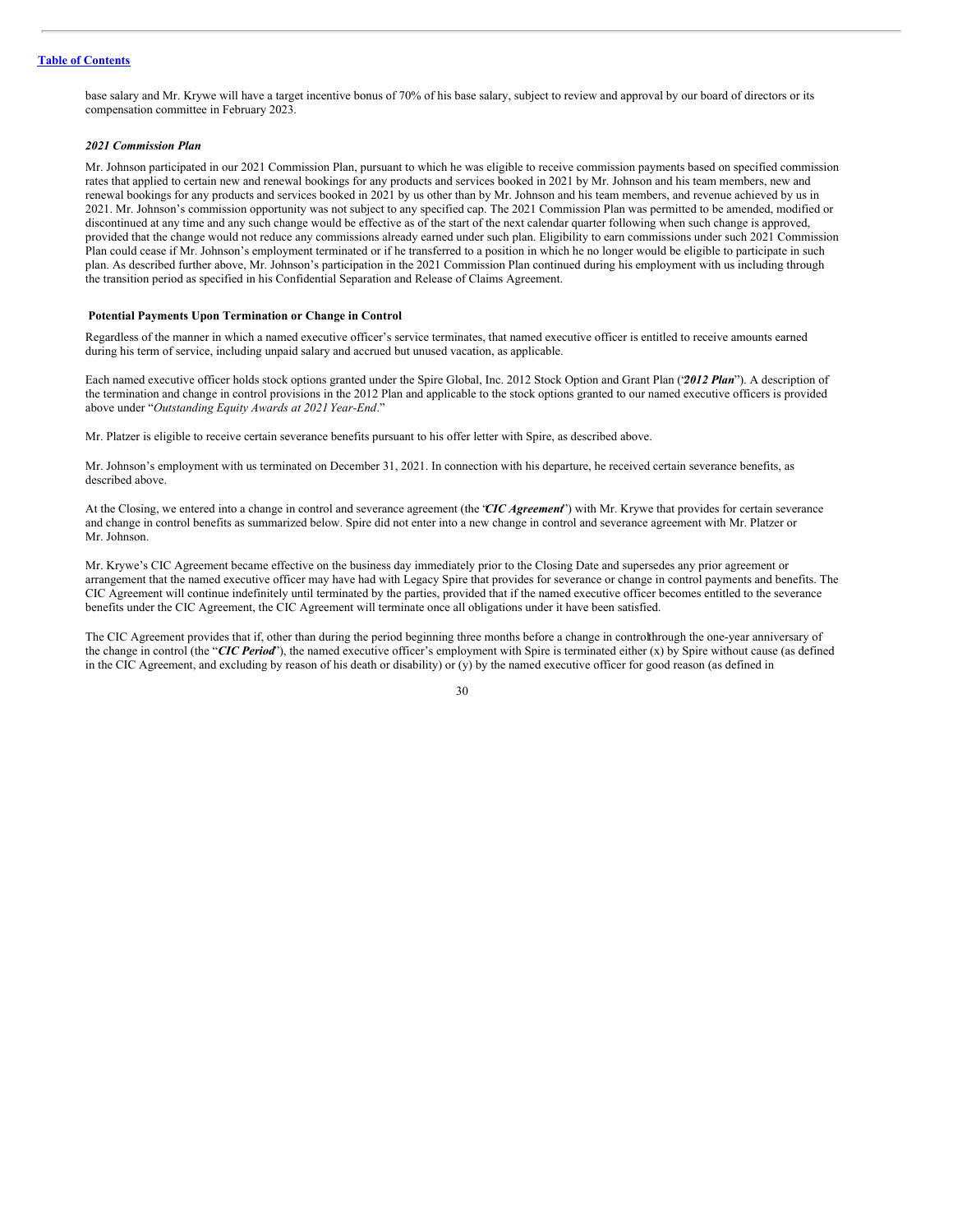the CIC Agreement), then the named executive officer will receive the following severance payments and benefits if he timely executes and does not revoke a separation agreement and release of claims in Spire's favor:

- A lump sum cash amount equal to 50% of the named executive officer's then annual base salary and prorated target bonus (then in effect) based on the portion of the calendar year of his termination that he was employed with Spire, and
- Company-paid premiums for continued COBRA coverage for up to six months.

If, during the CIC Period, the named executive officer's employment with Spire is terminated either (x) by Spire without cause (as defined in the CIC Agreement, and excluding by reason of his death or disability) or (y) by the named executive officer for good reason (as defined in the CIC Agreement), he will receive the following severance payments and benefits if he timely executes and does not revoke a separation agreement and release of claims in Spire's favor:

- A lump sum cash amount equal to 100% of the named executive officer's then annual base salary (or if greater, such salary as in effect immediately before the change in control) and prorated target bonus (then in effect or if greater, in effect immediately prior to the change in control) based on the portion of the calendar year of his termination that he was employed with Spire,
- Company-paid premiums for continued Consolidated Omnibus Budget Reconciliation Act (COBRA) coverage for up to six months; and
- Vesting acceleration of 100% of his service-based equity awards (that are not subject to achievement of any performance-based or similar vesting criteria).

The CIC Agreement also provides that, if any of the amounts provided for under the CIC Agreement or otherwise payable to the named executive officer would constitute "parachute payments" within the meaning of Section 280G of the Internal Revenue Code of 1986 (the "Code") and could be subject to the related excise tax, he would receive (to the extent he is entitled to such receipt) either the full payment of benefits under the CIC Agreement or such lesser amount that would result in no portion of the payments and benefits being subject to the excise tax, whichever results in the greater amount of after-tax benefits to the named executive officer. The CIC Agreement does not provide for any tax gross-ups in connection with a change in control.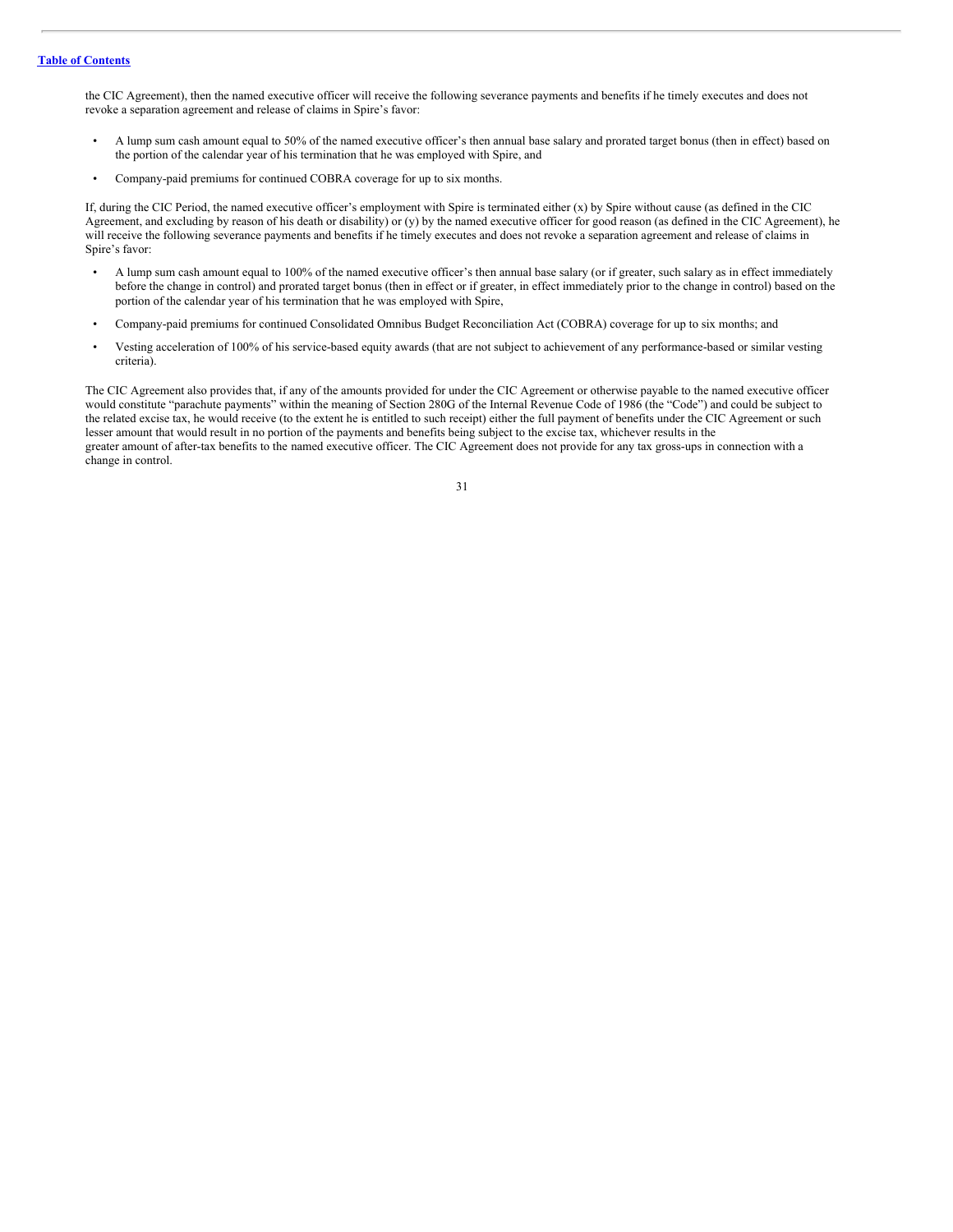## <span id="page-35-0"></span>**EQUITY COMPENSATION PLAN INFORMATION**

The following table summarizes our equity compensation plan information as of December 31, 2021. Information is included for equity compensation plans approved by our stockholders. We do not have any equity compensation plans not approved by our stockholders.

|                                       | <b>Number of Securities</b>           |                                                         |                                      | <b>Number of Securities Remaining</b> |
|---------------------------------------|---------------------------------------|---------------------------------------------------------|--------------------------------------|---------------------------------------|
|                                       | to be Issued Upon<br>Weighted-Average |                                                         | <b>Available for Future Issuance</b> |                                       |
|                                       | <b>Exercise of</b>                    | <b>Exercise Price of</b><br><b>Outstanding Options,</b> |                                      | <b>Under Equity Compensation</b>      |
|                                       | <b>Outstanding Options,</b>           |                                                         |                                      | <b>Plans (Excluding Securities)</b>   |
| <b>Plan Category</b>                  | <b>Warrants and Rights</b>            |                                                         | <b>Warrants and Rights</b>           | <b>Reflected in the First Column)</b> |
| Equity compensation plans approved by |                                       |                                                         |                                      |                                       |
| security holders $(1)$                | 22,047,749(2)                         |                                                         | 2.40(3)                              | 12,177,092(4)                         |

(1) Includes the 2012 Stock Option and Grant Plan (the " *2012 Plan*"), the 2021 Equity Incentive Plan (the " *2021 Plan*") and the 2021 Employee Stock Purchase Plan (the "**ESPP**"). The 2012 Plan was terminated prior to Closing.

(2) Includes 22,047,749 shares subject to options and RSUs that were outstanding as of December 31, 2021 that were issued under the 2012 Plan and the 2021 Plan.

(3) RSUs, which do not have an exercise price, are excluded in the calculation of weighted-average exercise price.<br>
(4) As of December 31, 2021, an aggregate of 12,177,092 shares of common stock were available for issuance

As of December 31, 2021, an aggregate of 12,177,092 shares of common stock were available for issuance under the 2021 Plan and ESPP. The 2021 Plan provides that on the first day of each year beginning on January 1, 2022, the number of shares of Class A common stock available for issuance thereunder is automatically increased by a number equal to the least of (i) 23,951,000 shares, (ii) 5% of the outstanding shares of all classes of our common stock as of the last day of our immediately preceding fiscal year, or (iii) such other amount as our board of directors may determine. On January 1, 2022, the number of shares of Class A common stock available for issuance under the 2021 Plan increased by 6,954,800 shares pursuant to this provision and the number of shares of Class A common stock available for issuance under the ESPP increased by 1,390,960 shares pursuant to this provision. The increases are not reflected in the table above.

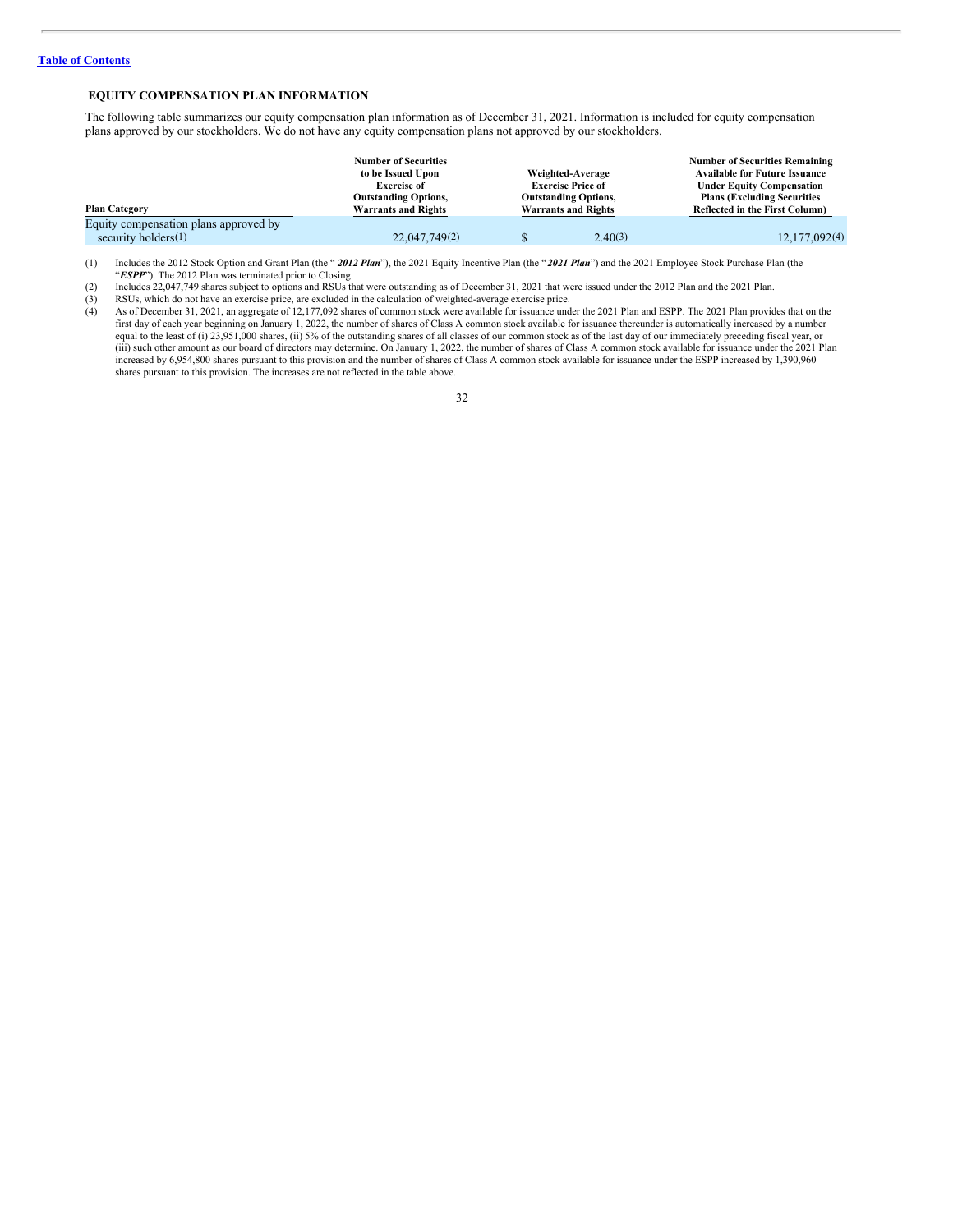## <span id="page-36-0"></span>**SECURITY OWNERSHIP OF CERTAIN BENEFICIAL OWNERS AND MANAGEMENT**

The following table sets forth certain information with respect to the beneficial ownership of our common stock as of February 28, 2022 for:

- each of our directors;
- each of our named executive officers;
- all of our current directors and executive officers as a group; and
- each person or group known by us to be the beneficial owner of more than 5% of our Class A or Class B common stock.

We have determined beneficial ownership in accordance with the rules of the SEC, and thus it represents sole or shared voting or investment power with respect to our securities. Unless otherwise indicated below, to our knowledge, the persons and entities named in the table have sole voting and sole investment power with respect to all shares that they beneficially owned, subject to community property laws where applicable.

We have based our calculation of the percentage of beneficial ownership on 139,418,767 shares of our Class A common stock and 12,058,614 shares of our Class B common stock outstanding as of February 28, 2022. We have deemed shares of our common stock subject to stock options that are currently exercisable or exercisable within 60 days of February 28, 2022 or issuable pursuant to RSUs which are subject to vesting and settlement conditions expected to occur within 60 days of February 28, 2022, to be outstanding and to be beneficially owned by the person holding the stock option or RSU for the purpose of computing the percentage ownership of that person. We did not deem these shares outstanding, however, for the purpose of computing the percentage ownership of any other person.

Unless otherwise indicated, the address of each beneficial owner listed in the table below is c/o Spire Global, Inc., 8000 Towers Crescent Drive, Suite 1100, Vienna, Virginia 22182. The information provided in the table is based on our records, information filed with the SEC and information provided to us, except where otherwise noted.

**% of**

|                                                                        | Number of<br><b>Class A</b><br><b>Shares</b> | $\%$   | Number of<br>Class B<br><b>Shares</b> | $\%$ | $\%$ 01<br>Total<br>Voting<br>Power |
|------------------------------------------------------------------------|----------------------------------------------|--------|---------------------------------------|------|-------------------------------------|
| <b>Executive Officers and Directors:</b>                               |                                              |        |                                       |      |                                     |
| Theresa $Condor(1)$                                                    | 13,614,413                                   | 9.5    | 8,428,672                             | 69.9 | 35.5                                |
| Dirk Hoke                                                              |                                              |        |                                       |      |                                     |
| Keith Johnson $(2)$                                                    | 218,175                                      | *      |                                       |      | *                                   |
| Thomas $Krywe(3)$                                                      | 806.131                                      | $\ast$ |                                       |      | $\ast$                              |
| Stephen Messer <sup>(4)</sup>                                          | 387,474                                      | $\ast$ |                                       |      | $\ast$                              |
| Jack Pearlstein <sup>(5)</sup>                                         | 6,633,750                                    | 4.6    |                                       |      | 2.6                                 |
| Peter Platzer <sup>(6)</sup>                                           | 13,614,413                                   | 9.5    | 8,428,672                             | 69.9 | 35.5                                |
| William Porteous <sup>(7)</sup>                                        | 6.754.020                                    | 4.8    |                                       |      | 2.7                                 |
| All current executive officers and directors as a group (8 persons)(8) | 28,901,638                                   | 19.3   | 8,428,672                             | 69.9 | 40.6                                |
| 5% Stockholders:                                                       |                                              |        |                                       |      |                                     |
| Scottish Enterprise(9)                                                 | 7,998,288                                    | 5.7    |                                       |      | 3.2                                 |

\* Less than  $1\%$ <br>(1) Consists of (i)

Consists of (i) 8,285,428 shares of our Class A common stock held of record by Mr. Platzer, (ii) 4,119,353 shares of our Class A common stock subject to stock options held by Mr. Platzer exercisable within 60 days of February 28, 2022, (iii) 8,285,428 shares of our Class B common stock held of record by Mr. Platzer, (iv) 143,244 shares of our Class A common stock held of record by Ms. Condor, (v) 1,066,388 shares of our Class A common stock subject to stock options held by Ms. Condor exercisable within 60 days of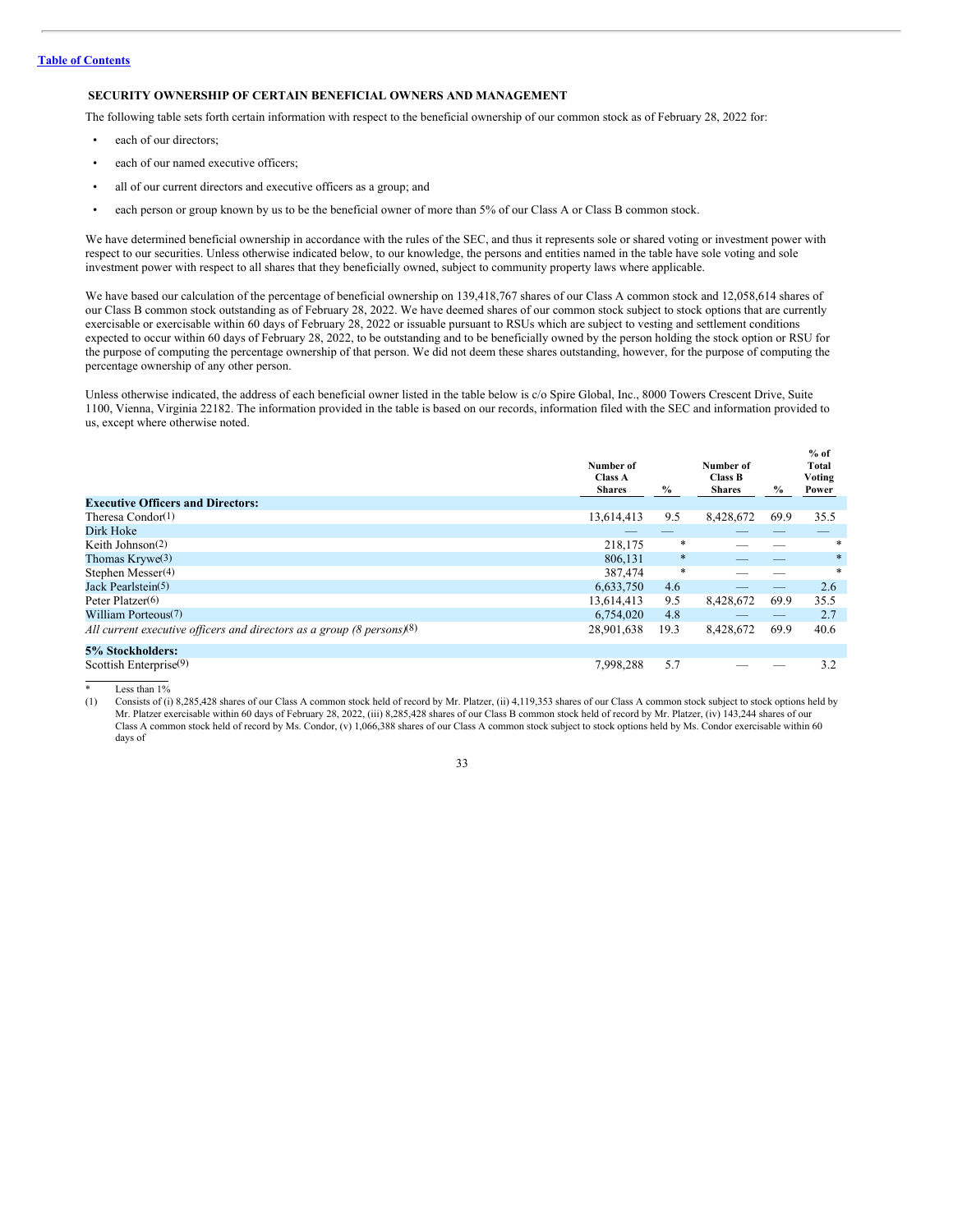February 28, 2022, and (vi) 143,244 shares of our Class B common stock held by Ms. Condor. Mr. Platzer and Ms. Condor, as husband and wife, share beneficial ownership of the shares held by each other.

- (2) Consists of 218,175 shares of our Class A common stock subject to stock options exercisable within 60 days of February 28, 2022. Mr. Johnson departed from the Company on December 31, 2021, upon which Mr. Johnson's unvested option awards were forfeited, and pursuant to their terms, his vested options remain exercisable until March 31, 2022, following which time all unexercised options will also be forfeited.
- (3) Consists of 806,131 shares of our Class A common stock subject to stock options exercisable within 60 days of February 28, 2022.
- (4) Consists of (i) 130,776 shares of our Class A common stock held by Mr. Messer, (ii) 59,418 shares of our Class A common stock subject to stock options exercisable within 60 days of February 28, 2022, and (iii) 197,280 shares of our Class A common stock held of record by Zephir Worldwide LLC. Mr. Messer is a Member at Zephir Worldwide LLC and shares the power to vote and dispose of shares held by Zephir Worldwide LLC. The address for Zephir Worldwide LLC is 626 Millwood Road, Mt. Kisco, NY 10549.
- (5) Consists of (i) 3,333,750 shares of our Class A common stock held of record by Mr. Pearlstein and (ii) 3,300,000 shares of our Class A common stock subject to certain private placement warrants exercisable within 60 days of February 28, 2022.
- (6) Consists of (i) 143,244 shares of our Class A common stock held of record by Ms. Condor, (ii) 1,066,388 shares of our Class A common stock subject to stock options held by Ms. Condor exercisable within 60 days of February 28, 2022, (iii) 143,244 shares of our Class B common stock held by Ms. Condor, (iv) 8,285,428 shares of our Class A common stock held of record by Mr. Platzer, (v) 4,119,353 shares of our Class A common stock subject to stock options held by Mr. Platzer exercisable within 60 days of February 28, 2022, and (vi) 8,285,428 shares of our Class B common stock held of record by Mr. Platzer. Mr. Platzer and Ms. Condor, as husband and wife, share beneficial ownership of the shares held by each other.
- (7) Consists of (i) 4,769,452 shares of our Class A common stock held of record by RRE Ventures V, L.P. and (ii) 1,984,568 shares of our Class A common stock held of record by RRE Leaders Fund, LP (together with RRE Ventures V, L.P., "RRE"). RRE Ventures GP V, LLC is the general partner of RRE Ventures V, L.P., and its managing members and officers are James D. Robinson IV, Stuart J. Ellman, and William D. Porteous, and RRE Ventures GP V, LLC has sole voting and dispositive power with respect to the shares held by RRE Ventures V, L.P. RRE Leaders GP, LLC is the general partner of RRE Leaders Fund, LP, and its managing members and officers are James D. Robinson IV, Stuart J. Ellman, and William D. Porteous, and RRE Leaders GP, LLC has sole voting and dispositive power with respect to the shares held by RRE Leaders Fund, LP. The address for each RRE entity identified in this footnote is 130 East 59th Street 17th Floor, New York, NY 10022.
- Consists of (i) 28,901,638 shares of our Class A common stock and 8,428,672 shares of our Class B common stock beneficially owned by our current executive officers and directors, (ii) 10,057,140 shares of our Class A common stock subject to stock options exercisable within 60 days of February 28, 2022, and (iii) 3,300,000 shares of our Class A common stock subject to Private Placement Warrants exercisable within 60 days of February 28, 2022.
- (9) Based solely on a Schedule 13G filed with the SEC on February 9, 2022, consists of shares of Class A common stock held of record by Scottish Enterprise. Scottish Enterprise is a non-departmental body of the Scottish government and has sole voting and investment power with respect to the shares. The address of Scottish Enterprise is Atrium Court, 50 Waterloo Street, Glasgow G2 6HQ, Scotland.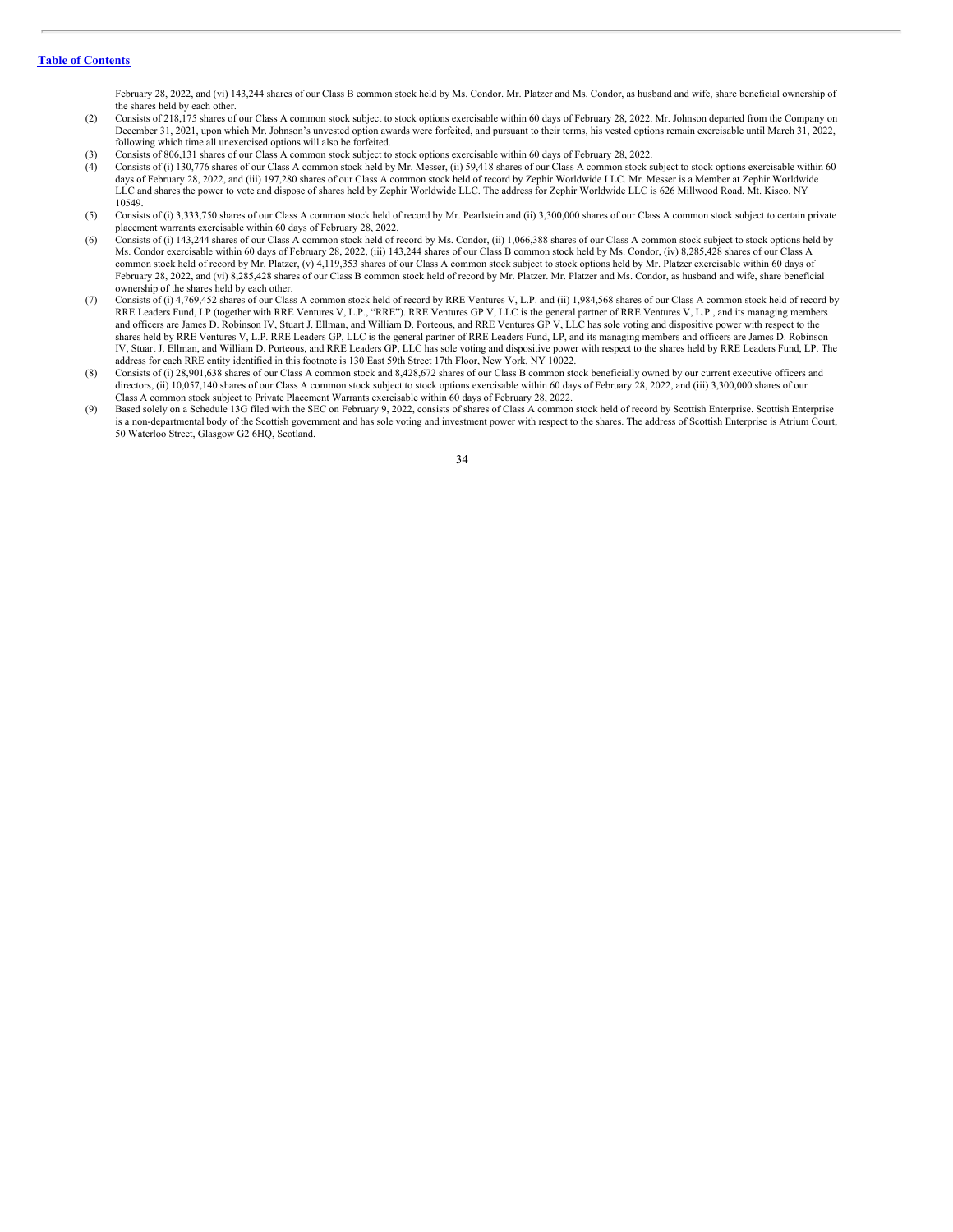## <span id="page-38-0"></span>**CERTAIN RELATIONSHIPS, RELATED PARTY AND OTHER TRANSACTIONS**

In addition to the compensation arrangements, including employment, termination of employment, and change in control arrangements, discussed in the sections titled "*Board of Directors and Corporate Governance—Director Compensation*" and "*Executive Compensation*," the following is a description of each transaction and series of similar transactions, since the beginning of the fiscal year preceding our last fiscal year, to which we were a party or will be a party, in which:

- the amounts involved exceed the lesser of (a) \$120,000 or (b) 1% of the average of our total assets atyear-end for the last two completed fiscal years; and
- any of our directors, nominees for director, executive officers or beneficial holders of more than 5% of any class of our outstanding capital stock, or any immediate family member of, or person sharing the household with, any of these individuals or entities, had or will have a direct or indirect material interest.

## **Indemnification Agreements**

Effective as of the Closing Date, we entered into indemnification agreements with each of our directors and executive officers. These indemnification agreements may require us, among other things, to indemnify our directors and executive officers against liabilities that may arise by reason of their status or service. These indemnification agreements shall also require us to advance all expenses reasonably and actually incurred by our directors and executive officers in investigating or defending any such action, suit, or proceeding.

### **Lock-Up Agreement**

On August 16, 2021, effective upon the Closing, Mr. Platzer entered into alock-up agreement with us pursuant to which he agreed, subject to limited exceptions, not to transfer, assign or sell any shares of our common stock that he beneficially owns until the first to occur of (i) one year following the Closing, (ii) such time that the closing price of our Class A common stock equals or exceeds \$12.00 per share (as adjusted for share splits, share capitalizations, reorganizations, recapitalizations and the like) for any 20 trading days within any 30-day trading day period commencing at least 150 days after the Closing Date, and (iii) the date following the Closing Date on which we completes a liquidation, merger, share exchange or similar transaction.

## *Pre-Merger Related Party Transactions of NavSight Holdings, Inc.*

The following is a description of each transaction since January 1, 2020, and each currently proposed transaction, in which:

- NavSight was a participant;
- the amount involved exceeded or exceeds \$120,000; and
- any of NavSight's directors, executive officers, or beneficial holders of more than 5% of any class of the capital stock of NavSight, or any immediate family member of, or person sharing the household with, any of these individuals or entities, had a direct or indirect material interest.

## *Sponsor Shares*

On June 16, 2020, Six4 Holdings, LLC, a Delaware limited liability company and stockholder of NavSight (the "*Sponsor*") purchased 5,750,000 shares of NavSight Class B common stock for an aggregate price of \$25,000, of which up to 750,000 shares were subject to forfeiture to the extent that the underwriters' over-allotment option was not exercised in full or in part, such that the Sponsor would own, on an as-converted basis, 20% of NavSight's issued and outstanding shares after the initial public offering of NavSight ("*IPO*"). As a result of the underwriter's election to fully exercise its overallotment option, all such shares are no longer subject to forfeiture. The Sponsor subsequently transferred 25,000 of such shares to each of William P. Crowell and Ambassador Henry A. Crumpton, 32,500 to Gilman Louie, and 2,833,750 of such shares to each of Robert Coleman and Mr. Pearlstein, at their original purchase price.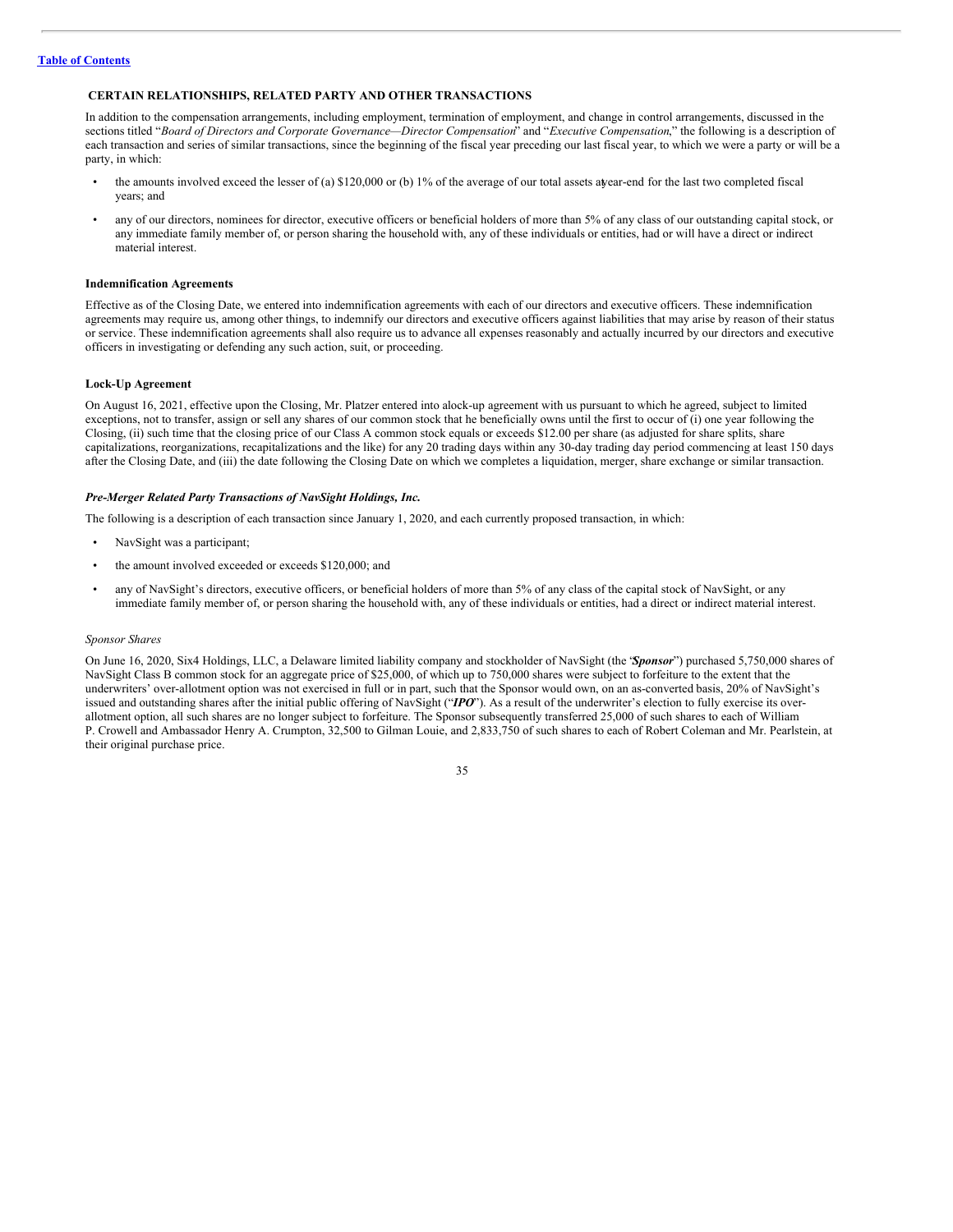#### *Investor Rights Agreement*

In connection with the execution of the Business Combination Agreement, on February 28, 2021, NavSight, the Sponsor, Messrs. Crowell, Louie, Coleman, and Pearlstein and Ambassador Crumpton, and certain stockholders of Legacy Spire entered into the Investor Rights Agreement, pursuant to which, the Sponsor, Messrs. Crowell, Louie, Coleman, and Pearlstein and Ambassador Crumpton agreed, subject to limited exceptions, not to transfer, assign, or sell any of their shares until the first to occur of: (i) one year after the Closing Date, (ii) such time, if any, as the closing price of the NavSight Class A common stock equals or exceeds \$12.00 per share (as adjusted for share splits, share capitalizations, reorganizations, recapitalizations and the like) for any 20 trading days within any 30-trading day period commencing at least 150 days after the Closing Date, or (iii) the date following the Closing Date on which NavSight completes a liquidation, merger, share exchange or other similar transaction that results in all of NavSight's stockholders having the right to exchange their shares of NavSight common stock for cash, securities or other property.

## *Promissory Note*

On June 16, 2020, the Sponsor agreed to loan NavSight an aggregate of up to \$300,000 to cover expenses related to the IPO pursuant to a promissory note (the "*IPO Promissory Note*"). The IPO Promissory Note wasnon-interest bearing and payable on the earlier of January 31, 2021 or the completion of the IPO. On September 16, 2020, NavSight paid the outstanding balance due of \$119,156 under the IPO Promissory Note.

#### *Administrative Support Agreement*

NavSight entered into an agreement, commencing on September 9, 2020 and terminating upon the earlier of NavSight's consummation of a business combination and its liquidation, to pay the Sponsor a total of \$10,000 per month for office space, and administrative support services. For the three months ended December 31, 2020 and for the period from May 29, 2020 (inception) through December 31, 2020, NavSight incurred \$10,000 in fees for these services, of which such amount is included in accrued expenses in the accompanying condensed balance sheet as of December 31, 2020.

#### *Private Investment in Public Equity ("PIPE") Subscription Agreements*

In connection with the execution of the Business Combination Agreement, on February 28, 2021, NavSight entered into the PIPE subscription agreements with the PIPE investors, pursuant to which, such PIPE investors purchased an aggregate of 24,500,000 shares of our Class A common stock at \$10.00 per share for an aggregate purchase price of \$245,000,000 immediately prior to the Closing. Messrs. Coleman and Pearlstein, directors and officers of NavSight prior to the Closing, subscribed for an aggregate purchase price of \$10,000,000 of the PIPE investment, for which they received an aggregate of 1,000,000 shares of our Class A common stock.

The PIPE subscription agreements provide that New Spire is required to file with the SEC, within 45 calendar days of the Closing Date, a registration statement covering the resale of shares issued pursuant to the PIPE investment and to use its commercially reasonable efforts to have such registration statement declared effective as soon as practicable after the filing thereof but no later than the earlier of (i) the 90th calendar day (or 120th calendar day in the event the SEC reviews and has written comments to the registration statement) following the filing date thereof and (ii) the 10th business day after the date New Spire is notified (orally or in writing, whichever is earlier) by the SEC that such registration statement will not be "reviewed" or will not be subject to further review.

The PIPE subscription agreements will be terminated, and be of no further force and effect, upon the mutual written agreement of NavSight and the applicable PIPE investor.

In connection with the PIPE investment, NavSight engaged Credit Suisse Securities (USA) LLC ("*Credit Suisse*") as lead placement agent and BofA Securities, Inc. ("*BofA Securities*") as a placement agent. In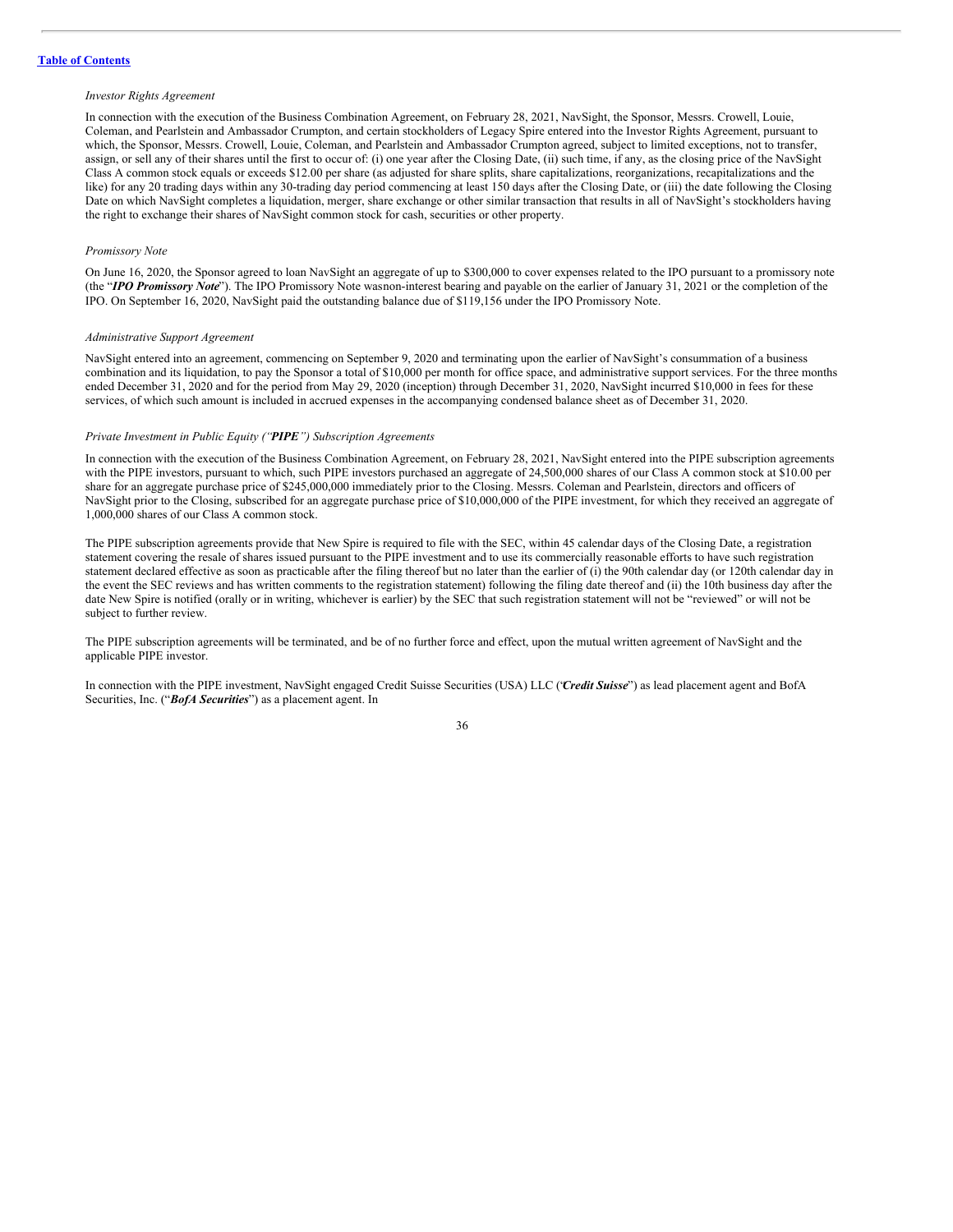connection with performing services as lead placement agent and placement agent, respectively, Credit Suisse and BofA Securities received fees and expense reimbursements customary for a PIPE transaction (subject to the terms and conditions of their engagement letters with NavSight). BofA Securities previously had been hired to advise Legacy Spire in connection with the proposed business combination and will receive customary compensation in connection therewith. Except in respect of the PIPE investment, BofA Securities did not provide any advice to NavSight, including, but not limited to, regarding the valuation of Spire or the terms of the business combination with Legacy Spire. Prior to accepting its engagement as placement agent, BofA Securities entered into letter agreements with each of NavSight and Legacy Spire pursuant to which each of NavSight and Legacy Spire consented to BofA Securities' dual roles as financial advisor to Legacy Spire in connection with the proposed business combination and as a placement agent to NavSight in connection with the PIPE investment, and waived any claims it may have based on any actual or potential conflicts in connection with such dual roles. In addition, BofA Securities and its affiliates may provide investment banking and other financial services to NavSight, Spire and their respective affiliates in the future, for which they would expect customary compensation.

#### *Pre-Merger Related Party Transactions of Spire Global, Inc.*

The following is a description of each transaction since January 1, 2020, and each currently proposed transaction, in which:

- Legacy Spire has been a participant;
- the amount involved exceeded or exceeds \$120,000; and
- any of Legacy Spire's directors, executive officers, or beneficial holders of more than 5% of any class of Legacy Spire's capital stock, or any immediate family member of, or person sharing the household with, any of these individuals or entities, had a direct or indirect material interest.

#### *Founder Purchase*

The Founders entered into the Business Combination Agreement on February 28, 2021, pursuant to which, at Closing, the Founders purchased a number of shares of our Class B common stock equal to the number of shares of our Class A common stock that each Founder received at Closing, at a purchase price of \$0.0001 per share.

## *Convertible Note Financings*

From July 2019 through October 2020, Legacy Spire issued and sold subordinated convertible promissory notes in the aggregate principal amount of \$42,883,674 ("*2019 Spire Notes*"). The 2019 Spire Notes accrued interest at a rate of 8.0% per annum and were converted into shares of our Class A common stock in connection with the Closing. The following table summarizes purchases of the 2019 Spire Notes by related persons:

|                                         | <b>Principal amount</b> |
|-----------------------------------------|-------------------------|
| Name of stockholder                     | of notes                |
| Entities affiliated with Bessemer $(1)$ | 2.639.164               |
| Entities affiliated with $RRE(2)$       | 1.000.000               |
| Entities affiliated with $GPO(3)$       | 2.774.510               |

(1) Consists of (i) \$1,173,900 in 2019 Spire Notes issued to Bessemer Venture Partners IX Institutional L.P. and (ii) \$1,465,264 in 2019 Spire Notes issued to Bessemer Venture Partners IX L.P. Entities affiliated with Bessemer held more than 5% of Legacy Spire's outstanding capital stock and were represented on the Legacy Spire board of directors at the time of the transaction.

(2) Consists of \$1,000,000 in 2019 Spire Notes issued to RRE Leaders Fund, LP. Entities affiliated with RRE held more than 5% of Legacy Spire's outstanding capital stock. William Porteous, a General Partner of RRE Ventures, LLC, an affiliate of RRE Leaders Fund, LP, was a member of the Legacy Spire board of directors.

(3) Consists of (i) \$274,510 in 2019 Spire Notes issued to Project Orbit, a Series of GPO Fund Series Select, LLC and (ii) \$2,500,000 in 2019 Spire Notes issued to Global Public Offering Master Fund, LP. Key Compton, director of Urgent International Inc., which is managing member of Global Public Offering Fund GP, LLC, which is the general partner of Global Public Offering Master Fund, LP, was a member of the Legacy Spire board of directors.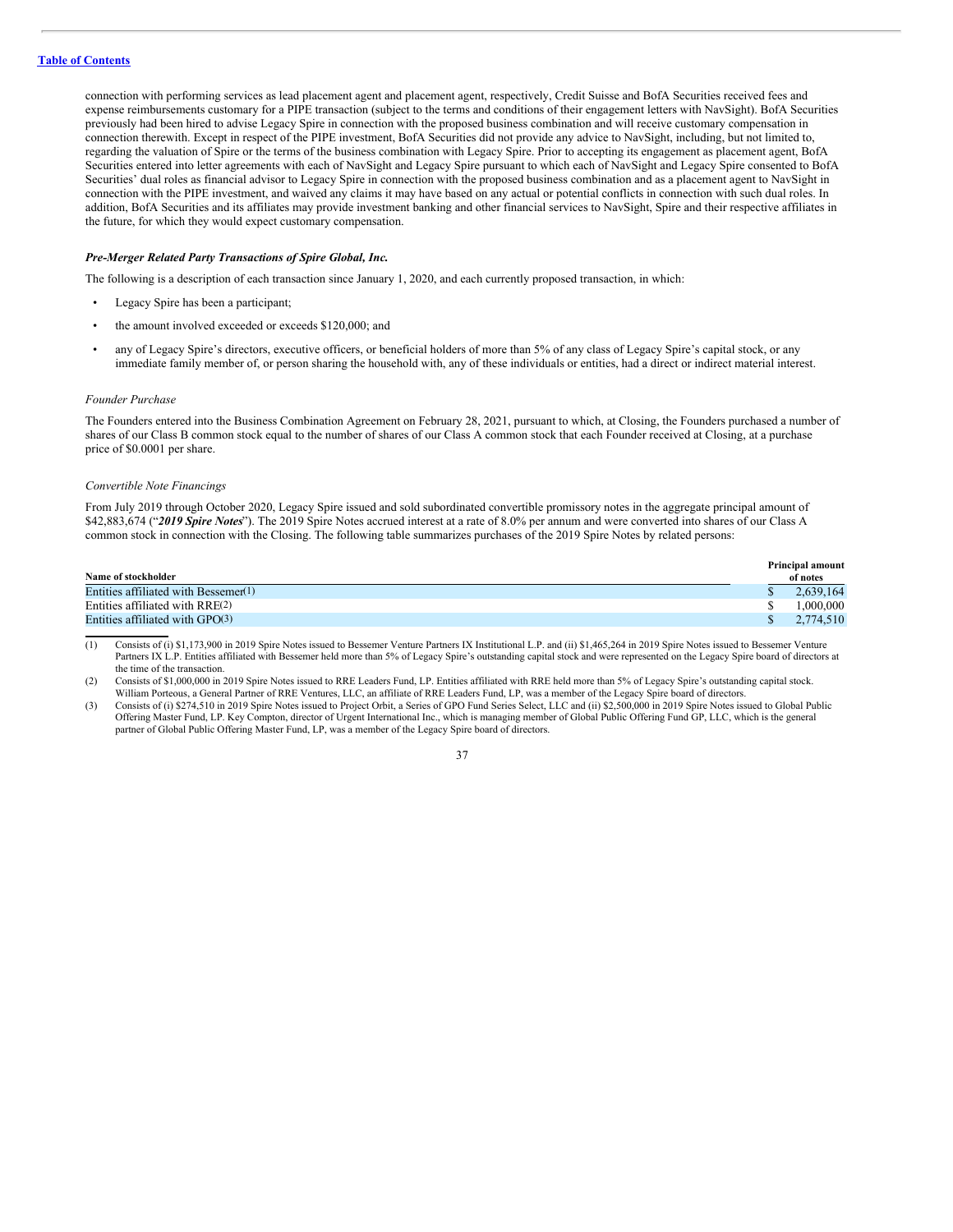From January 2021 through February 2021, Legacy Spire issued and sold convertible promissory notes in the aggregate principal amount of \$20,000,000 ("*2021 Spire Notes*"). The 2021 Spire Notes accrued interest at a rate of 8.0% per annum and were converted into shares of our Class A common stock in connection with the Closing. The following table summarizes purchases of the 2021 Spire Notes by related persons:

| Name of stockholder                  | <b>Principal amount</b><br>of notes |
|--------------------------------------|-------------------------------------|
| Entities affiliated with Bessemer(1) | .700                                |

(1) Consists of (i) \$547,860 in 2021 Spire Notes issued to Bessemer Venture Partners IX Institutional L.P. and (ii) \$683,840 in 2021 Spire Notes issued to Bessemer Venture Partners IX L.P. Entities affiliated with Bessemer held more than 5% of Legacy Spire's outstanding capital stock and were represented on the Legacy Spire board of directors at the time of the transaction.

#### *Voting and Support Agreements*

Legacy Spire and NavSight were parties to the Voting and Support Agreements, each dated as of February 28, 2021, pursuant to which Peter Platzer, Theresa Condor, Stephen Messer, Zephir Worldwide LLC, Bessemer, and RRE agreed to vote all of their respective shares of Legacy Spire capital stock in favor of the Business Combination Agreement and the transactions contemplated thereby, including the Merger. This agreement terminated upon the Closing.

## <span id="page-41-0"></span>Policies and Procedures for Related Person Transactions

Our board of directors has adopted a written related person transactions policy that our executive officers, directors, nominees for election as a director, beneficial owners of more than 5% of our common stock and any members of the immediate family of and any entity affiliated with any of the foregoing persons are not permitted to enter into a material related person transaction with us without the review and approval of our audit committee or a committee composed solely of independent directors in the event it is inappropriate for our audit committee to review such transaction due to a conflict of interest. The policy provides that any request for us to enter into a transaction with an executive officer, director, nominee for election as a director, beneficial owner of more than 5% of our common stock or with any of their immediate family members or affiliates, in which the amount involved exceeds \$120,000 will be presented to our audit committee for review, consideration and approval. In approving or rejecting any such proposal, our audit committee will consider the relevant facts and circumstances available and deemed relevant to the audit committee, including, but not limited to, whether the transaction is on terms no less favorable than terms generally available to an unaffiliated third party under the same or similar circumstances and the extent of the related person's interest in the transaction.

All of the transactions described in this section were entered into prior to the adoption of this policy. Although Legacy Spire did not previously have a written policy for the review and approval of transactions with related persons, the Legacy Spire board of directors historically reviewed and approved any transaction where a director or officer had a financial interest, including all of the transactions described above. Prior to approving such a transaction, the material facts as to a director's or officer's relationship or interest as to the agreement or transaction were disclosed to the Legacy Spire board of directors. The Legacy Spire board of directors would take this information into account when evaluating the transaction and in determining whether such transaction was fair to the company and in the best interest of all of its stockholders.

## <span id="page-41-1"></span>**OTHER MATTERS**

#### <span id="page-41-2"></span>**Delinquent Section 16(a) Reports**

Section 16(a) of the Exchange Act requires that our executive officers and directors, and persons who own more than 10% of our common stock, file reports of ownership and changes of ownership with the SEC. Such directors, executive officers and 10% stockholders are required by SEC regulation to furnish us with copies of all Section 16(a) forms they file.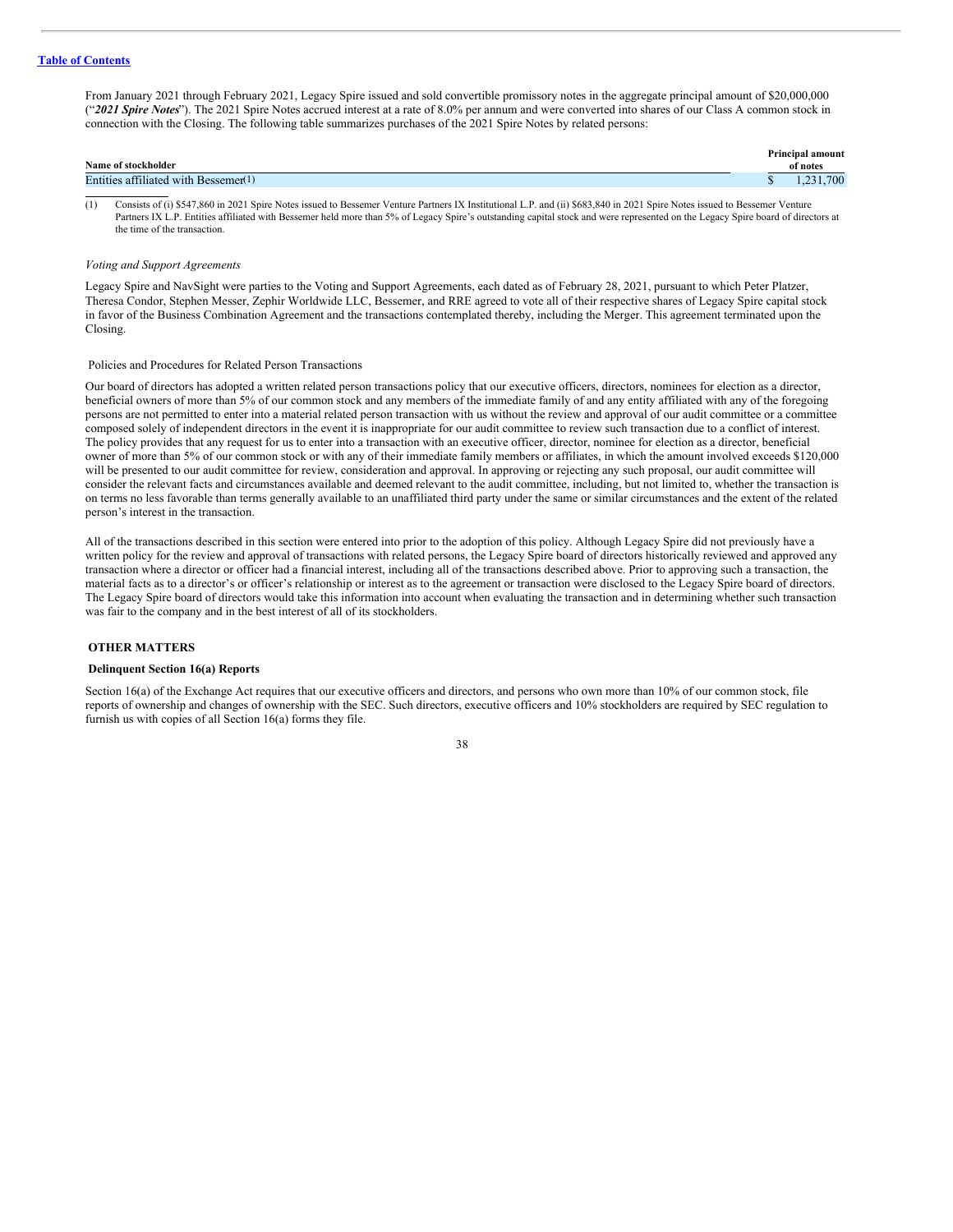SEC regulations require us to identify in this proxy statement anyone who filed a required report late during the most recent fiscal year. Based solely on our review of copies of such forms that we have received, or written representations from reporting persons, we believe that during the fiscal year ended December 31, 2020, all executive officers, directors and greater than 10% stockholders complied with all applicable SEC filing requirements except that Ms. Martin informed us that she filed a Form 4 late due to an administrative error.

## <span id="page-42-0"></span>**Fiscal Year 2021 Annual Report and SEC Filings**

Our financial statements for our fiscal year ended December 31, 2021 are included in our Annual Report onForm 10-K, which we will make available to stockholders at the same time as this proxy statement. This proxy statement and our annual report are posted on our website at ir.spire.com and are available from the SEC on its website at www.sec.gov. You may also obtain a copy of our annual report without charge by sending a written request to Spire Global, Inc., Attention: Corporate Secretary, 8000 Towers Crescent Drive, Suite 1100, Vienna, Virginia 22182.

The board of directors does not know of any other matters to be presented at the Annual Meeting. If any additional matters are properly presented at the Annual Meeting, the persons named in the enclosed proxy card will have discretion to vote the shares of our common stock they represent in accordance with their own judgment on such matters.

\* \* \*

It is important that your shares of our common stock be represented at the Annual Meeting, regardless of the number of shares that you hold. You are, therefore, urged to vote by telephone or by using the Internet as instructed on the enclosed proxy card or execute and return, at your earliest convenience, the enclosed proxy card in the envelope that has also been provided.

## **THE BOARD OF DIRECTORS**

Vienna, Virginia April 22, 2022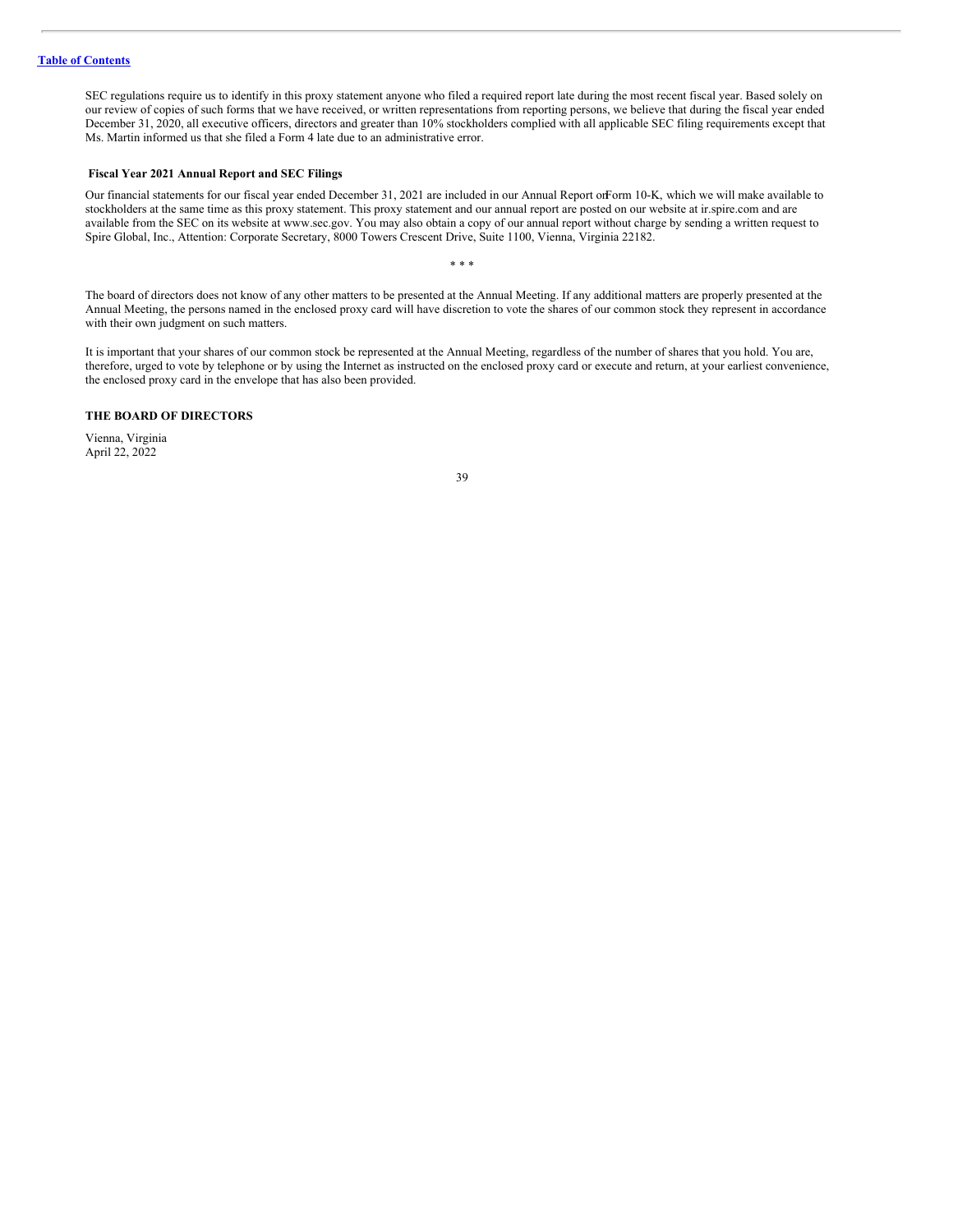

Spire Global, Inc. **Important Notice Regarding the Availability** of Proxy Materials

> Stockholders Meeting to be held on June 1, 2022

For Stockholders of record as of April 4, 2022

This communication presents only an overview of the more complete proxy materials that are available to you on the Internet. This is not a ballot. You cannot use this notice to vote your shares. We encourage you to access and review all of the important information contained in the proxy materials before voting.

To view the proxy materials, and to obtain directions to attend the meeting, go to: www.proxydocs.com/SPIR

To vote your proxy while visiting this site, you will need the 12 digit control number in the box below.

Under United States Securities and Exchange Commission rules, proxy<br>materials do not have to be delivered in paper. Proxy materials can be distributed by making them available on the internet.





## For a convenient way to view proxy materials and VOTE go to www.proxydocs.com/SPIR

Have the 12 digit control number located in the shaded box above available when you access the website and follow the instructions.

If you want to receive a paper or e-mail copy of the proxy materials, you must request one. There is no charge to you for requesting a copy. In order to receive a paper package in time for this year's meeting, you must make this request on or after April 25, 2022.





Meeting Type: Annual Meeting of Stockholders

Date: Wednesday, June 1, 2022

Time: 10:00 AM, Eastern Time

Place: Annual meeting to be held live via the Internet

Please visit www.proxydocs.com/SPIR for more details.

You must register to attend the meeting online and/or participate at www.proxydocs.com/SPIR

SEE REVERSE FOR FULL AGENDA